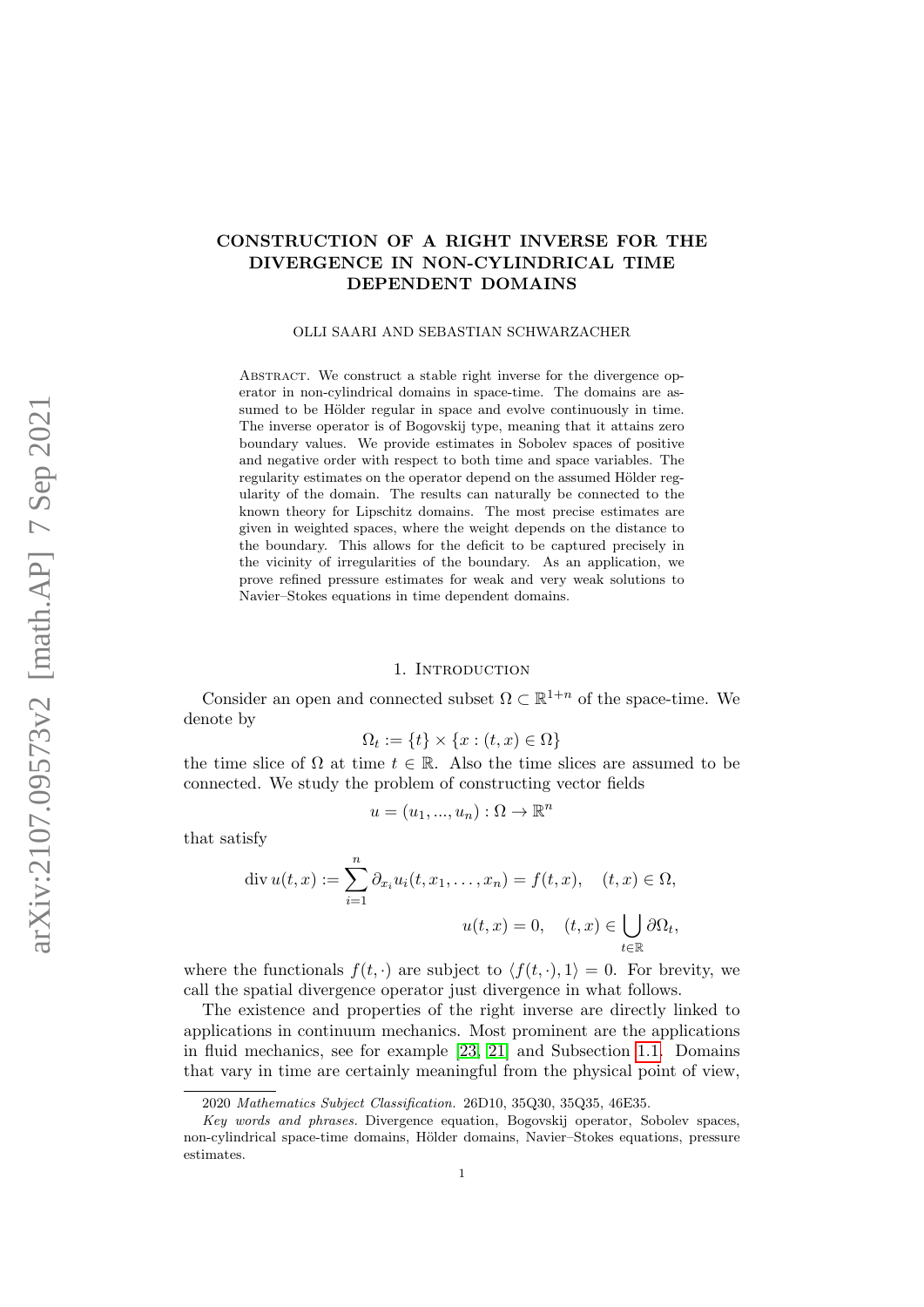and not surprisingly, an increasing body of literature has been devoted to the mathematical theory of fluids in this setting, see for instance [\[13\]](#page-42-2) and the references therein. Our construction of a stable-in-time right inverse extends these results. Below, we use the here constructed right inverse in order to construct pressure terms in natural associate spaces, provided a velocity field obeying the (very) weak incompressible Navier–Stokes equations has been given.

Although the divergence equation has been studied quite extensively in domains independent of time, see [\[2\]](#page-41-0), the treatise of time-dependent domains seems to be completely missing in the literature. In addition, it is difficult to find a complete treatment of Hölder regular domains in the literature, even in the steady setting. Namely, first order Sobolev estimates in planar domains are treated in  $[3]$ , extremely general results in  $[18]$  certainly cover the Hölder setting, and even sharp results are likely to follow from the treatise in [\[31\]](#page-42-4), but it is still behind a modicum of work to extract the desired estimates from these references. The objective of the present paper is hence twofold. We treat a class of non-cylindrical settings in space-time as our main task, but as a side product, we also recover results for Hölder regular domains in the steady setting.

As the divergence is a pure space operator, one might expect that its right inverse would commute with differentiation in time. However, if one asks the solution to satisfy a boundary condition, the right inverse starts depending on time through the evolution of the boundary, and the question about time regularity becomes non-trivial. The dependency of the right inverse on the geometry of the domain is typically very in-explicit in the stationary setting, and solutions regular in time cannot be produced by a straight-forward repetition of the constructions slice by slice. Such a slicing argument is enough for some of the usual applications, such as slice-wise versions of Korn's inequality and Lions–Nečas theorem on negative norms, but it is not sufficient for the application we present at the end of the introduction.

We propose a space-time approach and construct solutions that have some regularity in the time variable and satisfy the same space regularity and the same boundary conditions as solutions constructed for a single time slice are expected to satisfy. We demonstrate how improving the regularity of the boundary reflects as improved regularity of the solution operator. The most precise estimates are given in weighted spaces, where the weight depends on the distance to the boundary. The approach seems to appear naturally once singular boundaries are allowed (see [\[18\]](#page-42-3)). Indeed, it allows for the deficit to be captured precisely in the vicinity of irregularities of the boundary, hence underlying the *locality* of the operator; or in other words revealing the strength of the construction for losing regularity merely close to singularities. Our construction combines insights from several existing solution strategies in the stationary setting [\[17,](#page-42-5) [18,](#page-42-3) [10\]](#page-42-6) as well as a novel component to deal with the time variable, our main object of interest.

Before stating our main results, we clarify the background and briefly review the theory on solving the divergence in the stationary set-up. The divergence equation in its usual applications is ill-posed, and solutions are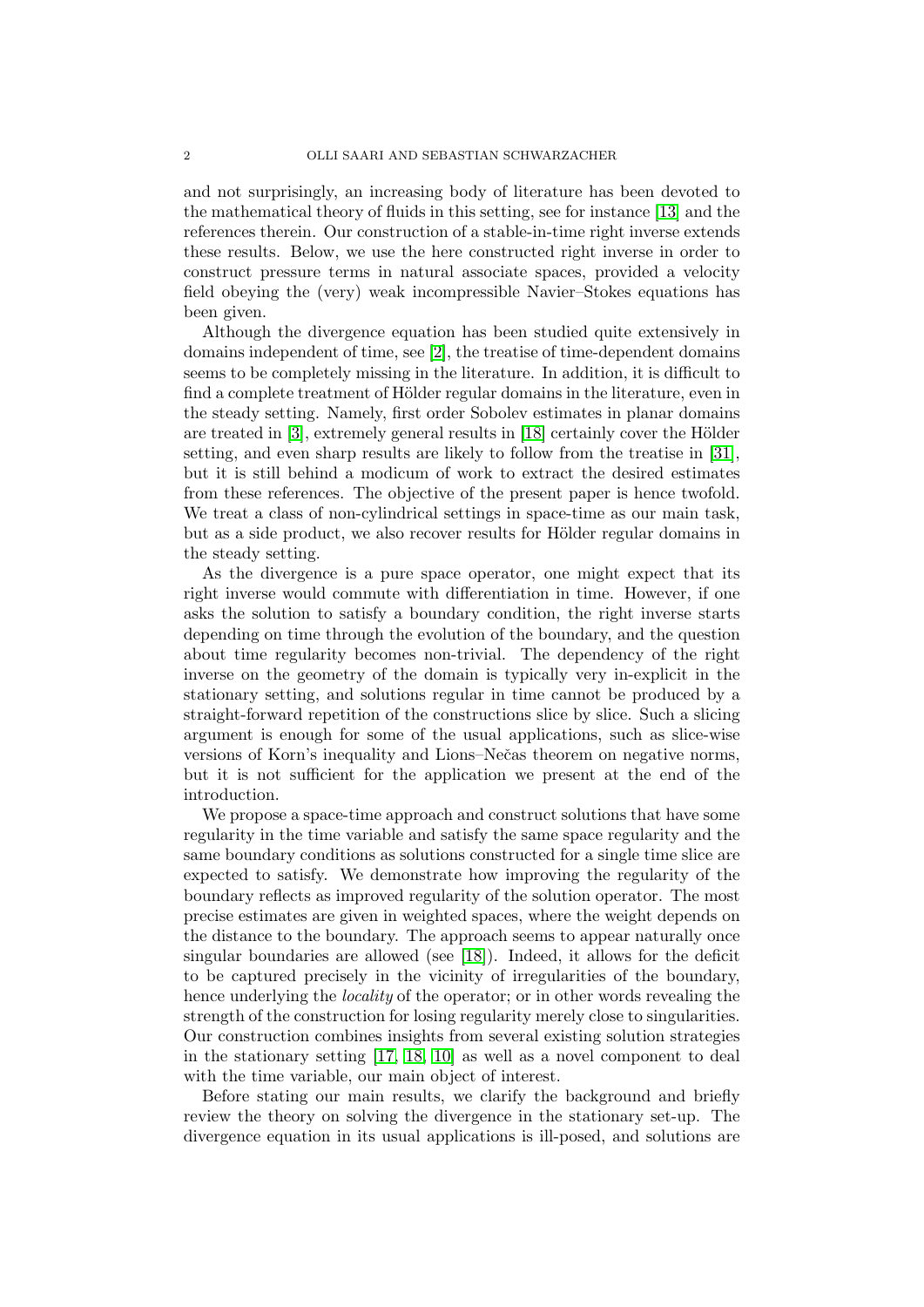never expected to be unique, not even under a boundary condition. The solution given by the Bogovskij–Sobolev (briefly Bogovskij in what follows) integral formula [\[10\]](#page-42-6)

$$
B_{B(0,1)}f(x) := \int_{\mathbb{R}^n} f(y)(x - y) \int_1^{\infty} \delta^{-n} b(y + r(x - y)) r^{n-1} dr dy
$$

with f a test function, and  $b : \mathbb{R}^n \to [0, 1]$  a smooth bump function of total mass one and support in  $B(0, 1)$ , has the remarkable property of preserving the class of test functions compactly supported in a domain star-shaped with respect to  $B(0, 1)$ . By Calderón–Zygmund theory, it maps  $W^{s,p}$  to  $W^{s+1,p}$  for all  $1 < p < \infty$  and all  $s \in \mathbb{R}$ , and hence Bogovskij's formula gives solutions whose boundary values are zero in the Sobolev sense. A bynow-standard argument implies existence of a solution operator with these properties in arbitrary Lipschitz domains [\[45\]](#page-43-0). The line integrals in the Bogovskij formula can be replaced by more general curves, and based on this modification, the Bogovskij formula can be generalized to bounded John domains [\[5\]](#page-41-2).

Every John domain, or more generally every domain satisfying an emanating chain condition, admits a decomposition operator mapping  $L^p$  functions with mean zero boundedly to  $\ell^p$  sequences of compactly and disjointly supported  $L^p$  functions, again with mean zero. Such a decomposition operator has been constructed in [\[17\]](#page-42-5), and it can be applied to prove a weighted Poincaré inequality and to solve the divergence equation on  $A_p$  weighted Sobolev spaces, thus providing an alternative approach to solving the divergence. The formula of the decomposition operator resembles a discrete Bogovskij formula, and it is indeed shown in [\[18\]](#page-42-3) that solvability of the divergence in certain weighted  $L^p$  spaces conversely implies the existence of a decomposition operator as in [\[17\]](#page-42-5). The divergence equation in weighted  $L^p$ , in turn, can be solved by means of an abstract duality argument based on an improved Poincaré inequality, and to close the circle, the result in [\[33\]](#page-43-1) shows that solvability of the divergence equation, an improved Poincaré inequality and the John condition are equivalent for simply connected and bounded planar domains. A Korn type inequality is added to the list of equivalences in [\[32\]](#page-43-2). Other results in the stationary setting include boundary value problems in non-smooth domains [\[41\]](#page-43-3) and measure data problems [\[42\]](#page-43-4), to mention a few.

All the constructions involved in the results above are somewhat inexplicit in their dependency on the geometry of the domain, but the last example also shows that the geometry plays a prominent role in the question. Bogovskij's original formula, which is domain independent, is an exception. Applying either that or any of the more complicated constructions to functions of the space-time by plainly ignoring the time variable, we see that domains either independent of time or staying star-shaped with respect to a fixed ball can be treated easily, the stationary results holding on all time slices and the construction commuting with the time derivatives. All other domains seem to be beyond reach for the method of trivial extension in time, and this is the starting point of our work.

We denote by  $C^{\alpha,\beta,\theta}$  the class of domains enclosed by graphs of functions that are β-Hölder continuous in space,  $\alpha$ -Hölder continuous in time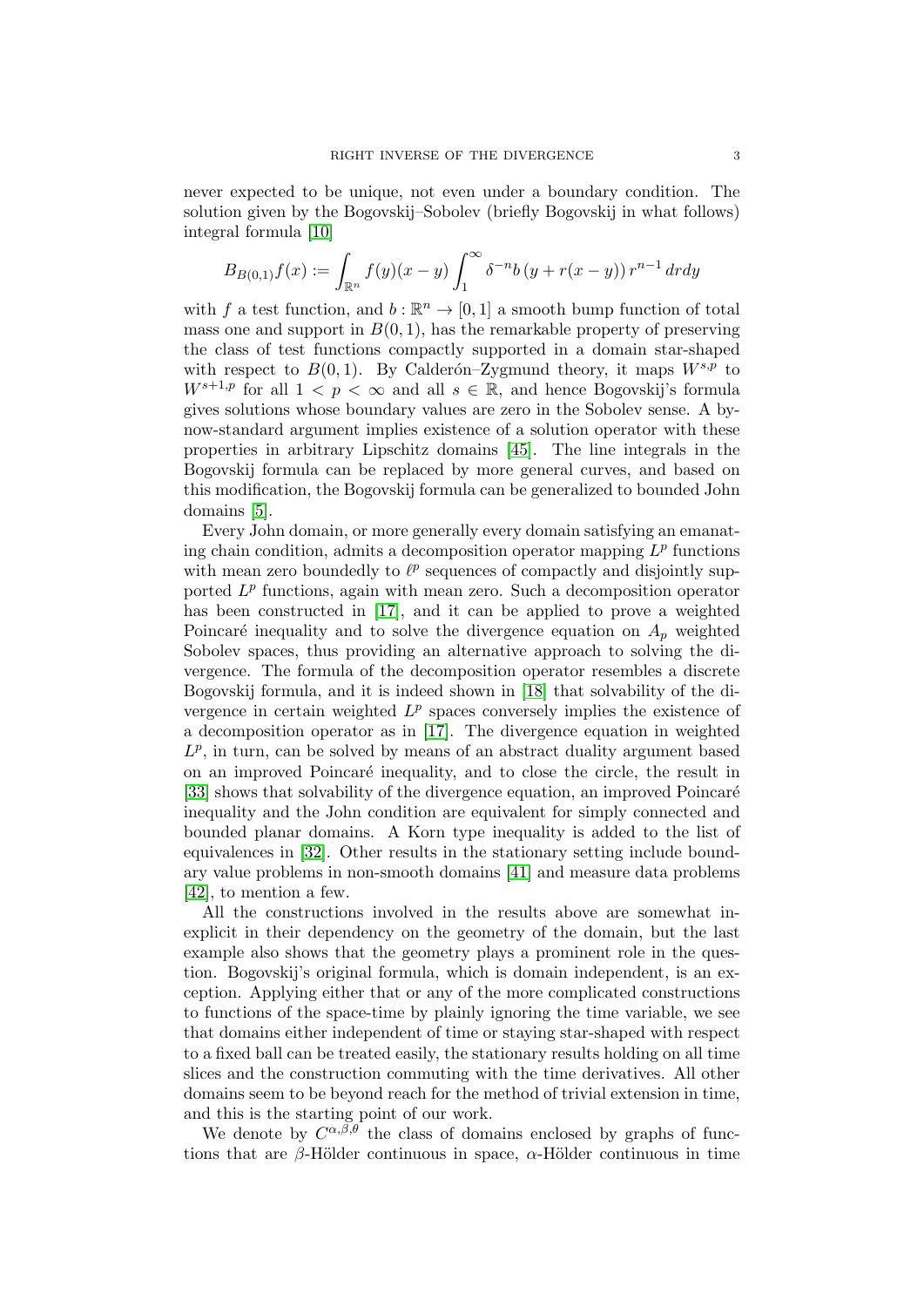and whose boundaries are thin according to parameter  $\theta$ , see Definition [2.1.](#page-10-0) For every bounded Hölder domain there is an admissible parameter  $\theta \in [\beta, 1]$ . The case  $\alpha, \beta, \theta = 0$  is included as the general bounded graph domains. The graph domains can allow exterior cusps unlike John domains, but typical fractal boundaries such as the von Koch snowflake are excluded. Fractal boundaries are possible for John domains, and hence the class of graph domains is incomparable with the John condition. A more general s-John condition would unify both conditions, but its treatment is beyond our reach in the time-dependent setting. We refer to Subsection [2.2](#page-9-0) for a more thorough discussion of the assumptions on domains.

For the rest of the introduction, we let  $\theta \in [0,1]$  and fix a domain  $\Omega$  in  $C^{0,0,\theta}$ . We assume  $\Omega \subset (0,T) \times \mathbb{R}^n$  for some  $T > 0$  and specify the meaning of the number  $\theta$  as

<span id="page-3-0"></span>
$$
\sup_{t} |\{x \in \Omega_t : \text{dist}(x, \partial \Omega_t) \le \varepsilon\}| \le C\varepsilon^{\theta} \tag{1.1}
$$

holding for all  $\varepsilon > 0$ . In general,  $\theta$  can be zero. If all  $\Omega_t$  are  $\beta$ -Hölder, then  $\theta \geq \beta$ , and in the case of a Lipschitz domain, whose regularity is possibly broken by finitely many power type cusps, we can take  $\theta = 1$ . In Theorem [3.6,](#page-19-0) we construct a linear operator  $B$  acting on test functions in (slice mean zero class)

$$
C_{smz}^{\infty}(\Omega) := \left\{ f \in C^{\infty}(\Omega) \cap C(\overline{\Omega}) : \sup_{t} \left| \int f(t, x) dx \right| = 0 \right\}
$$

such that for  $f \in C_{smz}^{\infty}(\Omega)$  with compact support

 $\text{div } Bf = f, \quad Bf \in C_0^{\infty}(\Omega).$ 

The stability and regularity estimates for the operator are either weighted estimates or corollaries of weighted estimates. The weight is always the distance to the spatial boundary of the domain with some power. Such dependencies are natural in two ways. First, they show that the smoothness in the interior is always satisfied. Second, they show that the zero trace of our inverse is attained in a sense weaker than usual if the boundary of the domain is less regular than Lipschitz in space.

The best-behaved special case of spatially Lipschitz regular domains admits estimates slightly weaker than what is known in the case of cylindrical domains here. The time derivative is effected by the evolution of the boundary as indicated by the weight function appearing on the right hand side of the estimate. The weight function does not appear when the domain is uniformly star-shaped, but we believe this defect to be unavoidable in more general domains, in particular when going beyond Lipschitz regularity.

**Theorem 1.1.** Let  $0 < \alpha \leq 1$ . Assume  $\Omega$  to be a  $C^{\alpha,1,\theta}$  domain,  $1 < p < \infty$ and  $\kappa, k \geq 0$  be integers. Then for all compactly supported test functions  $f \in C_{smz}^{\infty}(\Omega)$  and all times t

$$
\|\partial_t^{\kappa} Bf(t, \cdot)\|_{\dot{W}^{k+1, p}(\Omega_t)}\n\leq C \left( \sum_{\lambda=0}^{\kappa} \sum_{|\gamma|=k} \int_{\Omega_t} |\partial_t^{\lambda} \partial^{\gamma} f(t, x)|^p \operatorname{dist}(x, \partial \Omega_t)^{p(\lambda - \kappa)/\alpha} dx \right)^{1/p}
$$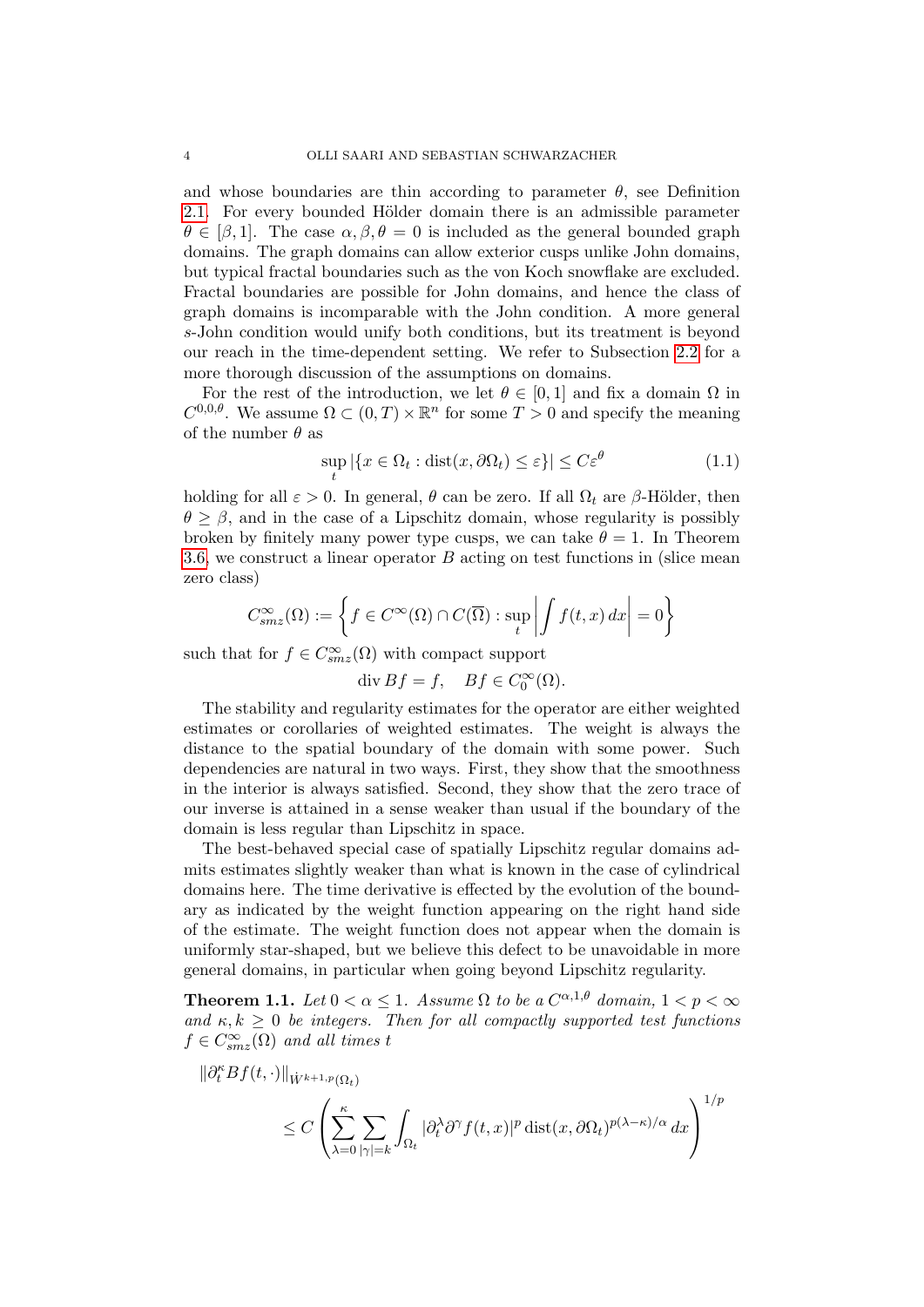with C only depending on  $\Omega$ , k,  $\kappa$  and p.

 $\|\partial_t^{\kappa}$ 

The first case of our main results to be highlighted is that of first order bounds in general  $C^{\alpha,\beta,\theta}$  domain.

**Theorem 1.2.** Assume that  $\Omega$  is  $C^{\alpha,\beta,\theta}$  with  $\alpha,\beta,\theta \in (0,1], 1 < p,q < \infty$ and  $\kappa \geq 0$  an integer. Then the a priori bound

$$
\langle Bf(t, \cdot) \|_{L^q(\Omega_t)} \leq C \left( \sum_{\lambda=0}^{\kappa} \int_{\Omega_t} |\partial_t^{\lambda} f(t, x)|^p \operatorname{dist}(x, \partial \Omega_t)^{p(\lambda - \kappa)/(\alpha \beta)} dx \right)^{1/p}
$$

holds for all test functions  $f \in C_{smz}^{\infty}(\Omega)$ , all t and all  $q > 0$  such that

$$
\frac{(1+\varepsilon)(1-\beta)}{\theta} \le \frac{1}{q} - \frac{1}{p}
$$

for some  $\varepsilon > 0$ . The constant C only depends on  $\Omega$ ,  $\kappa$ , p and q.

As the parameter  $\theta$  is bounded from below by  $\beta$ , we see that the estimate improves as  $\beta$  gets larger. In addition, if  $\partial\Omega_t$  happens to be rectifiable with finite Hausdorff measure, we get an estimate with  $\theta = 1$ , compare to Corollary [3.11.](#page-26-0)

As the second special case, we state the estimate without time derivatives, which reproduces the stationary estimates.

<span id="page-4-0"></span>**Theorem 1.3.** Assume that  $\Omega$  is  $C^{0,\beta,\theta}$  with  $\beta \in (0,1], 1 < p, q < \infty$  and  $k \geq 0$  an integer. Then the a priori bound

$$
||Bf(t, \cdot)||_{\dot{W}^{k+1,q}(\Omega_t)}
$$
  

$$
\leq C \left( \sum \int_{\Omega} |\partial^{\gamma} f(t,x)|^p \operatorname{dist}(x, \partial \Omega_t)^{p(|\gamma|-k)/\beta} dx \right)
$$

holds for all test functions  $f \in C_{smz}^{\infty}(\Omega)$ , all t and all  $q > 0$  such that

$$
\frac{(1+\varepsilon)(1-\beta)}{\theta} \leq \frac{1}{q} - \frac{1}{p}
$$

for some  $\varepsilon > 0$ . The constant C only depends on  $\Omega$ , k, p and q.

 $|\overline{\gamma|\leq k} \, \int \Omega_t$ 

Under an additional assumption on the domain that Hardy's inequality hold, see  $(2.3)$ , the estimate above can be simplified further. An important example of such domains are the simply connected and bounded planar  $\beta$ -Hölder domains  $\Omega_t$ .

Theorem 1.4. Assume the notation of Theorem [1.3](#page-4-0) and assume in addition that  $\Omega_t$  satisfies Hardy's inequality [\(2.3\)](#page-13-0) for  $b \leq 0$ . Under the same conditions on p and q as above, there is a constant C such that for all compactly supported  $f \in C_{smz}^{\infty}(\Omega)$ 

$$
||Bf(t, \cdot)||_{\dot{W}^{k+1,q}(\Omega_t)} \leq C ||f(t, \cdot)||_{\dot{W}^{k,p}(\Omega_t)}.
$$

 $\setminus$  $\overline{1}$ 

 $1/p$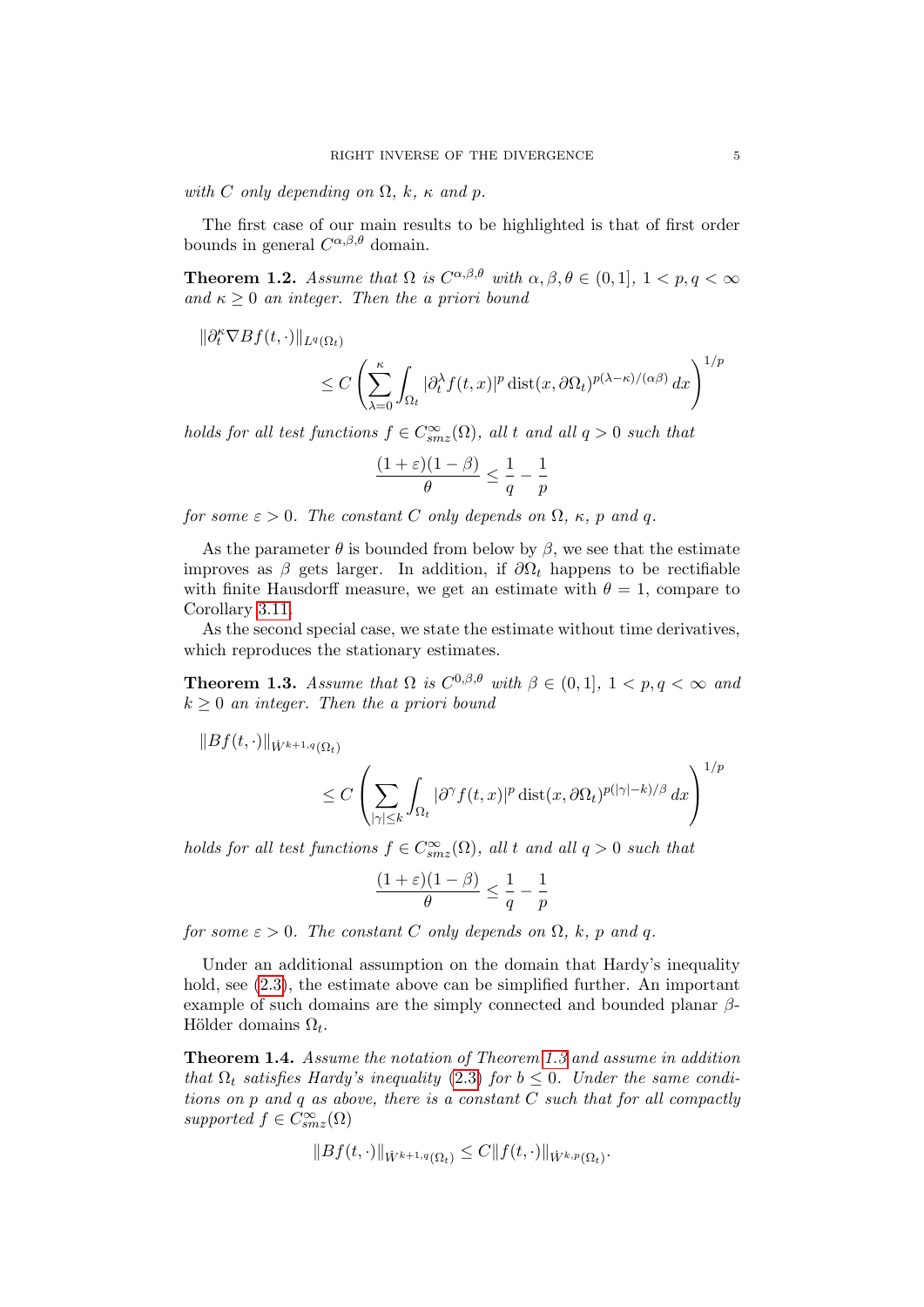The best estimates that follow from our construction in the general case are recorded in Theorem [4.1.](#page-27-0) The general form comes with weights quantifying scaling deficits relative to both spatial and temporal irregularity of the boundary. The reason why estimates in Lipschitz domains are simpler is two-fold. On one hand, one can set  $\beta = 1$  in the estimate but on the other hand one may also simplify the expression by means of Hardy's inequality. Concerning the space-time setting, the difference between Lipschitz in space and Hölder in space domains is even more drastic. For domains that are uniformly Lipschitz in space, in the sense that they are uniformly star-shaped with respect to a fixed set of balls, there exist constant in time Bogovskij operators, but operators of such characteristics are highly unlikely to exist in a space-time domain that allows for an exterior cusp that moves as time passes.

Finally we give proposition that demonstrates that our construction is flexible enough for unweighted estimates useful for applications. The proposition below is proved after Proposition [4.7.](#page-31-0) More results of similar flavor can be deduced from Theorem [4.5.](#page-29-0)

<span id="page-5-1"></span>**Proposition 1.5.** Assume that  $\Omega \in C^{\alpha,\beta,\theta}$ . Fix  $1 < p, s < \infty$  and assume  $\partial_t f \in W^{-1,p}(\Omega_t)$  and  $f \in L^s(\Omega_t)$ . Then  $\partial_t Bf \in L^q(\Omega_t)$  for all  $q > 0$  such that

$$
\frac{(1+\varepsilon)(1-\beta)}{\theta} \le \frac{1}{q} - \frac{1}{p} \quad and \quad \frac{(1+\varepsilon)(1/\alpha-\beta)}{\theta} \le \frac{1}{q} - \frac{1}{s}
$$

for some  $\varepsilon > 0$ .

In particular, if  $\partial_t f \in W^{-1,2}(\Omega_t)$ ,  $f \in L^s(\Omega_t)$ ,  $\theta = 1$  and  $q < \min \left\{ \frac{\alpha s}{s + \alpha - \alpha s \beta}, \frac{2}{3 - \alpha s} \right\}$  $3-2\beta$  $\left.\right\}$ 

then  $\partial_t Bf \in L^q(\Omega_t)$ .

Generally it seems noteworthy that the regularity loss is due to the fact that the zero boundary values are attained in a weaker way in non-Lipschitz domains. Or in case of Lebesgue spaces (or negative order Sobolev spaces), more severe singularities are admissible, which are revealed by the integration of the Bogovskij operator.

<span id="page-5-0"></span>1.1. Application to the Navier Stokes equation on non-cylindrical domains. An incompressible fluid is described by a velocity field  $v : \Omega \rightarrow$  $\mathbb{R}^n$  and a pressure  $\pi : \Omega \to \mathbb{R}$  that are subject to the Navier–Stokes equations

$$
\rho \frac{D}{Dt} v(t, x) - \mu \Delta v(t, x) + \nabla \pi(t, x) = \rho g(t, x) + \text{div } F(t, x)
$$
\n
$$
\text{div } v(t, x) = 0.
$$
\n(1.2)

Here  $\rho$  is the density of the fluid,

<span id="page-5-2"></span>
$$
\frac{D}{Dt}v(t,x) = \partial_t v(t,x) + [\nabla v(t,x)]v(t,x)
$$

is the material derivative,  $\mu > 0$  is the viscosity of the fluid, and  $g : \Omega \to \mathbb{R}^n$ and  $F : \Omega \to \mathbb{R}^n$  describe external forces such as gravity. We assume  $g, F \in L^1_{loc}(\Omega)$ . Denote by

$$
C^{\infty}_{sol,0}(\Omega; \mathbb{R}^n) = \{ \varphi \in C^{\infty}_0(\Omega; \mathbb{R}^n) : \text{div}\,\varphi = 0 \}
$$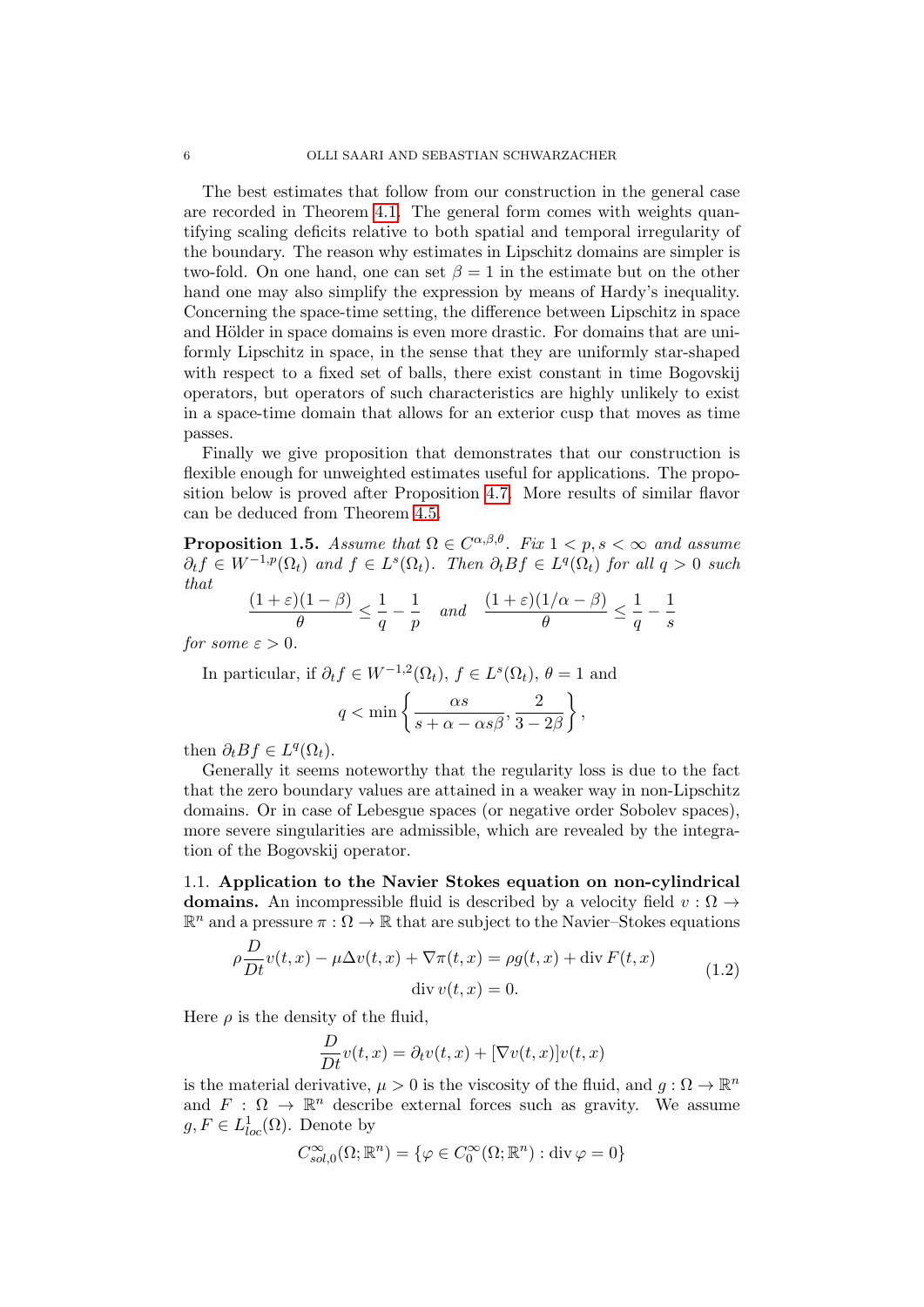the class of solenoidal and compactly supported test functions.

<span id="page-6-0"></span>**Definition 1.6.** A very weak solution in  $\Omega \in C^{0,0,\theta}$  is a pair  $(v, \pi)$  where

• the velocity field  $v \in L^2_{loc}(\Omega;\mathbb{R}^n)$  satisfies

$$
-\langle v, \partial_t \psi \rangle - \langle v \otimes v, \nabla \psi \rangle - \mu \langle v, \Delta \psi \rangle - \langle g, \psi \rangle + \langle F, \nabla \psi \rangle = 0
$$
  

$$
\langle v, \nabla \psi \rangle = 0
$$

for all test functions  $\psi \in C^{\infty}_{sol,0}(\Omega; \mathbb{R}^n);$ 

• the pressure  $\pi$  is an element of  $(C_0^{\infty}(\Omega))^*$  and  $-\nabla \pi$  equals the distribution mapping a general, not necessarily solenoidal, test function  $\psi$  to the left hand side of the first equation above.

The existence of weak solutions is known under very general conditions. Up to the authors' knowledge, the most general results can be found in [\[46\]](#page-43-5). Remarkably, the pressure is kept in a rather implicit form in [\[46\]](#page-43-5) as well as in many other existence results. Rather often it does not even appear in the definition of weak solutions, even in the case when the domain is assumed to have a Lipschitz regular boundary for all times [\[47,](#page-43-6) [38,](#page-43-7) [30\]](#page-42-7). Starting from such a fluid velocity field without explicit pressure, the right inverse of the divergence introduced in the present paper can be used as an efficient tool to construct missing pressures with appropriate regularity properties.

We state a sample result in general Hölder domains of the space-time.

<span id="page-6-1"></span>**Theorem 1.7.** Let  $\Omega$  be a  $C^{\alpha,\beta,\theta}$  domain with  $\alpha,\beta \in (0,1]$ . Let  $2 < p,q < \infty$ and  $1 < r, s < \infty$ , and assume that v, F and g are a velocity field and two force terms as in Definition [1.6](#page-6-0) such that

$$
v \in L^q L^p(\Omega), \quad g, |F| \in L^s L^r(\Omega).
$$

Then there exists a pressure decomposition

$$
\pi = \pi_{time}^1 + \pi_{time}^2 + \pi_{conv} + \pi_{visc} + \pi_{ext,1} + \pi_{ext,2}
$$

such that  $(v, \pi)$  is a very weak solution in  $\Omega$  and

$$
\pi_{time}^1 \in W^{-1,q}W^{1,p_1}(\Omega), \quad \pi_{conv} \in L^qL^{p_1/2}(\Omega), \quad \pi_{ext,2} \in L^sL^{r_1}(\Omega),
$$
  
\n
$$
\pi_{time}^2 \in L^qL^{p_2}(\Omega), \quad \pi_{visc} \in L^qW_0^{-1,p_1,-\beta,0,\infty,0}(\Omega), \quad \pi_{ext,1} \in L^sW^{1,r_1}(\Omega),
$$
  
\nwhenever  $1 < p_1, p_2, r_1 < \infty$  satisfy

$$
\frac{(1+\varepsilon)(1-\beta)}{\theta} \le \frac{1}{p_1} - \frac{1}{p},
$$
  

$$
\frac{1+\varepsilon}{\theta} \left(\frac{1}{\alpha} - \beta\right) \le \frac{1}{p_2} - \frac{1}{p},
$$
  

$$
\frac{(1+\varepsilon)(1-\beta)}{\theta} \le \frac{1}{r_1} - \frac{1}{r}
$$

for some  $\varepsilon > 0$ .

As the boundary of the domain is merely  $\beta$ -Hölder, the lack of boundary regularity has an effect on the pressure, even when the fluid velocity is a weak solution. The estimates above are for very weak solutions. In the case of weak Leray solutions, one can prove better estimates. All the estimates above suffer from the lack of regularity in space, but only the pressure term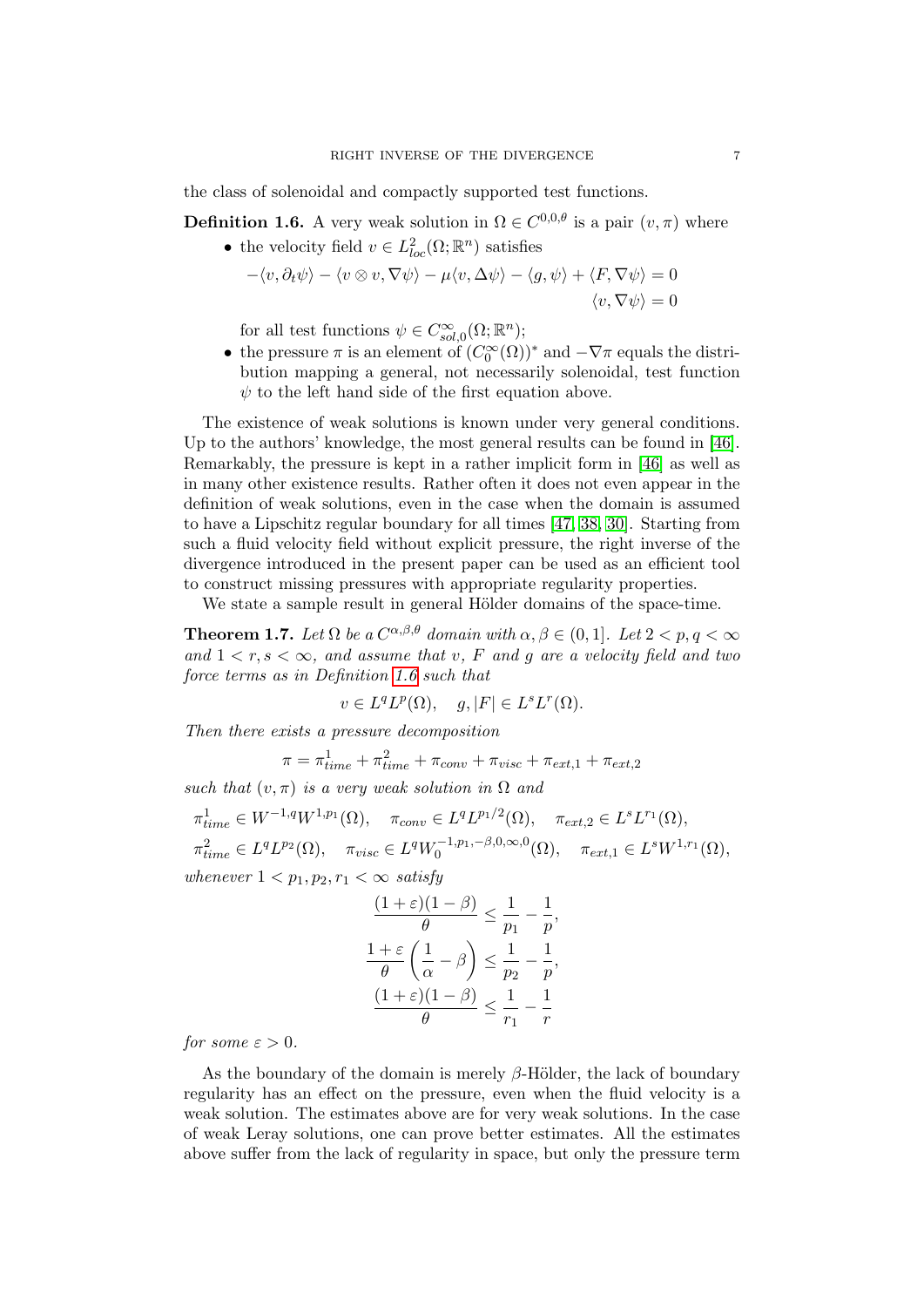related to the time derivative of the velocity produces a contribution stemming from the irregularity of the evolution of the domain. On the other hand, if the domain happens to be Lipschitz in space, we can simplify a bit further.

<span id="page-7-1"></span>**Theorem 1.8.** Assume the domain in Theorem [1.7](#page-6-1) is  $C^{\alpha,1,1}$ , that is, Lipschitz in space. Then for

$$
v \in L^q L^p(\Omega), \quad g, |F| \in L^s L^r(\Omega),
$$

we get

$$
\pi_{time}^1 \in W^{-1,q}W^{1,p}(\Omega), \quad \pi_{conv} \in L^qL^{p/2}(\Omega), \quad \pi_{ext,2} \in L^sL^r(\Omega),
$$
  

$$
\pi_{time}^2 \in L^qL^{p_2}(\Omega), \quad \pi_{visc} \in L^qW^{-1,p}(\Omega), \quad \pi_{ext,1} \in L^sW^{1,r}(\Omega),
$$

whenever  $1 < p_2 < \infty$  satisfies

$$
\left(\frac{1}{\alpha} - 1\right) < \frac{1}{p_2} - \frac{1}{p}.
$$

This estimate is included for comparison to show how the weighted estimates are connected to unweighted spaces.

We also give another formulation for the construction of pressures in terms of weighted Sobolev spaces. What follows, is (probably) a more precise result using a less transparent formulation with weights. See Section [2.3](#page-11-0) for the notation.

<span id="page-7-0"></span>**Theorem 1.9.** Let  $\Omega$  be a  $C^{\alpha,\beta,\theta}$  domain with  $\alpha,\beta \in (0,1]$ . Let  $2 < p,q < \infty$ and  $1 < r, s < \infty$ , and assume that v, F and g are a velocity field and two force terms as in Definition [1.6](#page-6-0) such that

$$
\int \left( \int |v(t,x)|^p \operatorname{dist}(x, \partial \Omega_t)^{(\beta - 1)p} dx \right)^{q/p} dt < \infty
$$
  

$$
\int \left( \int (|F(t,x)|^r + |g(t,x)|^r) \operatorname{dist}(x, \partial \Omega_t)^{(\beta - 1)r} dx \right)^{s/r} dt < \infty.
$$

Then there exists a pressure decomposition

 $\pi = \pi_{time} + \pi_{conv} + \pi_{visc} + \pi_{ext,1} + \pi_{ext,2}$ 

such that  $(v, \pi)$  is a very weak solution in  $\Omega$  and

$$
\pi_{time} \in L^q W^{1,p,\infty,-1,-\alpha\beta,0}, \quad \pi_{conv} \in L^q L^{p/2}(\Omega), \quad \pi_{ext,2} \in L^s L^r(\Omega),
$$

$$
\pi_{visc} \in L^q W_0^{-1,p,-\beta,0,\infty,0}(\Omega), \quad \pi_{ext,1} \in L^s W^{1,r}(\Omega).
$$

We refer to Theorem [5.4](#page-38-0) and Subsection [5.2](#page-38-1) for more alternative statements. The proofs are given at the end of Subsection [5.2.](#page-38-1) The pressure terms are constructed by precomposing the distributions defined by the fluid velocity with the Bogovskij type inverse of the divergence. Most estimates can be written either in a sharp form using weighted Sobolev norms or in a more transparent form with different integrability indices but the weighted norm only on one side. Hence there is a variety of sets of pressure estimates that can be derived from Theorem [5.4.](#page-38-0) The ones above are an attempt to single out two of the simplest non-trivial cases, but the exact information about the very weak solution at hand ultimately decides what is the estimate best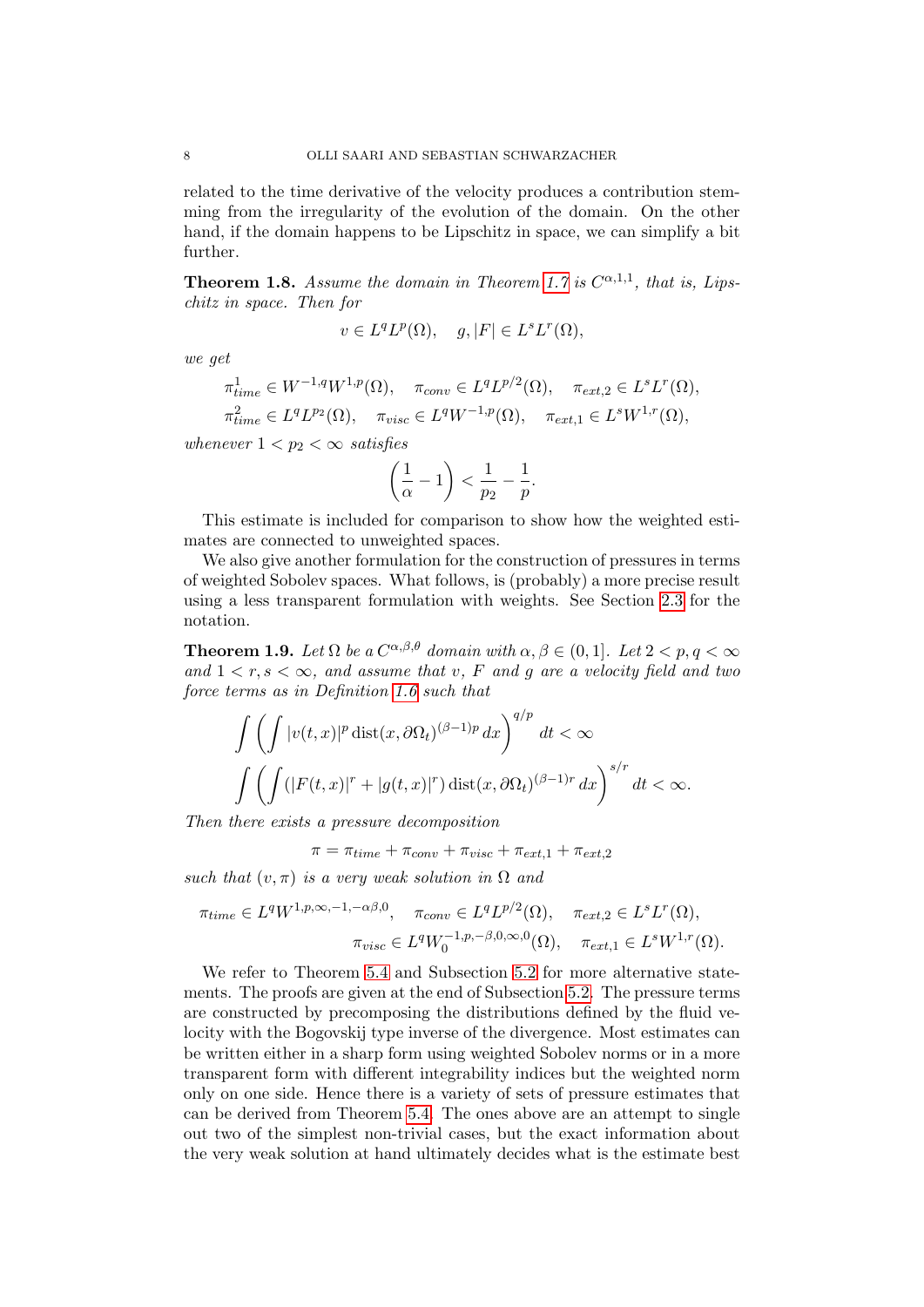possible. In particular, our estimates on the time derivative part can be improved considerably if we assume either the domain to be more regular in time or the velocity to possess higher integrability near the boundary.

Finally, we conclude the introductory discussion by listing a few additional instances, where it can be expected that the operator B find further applications.

1.2. Inhomogeneous boundary data for incompressible fluids. The Navier–Stokes equation has been studied extensively in domains varying in time, and we point out [\[22,](#page-42-8) [9,](#page-41-3) [50\]](#page-43-8) and the references therein for more background. In these references, either strong solutions are considered or the pressure is not constructed explicitly. Generally, the domains considered there are at least Lipschitz in space. Even in cylindrical domains and for the Stokes operator, pressure estimates are known to be a delicate issue if no strong solution is expected to exist, which might be the case for example due to a rough source term on the right hand side. See for instance the seminal paper [\[35\]](#page-43-9).

The results in the present paper give a construction of the pressure for weak Leray solutions or even very weak solutions. A related problem is the case of inhomogeneous boundary conditions on non-cylindrical domains. In order to obtain a priori estimates there, a solenoidal extension operator is needed. We consider the Bogovskij type operator as an intermediate step towards the extension operator, and we plan to return to this question in a later work.

1.3. Fluid-structure interactions. Another set of applications arises in the setting of fluid-structure interactions, where a fluid interacting with a possibly deforming or moving solid is modeled. The fluid velocity and pressure are then defined in a variable-in-time fluid domain. It is noteworthy that even the existence of a distributional pressure is left undiscussed in many works on weak solutions for fluid-structure interactions. This includes rigid body motions [\[25,](#page-42-9) [26,](#page-42-10) [24,](#page-42-11) [15\]](#page-42-12) as well as elastic shells interacting with fluids [\[38,](#page-43-7) [13,](#page-42-2) [43\]](#page-43-10). Similarly, estimates on the distributional time derivative in duals of solenoidal subspaces of Sobolev spaces are generally missing in the non-cylindrical set-up. In cylindrical domains, they are obtained directly by the concept of weak solutions. See [\[49\]](#page-43-11) where an estimate for the distributional time derivative was shown for weak solutions of a fluid-structure interaction problem.

Not only does the Bogovskij operator here allow for constructing a distributional time derivative and a pressure for these references, it also provides a non-trivial regularity gain relative to the regularity of the velocity and to the fluid domain, which we consider as input data in the present paper. Moreover, it can be used for constructing approximating sequences of testfunctions, which is usually a very delicate technical issue since the space of test functions depends on the motion of the solid in that setting. Up to the authors' knowledge, so far pressure reconstruction as well as the respective solenoidal approximation results are only available in smooth space-time domains [\[8\]](#page-41-4).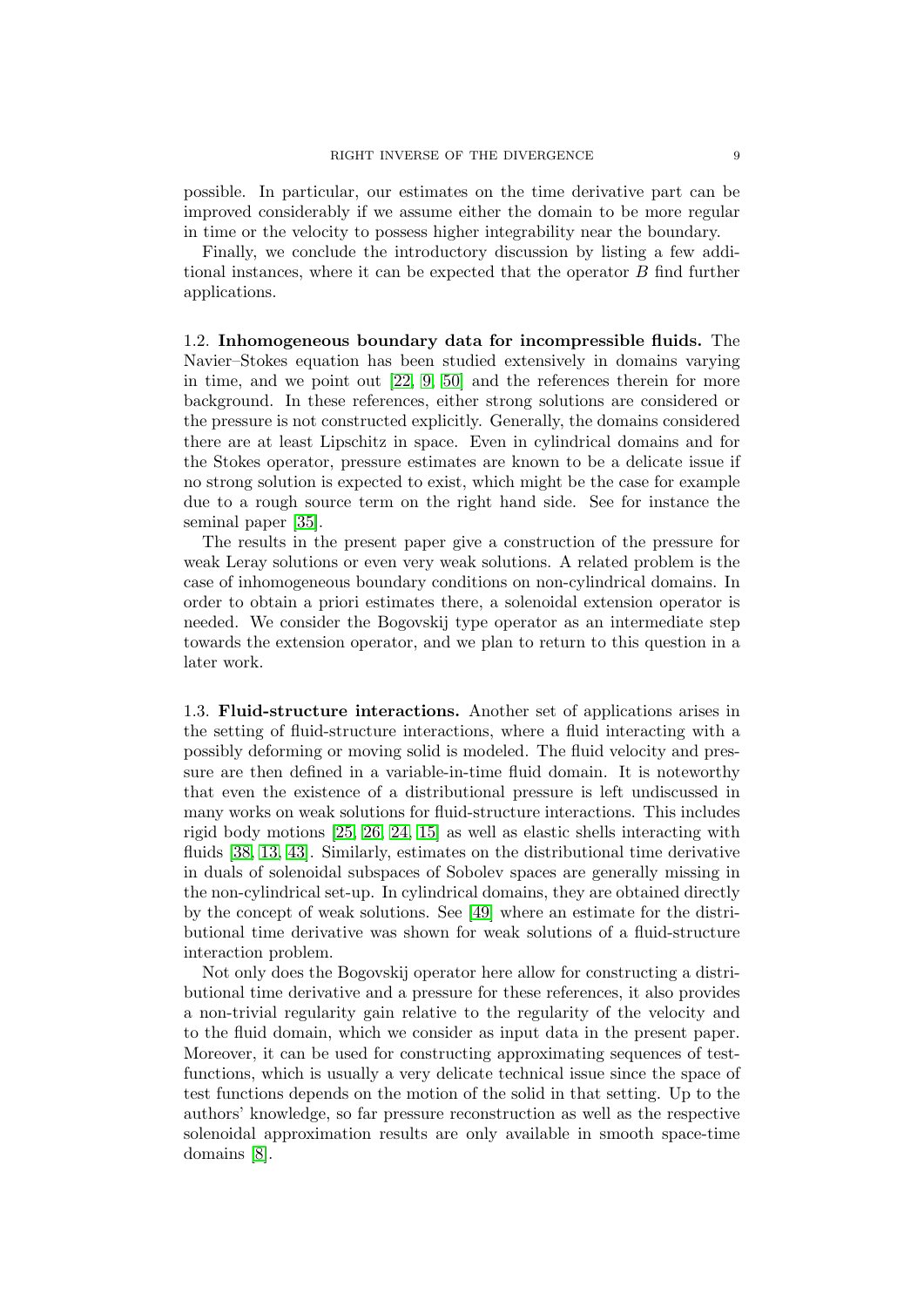1.4. Density estimates for compressible fluids. Higher integrability of the density, and consequently that of the pressure, is nowadays commonly obtained via Bogovskij operators [\[21,](#page-42-1) [11\]](#page-42-13). The operator introduced here allows for a significant relaxation of the assumptions on the pressure in [\[11,](#page-42-13) [12\]](#page-42-14), where interaction of elastic shells and compressible fluids is studied.

1.5. Homogenization. The prototype set-up for homogenization is a domain with an increasing number of holes with decreasing size to represent particles that are breaking the flow. Ever since the seminal work of Tartar [\[48\]](#page-43-12) (appendix in the book) and Allaire [\[6,](#page-41-5) [7\]](#page-41-6), so-called restriction operators that conserve solenoidality have been used in the analysis of homogenization problems. Operators of Bogovskij type may also be used in this setting [\[16,](#page-42-15) [39,](#page-43-13) [29\]](#page-42-16). Since it is reasonable that the particles move [\[14\]](#page-42-17), the operator introduced here is likely to find applications for further progress in the theory of homogenization problems in fluids.

Acknowledgment. This work was supported by the Deutsche Forschungsgemeinschaft (DFG, German Research Foundation) under Germany's Excellence Strategy – EXC-2047/1 – 390685813 and CRC 1060. This work was also supported by the Primus research programme PRIMUS/19/SCI/01, the University Centre UNCE/SCI/023 of Charles University as well as the grant GJ19-11707Y of the Czech national grant agency  $(GA\dot{C}R)$ . S. S. wishes to thank the University of Vienna for their kind hospitality in winter 2020/21.

## 2. Preliminaries

2.1. Notation. We work in  $\mathbb{R}^{1+n}$ , the first coordinate being time and the other *n* being space. Sometimes the space coordinates are split as  $x =$  $(x', x_n)$  with  $x' \in \mathbb{R}^{n-1}$ . This notation is used without specific mention and should always be understood as stated here. The letter  $C$  is reserved for a quantity depending on data admissible for the constant in the statement of the proposition that is being proved. We specify the dependency in the statements of the theorems but usually not in the proofs. We also use the notation  $a \leq b$  for  $a \leq Cb$  and  $b \sim a$  if  $a \leq b \leq a$ . The  $L^p$  norms for only space variables or both space and time variables are denoted by the same  $\lVert \cdot \rVert_p$ . We write  $\lVert f(t, \cdot) \rVert_p$  when the norm acts on space variables on a fixed slice and  $||f||_p$  when the integration is with respect to all variables. We use the common notation  $p' = p/(p-1)$  for the dual exponent of  $1 < p < \infty$ . We denote the Lebesgue measures of all dimensions by  $|\cdot|$ . The notation  $\langle f, g \rangle$ means a duality pairing whose nature is always clear from the context, and whenever it can be interpreted as an  $L^2$  inner product we will do so. Given a real number h, we define the finite difference operator  $\Delta_h$  as

$$
\Delta_h f(t, x) = f(t + h, x) - f(t, x),
$$

that is, with respect to the time variable.

<span id="page-9-0"></span>2.2. **Domains.** The letter  $\Omega$  denotes a  $1 + n$  dimensional domain, and  $\Omega_{t_0}$ refers to the *n*-dimensional domain obtained by collecting the points  $x$  with  $(t_0, x) \in \Omega$ . We identify the domains  $\{t\} \times S$  and S with  $S \subset \mathbb{R}^n$  whenever this cannot cause confusion.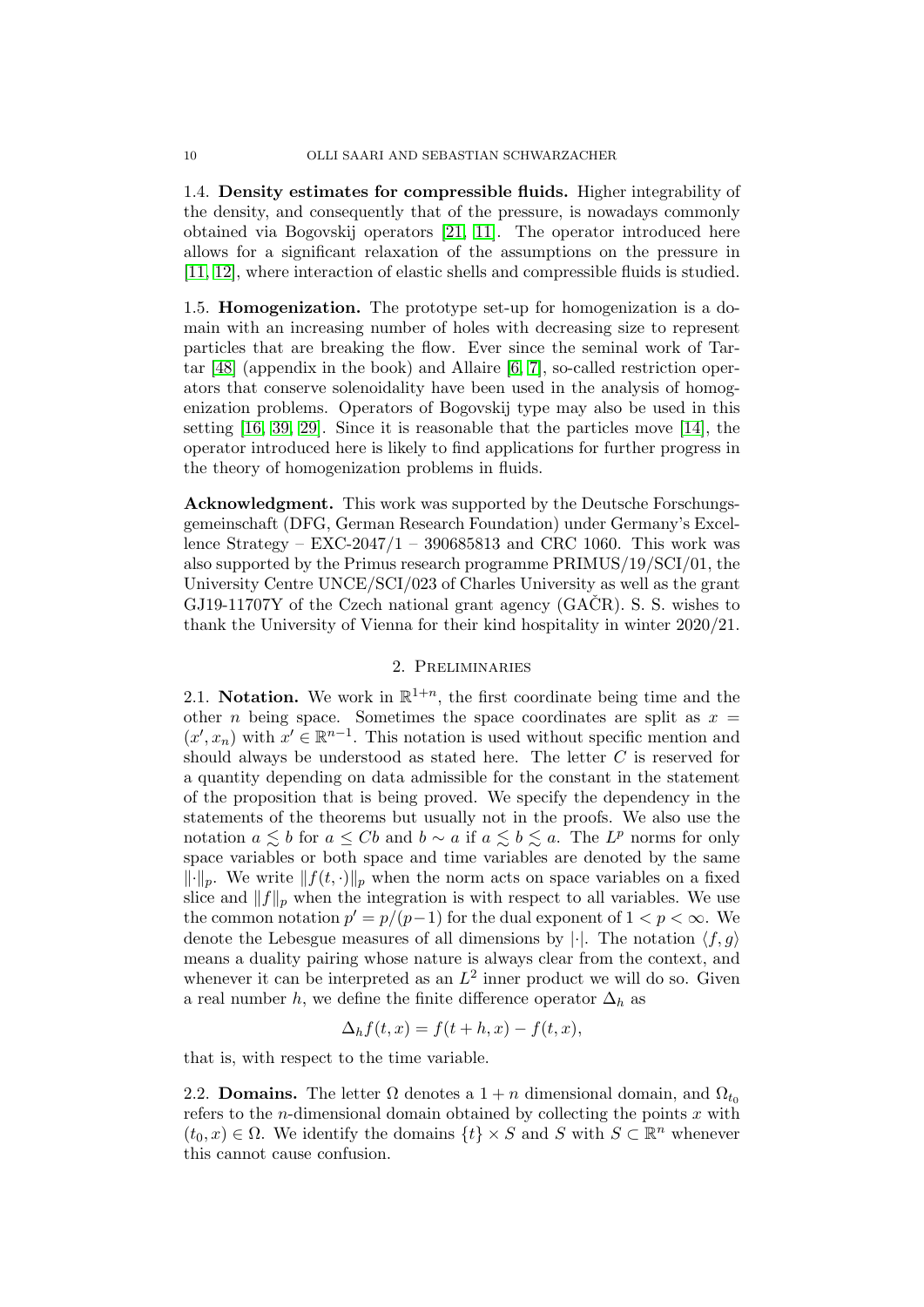Most of the time, we study domains whose boundary is locally a graph of a function. The precise definition is as follows.

<span id="page-10-0"></span>**Definition 2.1** ( $C^{\alpha,\beta,\theta}$  domain). Let  $\alpha,\beta,\theta \in [0,1]$ . A bounded, open and connected set  $\Omega \subset \mathbb{R}^{1+n}$  is a  $C^{\alpha,\beta,\theta}$  domain if the boundary of  $\Omega$  can be covered by finitely many rectangles  $P_i = I_i \times R_i$  with  $I_i \subset \mathbb{R}$  such that  $\partial \Omega \cap P_i$ is a graph of a function that is  $\alpha$ -Hölder continuous in time and  $\beta$ -Hölder continuous in space, after a possible rotation and translation of the space coordinates. In addition, each time slice  $\Omega_t$  is assumed to be connected. We use the same notation if  $\alpha, \beta = 0$  when only uniform continuity is assumed instead of Hölder continuity as above. The parameter  $\theta$  is as in [\(1.1\)](#page-3-0).

For the readers' convenience, we briefly discuss the relation of  $C^{\alpha,\beta,\theta}$  domains to other ubiquitous classes of domains that we already mentioned in the introduction. We restrict this comment to the time independent setting. A bounded domain  $\Omega$  is s-John with  $s \geq 1$  if there is a center point z such that each  $x \in \Omega$  can be connected to z with a rectifiable curve  $\gamma$ parametrized by its arc length such that  $\gamma(0) = x$ ,  $\gamma(\ell(\gamma)) = z$  and

$$
t^s \le C \operatorname{dist}(\gamma(t), \Omega^c)
$$

for a constant C only depending on the domain and  $z$ . The 1-John domains are usually called John domains for brevity.

The s-John domains and  $C^{1/s}$  domains allow the spiky exterior cusps of the same order. Hence  $C^{\beta}$  domain need not be  $1/(\beta + \epsilon)$  John. On the other hand, a John domain can have a fractal boundary such as the von Koch snowflake, and hence even 1-John domain need not be a  $C^0$  domain.

For each Sobolev estimate we prove, there is an underpinning  $L^p$  estimate (see  $(3.2)$ ) which encodes the geometry of the domain. These  $L^p$  estimates are equivalent to certain weighted Poincaré inequalities, compare to the argument leading to Lemma 4.1 in [\[1\]](#page-41-7). For those, sharpness has been studied extensively. Our weighted  $L^p$  estimates [\(3.2\)](#page-19-1) specialized to the time independent case are slightly worse than what can be proved for domains with a single cusp, such as

$$
\{(x,y)\in (-1,1): 0
$$

Our first order estimates with unweighted right hand side are as good as the ones proved in [\[19\]](#page-42-18), but the case with unweighted left hand side does not allow for as good an estimate as what [\[19\]](#page-42-18) provides in the special case of a domain with a single cusp. On the other hand, the graph type domain that fits in our framework allows for estimates better than what is know to be sharp for general s-John domains. See [\[28\]](#page-42-19), [\[34\]](#page-43-14) and also the book [\[40\]](#page-43-15). In particular, the sharp Poincaré inequality with  $s = 1/\beta$  and  $p = q$ in [\[34\]](#page-43-14) is dual to sharp weighted  $L^{p'}$  solvability of the divergence. We also refer to [\[4\]](#page-41-8) for further discussion on sharpness of related results. The choice to treat  $C^{\alpha,\beta,\theta}$  domains here was done in order to provide an operator for non-cylindrical space-time domains. This can be read from our construction where it seems necessary to have fixed local-in-time coordinates for the spatial domains.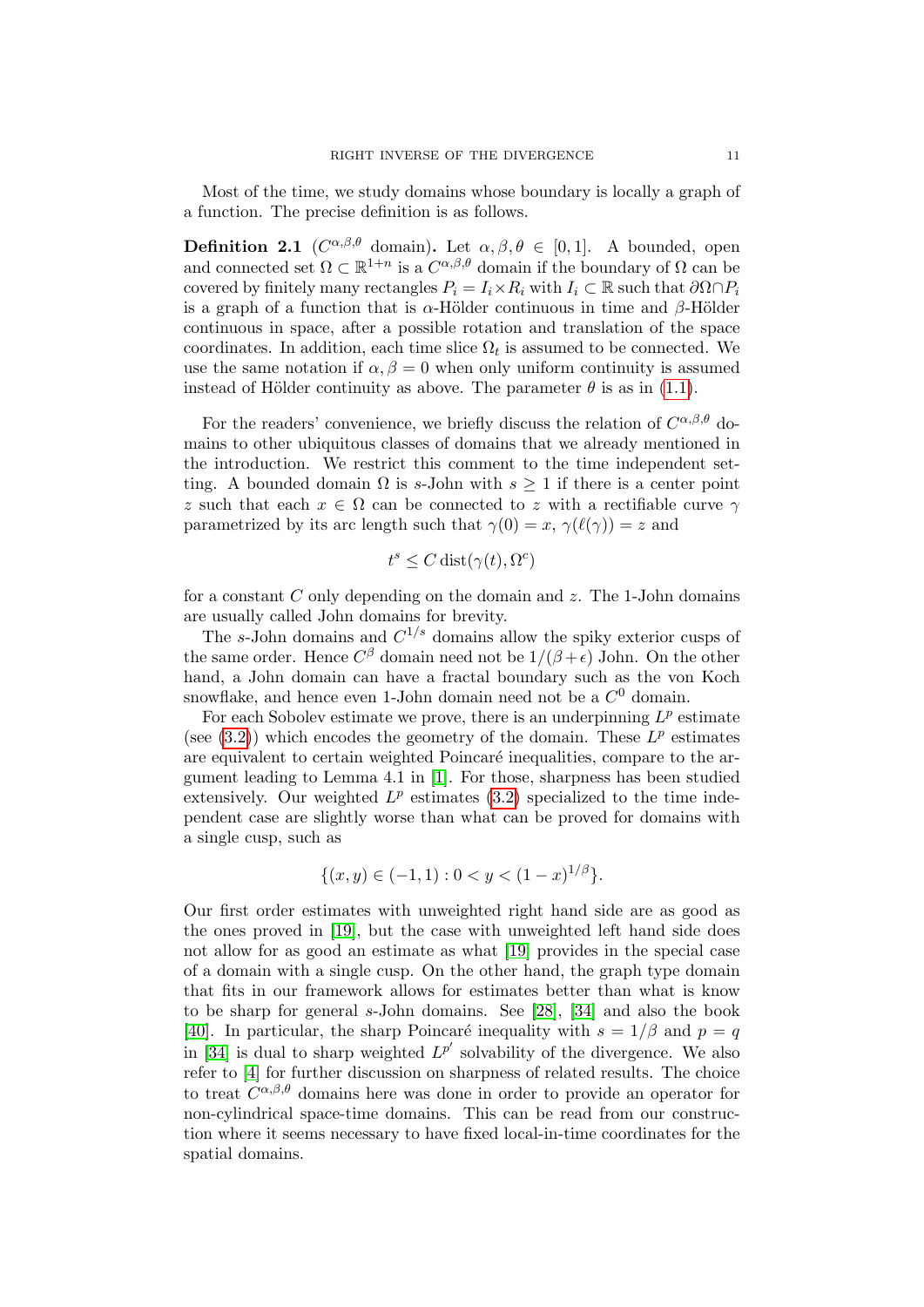<span id="page-11-0"></span>2.3. Function spaces. We define all the function spaces appearing in this paper as closures of test functions with respect to various norms. The standard test function space is that of smooth and bounded functions, but we also use spaces defined as closures of smooth functions with some additional properties, such as compact support, mean zero, divergence freeness and so on. If we impose an additional assumption on the space of test functions, it will be denoted as a subscript such as

- 0 for supp  $\varphi$  compact,
- $\pi^*$  for  $\langle \text{div } \varphi(t, \cdot), 1 \rangle = 0$  for all t,
- smz for  $\langle \varphi(t, \cdot), 1 \rangle = 0$  for all t,
- sol for div  $\varphi(t,x) = 0$  for all  $(t, x)$ .

This convention only applies to Sobolev spaces of non-negative order, which we consider next. The negative order spaces will be discussed afterwards.

Let  $k \geq 0$  be an integer and consider multi-indices  $\gamma \in \{0\} \times \mathbb{N}^n$ . Given a test function  $f$ , we define the homogeneous Sobolev norm as

$$
||f(t,\cdot)||_{\dot{W}^{k,p}} = \left(\sum_{|\gamma|=k} \int |\partial^{\gamma} f(t,x)|^p dx\right)^{1/p},
$$

We will also need a family of weighted norms, which we define as follows. Consider the vectors

$$
\aleph = (k, p, \beta, \kappa, \alpha, b), \quad \aleph' = (-k, p', -\beta, -\kappa, -\alpha, -b)
$$

where  $k$  is a non-negative integer telling the number of space derivatives,  $p \in (1,\infty)$  is the exponent of integrability,  $\beta \geq 0$  is a distortion parameter for space regularity,  $\kappa$  is the number of time derivatives,  $\alpha \geq 0$  is the distortion parameter for time regularity and  $b \in \mathbb{R}$  is an additional weight parameter. We define

$$
||f||_{W^{\aleph}(t,\Omega)}
$$
  
=  $\left(\sum_{\lambda=0}^{\kappa}\sum_{l=0}^{k}\sum_{|\gamma|=l}\int |\partial^{\gamma}\partial_{t}^{\lambda}f(t,x)|^{p} \operatorname{dist}(x,\partial\Omega_{t})^{p(\frac{l-k}{\beta}+\frac{\lambda-\kappa}{\alpha}-b)} dx\right)^{1/p},$ 

and

$$
||f||_{L^q W^{\aleph}(\Omega)} = \left(\int ||f||_{W^{\aleph}(t,\Omega)}^q dt\right)^{1/q}
$$

.

The standard Sobolev spaces fall under the scale  $L^a W^{\aleph}$ , and the basic examples are

$$
\mathcal{R} = (k, p, \infty, 0, \infty, 0) \Leftrightarrow W^{\aleph}(t, \Omega) = W^{k, p}(\Omega_t),
$$
  
\n
$$
\mathcal{R} = (0, p, \infty, 0, \infty, 0) \Leftrightarrow L^q W^{\aleph}(\Omega) = L^q L^p(\Omega),
$$
  
\n
$$
\mathcal{R} = (0, p, \infty, 0, \infty, \beta) \Leftrightarrow W^{\aleph}(t, \Omega) = d^{p\beta} L^p(\Omega_t),
$$

and the duality formula

$$
(d^{p\beta}L^p(\Omega_t))^* = d^{-p'\beta}L^{p'}(\Omega_t)
$$

is consistent with the notation or  $\aleph'$ .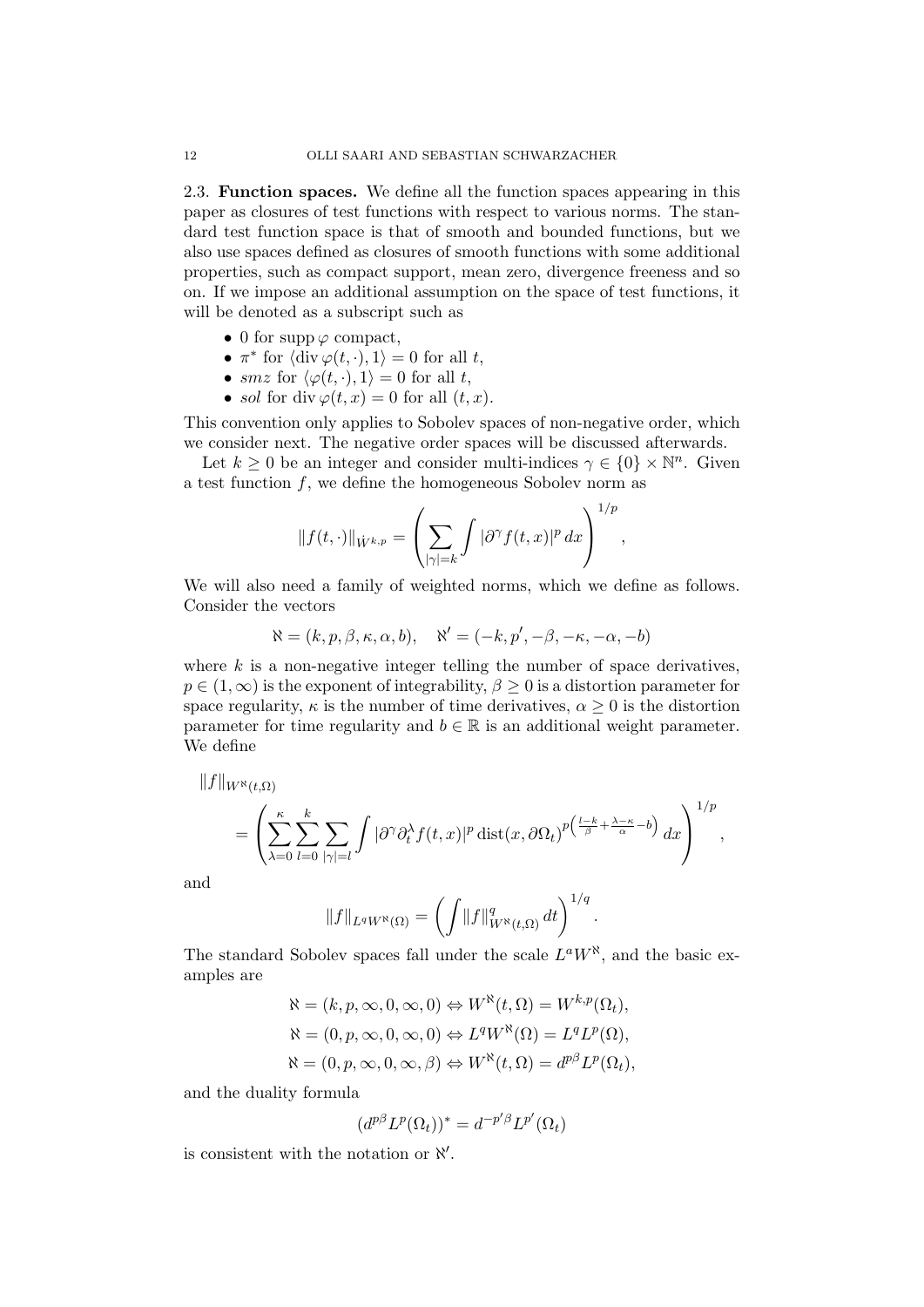For space variables only, we define the norms with negative smoothness directly as dual norms. We set

$$
||f(t, \cdot)||_{\dot{W}^{-k, p'}(\Omega_t)} = \sup_{g \in C_0^{\infty}(\Omega_t), ||g||_{\dot{W}^{k, p}} \le 1} \left| \int g(t, x) f(t, x) dx \right|,
$$
  

$$
||f||_{W^{\aleph'}(t, \Omega)} = \sup_{g \in C_0^{\infty}(\Omega_t), ||g||_{W^{\aleph}(t, \Omega)} \le 1} \left| \int g(t, x) f(t, x) dx \right|,
$$

when  $\kappa = 0$ . When  $\kappa \geq 0$  and  $k < 0$ , we set

$$
||f||_{W^{k,p,\beta,\kappa,\alpha,b}(t,\Omega)} = \left(\sum_{\lambda=0}^{\kappa} \sup_{g} \left| \int g(t,x) \partial_t^{\lambda} f(t,x) \, dx \right|^p \right)^{1/p}
$$

where the supremum is over all

$$
g\in C_0^\infty(\Omega_t),\quad \|g\|_{W^{-k,p',-\beta,0,\infty,-b-(\kappa-\lambda)/\alpha}(t,\Omega)}\leq 1.
$$

More generally, we define the dual norms of the remaining mixed spaces along

$$
||f||_{L^{q'}W^{\aleph'}(\Omega)} = \sup_{g \in C_0^{\infty}(\Omega_t), ||g||_{L^q W^{\aleph}(\Omega)} \le 1} \left| \int g(t, x) f(t, x) dx \right|
$$

when  $1 < q < \infty$ . Note that the values  $\pm \infty$  appearing as third or fifth index give rise to the same norm. This is consistent, as we prefer to regard the dual space of an unweighted space as another unweighted space. We will later abuse the notation and simply identify the values  $\pm \infty$ . Note further that if a smoothness parameter, first index for spatial smoothness or fourth index for temporal smoothness, is zero, then the corresponding distortion parameter, third for space and fifth for time, becomes meaningless and can be set to  $\infty$ . These notations are used in particular Theorems [1.9](#page-7-0) and [1.7,](#page-6-1) which are derived very carefully from Lemma [5.1](#page-35-0) at the end of the paper. We also note that the spaces  $L^q W^{\aleph}(\Omega)$  are not genuinely new but merely a notation to keep track of different weight parameters. One could be very precise and define a Sobolev space that treats each mixed derivative separately with a particular weight, but we restrict the generality to the setting as described above.

The norms of  $\dot{W}_0^{-k,p'}(\Omega_t)$  and  $W_0^{\aleph}$  $C_0^{\aleph'}(t,\Omega)$  are defined by taking the supremum over the larger class of functions  $q \in C^{\infty}(\Omega_t)$ , not necessarily compactly supported. This diverges slightly from the notational convention for subscript indices of positive order spaces but it attempts to capture the idea that a functional having zero boundary values acts on test functions without and vice versa. Moreover, both topologies with negative Sobolev norms give the same closures for  $C^{\infty}$  and  $C_0^{\infty}$ . Hence there is no need to reserve the subscript zero to indicate the boundary values of the dense subspace.

Finally, we also use shortened notations such as

$$
L^{q}L^{p}(\Omega), \quad L^{q}W^{k,p}(\Omega), \quad W^{\kappa,q}W^{k,p}(\Omega)
$$

and we write

$$
\partial_t^{-1} f(t, x) = \int_{-\infty}^t f(s, x) \, ds
$$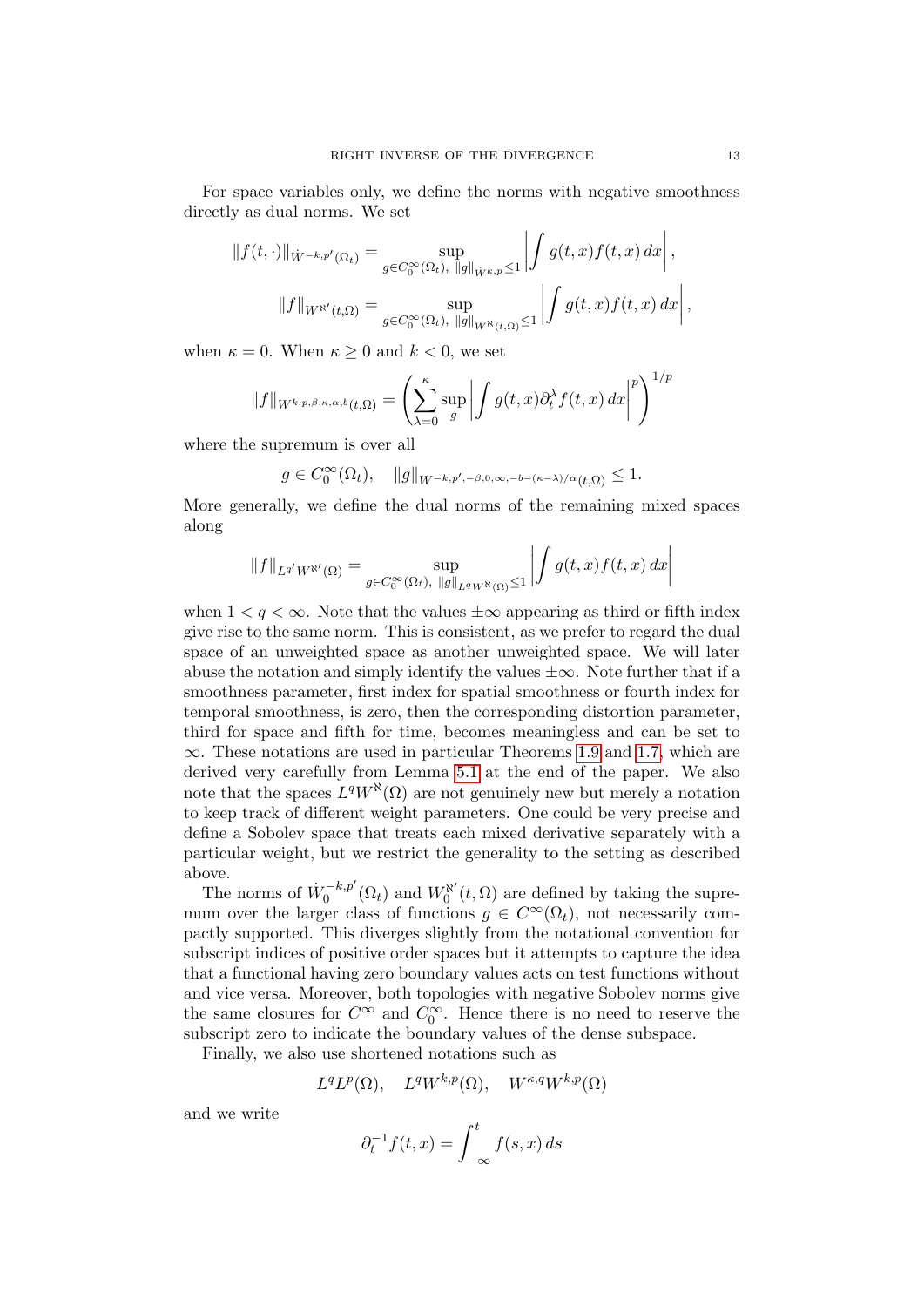for antiderivatives in time whenever it simplifies the notation and we can avoid using weighted  $\aleph$  spaces. The space  $W^{-\kappa,q}W^{k,p}(\Omega)$  consist of functionals f such that  $f \circ \partial_t^{\kappa} \in L^q W^{k,p}(\Omega)$ . A superscript star such as in  $B^*$ converts an operator into its adjoint and a space such as in  $X^*$  into its dual, everything always written down a priori in terms of test functions.

2.4. Inequalities. For the reader's convenience, we collect here some of the inequalities that we use repeatedly. First, the classical Hardy's inequality

<span id="page-13-1"></span>
$$
\left(\int_0^\infty \left(\frac{1}{x} \int_0^x |f(s)| \, ds\right)^p x^b \, dx\right)^{1/p} \le \frac{p}{p - b - 1} \left(\int_0^\infty |f(x)|^p x^b \, dx\right)^{1/p} \tag{2.1}
$$

is valid for all  $p > 1$  and  $b \in (-\infty, p-1)$ . This can be understood as a weighted  $L^p$  bound for Hardy's operator. The range of admissible b extends down to −∞ in contrast to the Hardy–Littlewood maximal function, for which  $b \leq -1$  are not admissible anymore. The difference will be important to us. Second, we have the adjoint form of Hardy's inequality

<span id="page-13-2"></span>
$$
\left(\int_0^\infty \left(\frac{1}{x}\int_x^\infty |f(s)|\,ds\right)^p x^b\,dx\right)^{1/p} \le \frac{p}{b+1} \left(\int_0^\infty |f(x)|^p x^b\,dx\right)^{1/p} \tag{2.2}
$$

which is valid for all  $b \in (p-1,\infty)$ . This inequality is needed for treating the adjoint operator of the Bogovskij integral.

The next inequality is Hardy's inequality for Lipschitz domains. Given a bounded Lipschitz domain  $O \subset \mathbb{R}^n$ , it holds

<span id="page-13-0"></span>
$$
\left(\int_{O} |f(x)|^p \operatorname{dist}(x, \partial O)^{p(b-1)} dx\right)^{1/p} \le C \left(\int_{O} |\nabla f(x)|^p \operatorname{dist}(x, \partial O)^{pb} dx\right)^{1/p} (2.3)
$$

for all test functions  $f \in C_0^{\infty}(O)$ , all  $p > 1$  and all  $-\infty < b < (p-1)/p$ . The constant  $C$  only depends on the domain and the indices  $p$  and  $b$ . See for instance [\[44\]](#page-43-16) or the metric space approaches in [\[36\]](#page-43-17) and [\[37\]](#page-43-18). The Lipschitz condition is not necessary for Hardy's inequality to hold. We say  $O$  satisfies Hardy's inequality with negative powers if  $(2.3)$  holds for all  $b \leq 0$ . There are numerous interesting examples beyond the Lipschitz case with this property [\[37\]](#page-43-18). In particular, any bounded and simply connected planar domain satisfies [\(2.3\)](#page-13-0) with all  $b < (p-1)/p$ .

We will also need Poincaré's inequality

$$
\left(\int_Q |f(x)|^p\,dx\right)^{1/p}\leq C\ell(Q)^k\left(\int_Q |\nabla^k f(x)|^p\,dx\right)^{1/p}
$$

which is valid for all cubes Q, all  $k \geq 1$  and all functions in  $C^{\infty}(Q)$  that either have compact support in Q or are  $L^2(Q)$  orthogonal to all polynomials of degree at most  $k-1$ .

## 3. Construction of a Bogovskij operator

We start by defining the first reference operator. Let  $b : \mathbb{R}^n \to [0,1]$  be a smooth function supported in  $B(0, 1)$  and having integral one. We define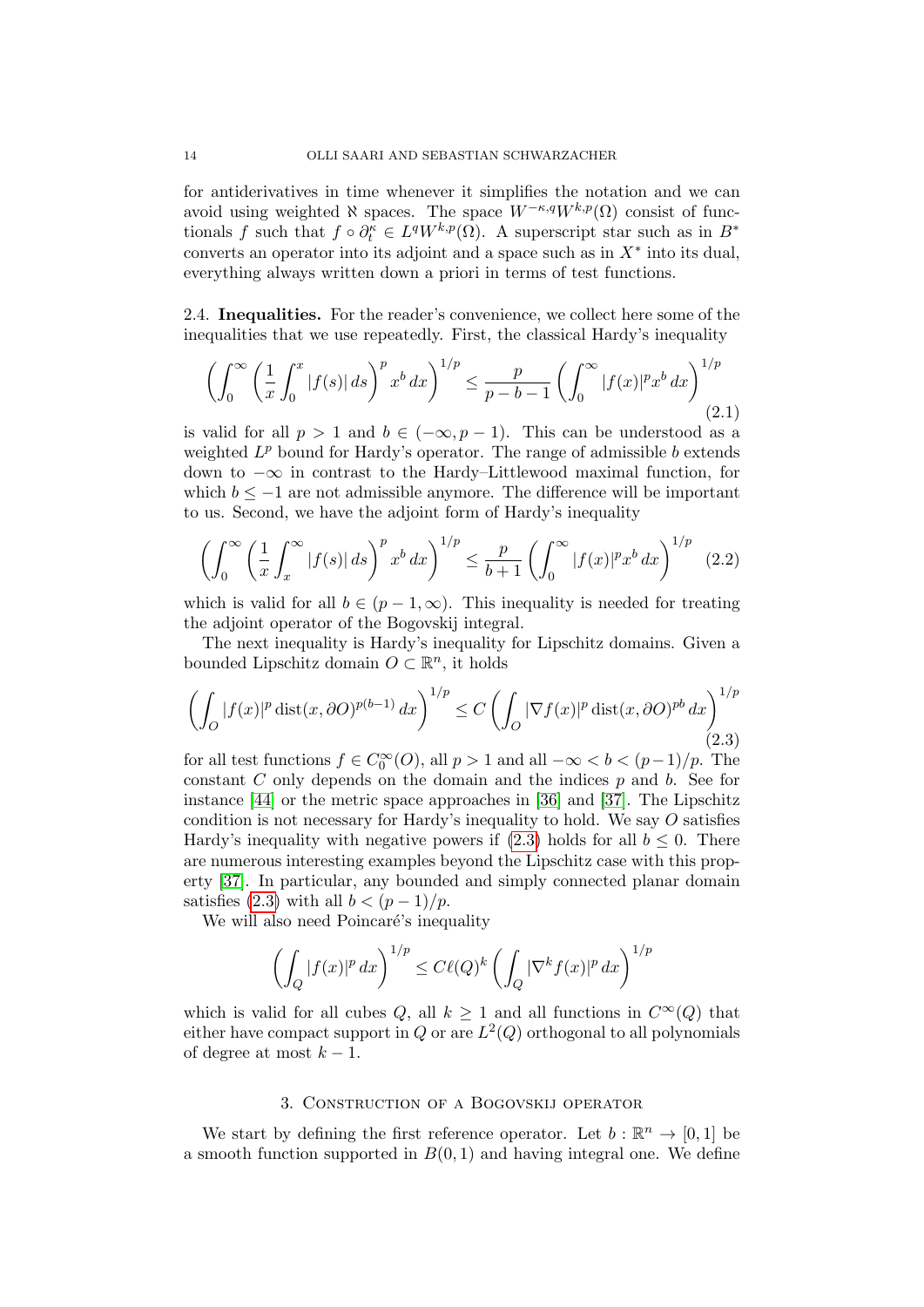the Bogovskij integral of a test function  $f$  as

$$
B_{B(0,1)}f(x) := \int_{\mathbb{R}^n} f(y)(x - y) \int_1^{\infty} b(y + r(x - y)) r^{n-1} dr dy.
$$

The adjoint operator of the Bogovskij integral is given through

$$
B_{B(0,1)}^* f(x) := -\int_{\mathbb{R}^n} b(y)(x-y) \int_0^1 f(y+r(x-y)) dr dy.
$$

Given a generic cube  $Q = Q(z, \delta)$  with center z and side length  $2\delta > 0$ , let  $\tau(x) = (x - z)/\delta$ . We define

<span id="page-14-2"></span>
$$
B_Q f(x) = \delta^{-1} B_{B(0,1)}(f \circ \tau)(\tau^{-1}(x)). \tag{3.1}
$$

We let  $B^*_{Q}$  be the adjoint operator of  $B_{Q}$ . It can also be written down explicitly using scaling and translation of the reference version above. It is sometimes called the Poincaré integral. We collect some fundamental properties of the Bogovskij and Poincaré integrals to the following proposition. A proof can be found for instance in [\[27\]](#page-42-20). More has been proved there, but we only quote what we need.

<span id="page-14-0"></span>**Proposition 3.1.** Let Q be a cube. Let  $\Omega \subset \mathbb{R}^n$  be star-shaped with respect to Q. Then  $B_Q$  maps  $C_0^{\infty}(\Omega)$  into  $C_0^{\infty}(\Omega;\mathbb{R}^n)$  and for all functions  $g \in C_0^{\infty}(\Omega)$ it holds

$$
\operatorname{div} B_Q g = g - b \int g \, dx.
$$

In addition,

$$
||B_Q||_{W^{s,p}(\Omega) \to W^{s+1,p}(\Omega; \mathbb{R}^n)} + ||B_Q^*||_{W^{s,p}(\Omega; \mathbb{R}^n) \to W^{s+1,p}(\Omega)} < C
$$
  
for all  $1 < p < \infty$  and  $s \ge 0$  with C only depending on Q, s, p and n.

We upgrade the proposition to the case of domains consisting of finitely many cubes of equal side length. These domains are still time independent, and they could be handled using any of the constructions in the literature. However, to keep the presentation self-contained, we include the following simplified argument based on [\[17\]](#page-42-5).

<span id="page-14-1"></span>**Proposition 3.2.** Let  $\delta > 0$  and fix a set of points  $\{z_i\}_{i=1}^M \subset \delta \mathbb{Z}^n$  such that

$$
S := \bigcup_{i=1}^{M} Q(z_i, \delta)
$$

is connected. Denote  $S(\delta) = \{x \in \mathbb{R}^n : dist(x, S) < 2\delta\sqrt{n}\}.$ 

Then there is a linear operator  $B: C_0^{\infty}(S) \to C_0^{\infty}(S(\delta); \mathbb{R}^n)$  such that for all  $f \in C_0^{\infty}(S(\delta))$  with mean value zero it holds

$$
\operatorname{div} Bf = f,
$$

and we have the a priori estimates

$$
||Bf||_{\dot{W}^{s+1,p}(S(\delta);\mathbb{R}^n)} \leq C||f||_{\dot{W}^{s,p}(S(\delta))}
$$

and

$$
||B^*f||_{\dot{W}^{s+1,p}(S(\delta))} \leq C||f||_{\dot{W}^{s,p}(S(\delta);\mathbb{R}^n)}
$$

for all  $1 < p < \infty$  and  $s \ge 0$ . Here C only depends on S, p,  $\delta$  and n.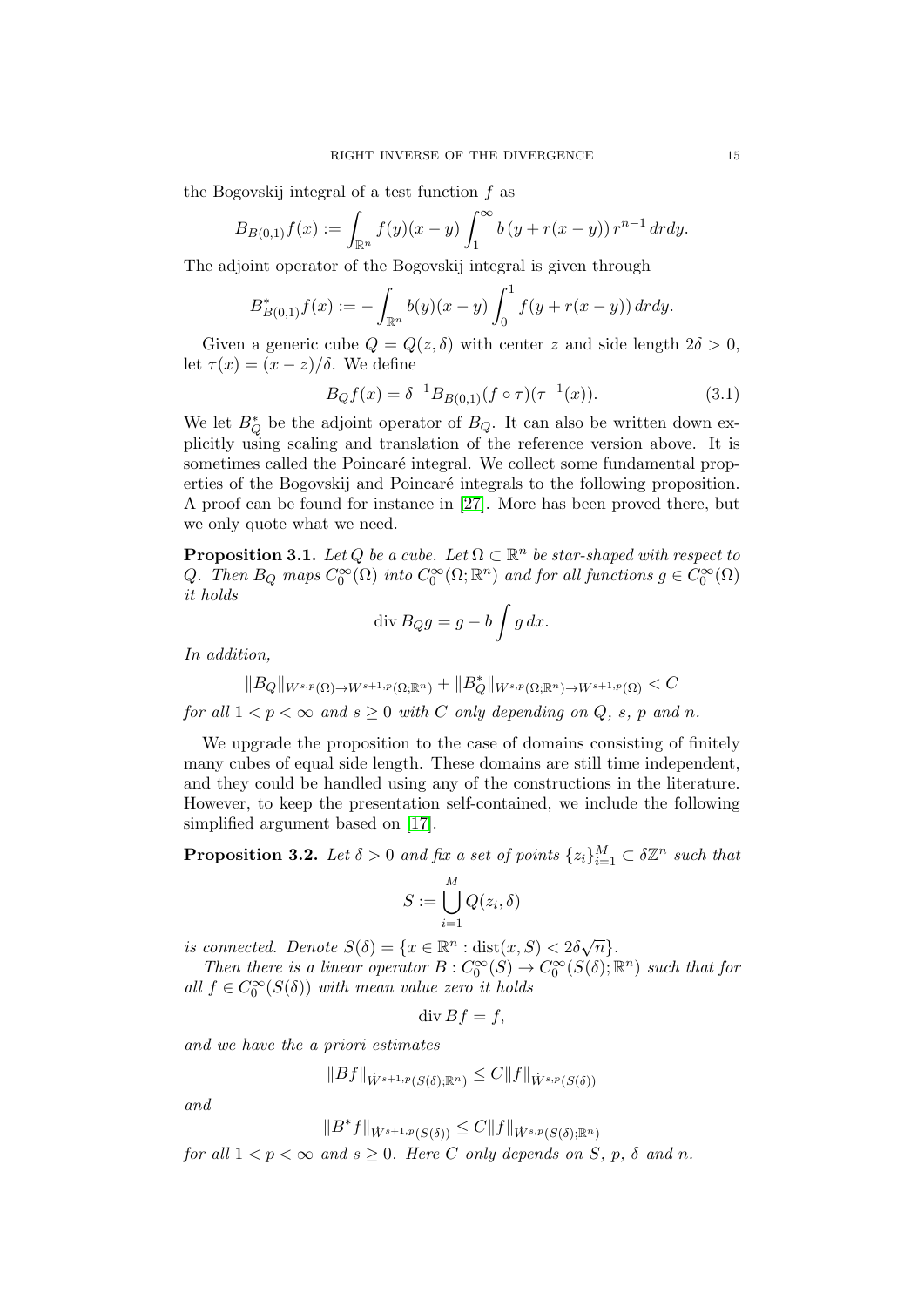*Proof.* We decompose  $f$  into a sum of functions with mean value zero and support in  $Q(z_i, 2\delta)$ . Let  $\eta_i \geq 0$  be a smooth function that is supported in  $Q(z_i, 2\delta)$ , has integral one and satisfies

$$
1_S(x) \sum_{i=1}^{M} \eta_i(x) = 1_S(x).
$$

We call i and j neighbors if  $|z_i - z_j| \leq \sqrt{n}\delta$ . Given  $z_j$ , let  $\{c_j(k)\}_{k=1}^{L(j)} \subset$  $\{1, \ldots, M\}$  be a tuple such that  $c_j(k)$  and  $c_j(k-1)$  are neighbors for all  $k > 0$ ,  $c_j(1) = j$  and  $c_j(L(j)) = 1$ . In addition, we choose the tuple so that  $L(j)$  is minimal. Define

$$
T_i f = f \eta_i - \langle f, \eta_i \rangle \eta_i + \sum_{k=1}^{\infty} \sum_{j=1}^{M} 1_{\{j: i = c_j(k), j \neq i\}} \langle f, \eta_j \rangle (\eta_{c_j(k-1)} - \eta_{c_j(k)}).
$$

Because the functions  $\eta_j$  have mean value one, it readily follows that  $T_i f(x)$ has mean value zero.

By minimality of  $L(j)$ , each i satisfies  $c_j(k) = i$  for at most one k. Summing over  $i$  and telescoping, the sum above becomes

$$
\sum_{j=1}^{M} \sum_{k=2}^{L(j)} \langle f, \eta_j \rangle (\eta_{c_j(k-1)} - \eta_{c_j(k)}) = \sum_{j=1}^{M} \langle f, \eta_j \rangle (\eta_{c_j(1)} - \eta_{c_j(L(j))}).
$$

Here  $c_i(1) = j$  and  $c_i(L(j)) = 1$ , and consequently

$$
\sum_{i=1}^{M} T_i f = f - \eta_1 \sum_{j=1}^{M} \langle f, \eta_j \rangle = f.
$$

Now we have formed the decomposition. Denote  $Q_i = Q(z_i, \delta)$  and define

$$
Bf = \sum_{i=1}^{M} B_{Q_i} T_i f.
$$

Clearly div  $Bf = f$ . As  $B_{Q_i}T_i f$  is supported in  $Q(z_i, 2\delta)$ , we see that  $Bf$ is supported in  $S(\delta)$ . Finally, as the overlap of  $Q(z_i, 2\delta)$  is bounded by a dimensional constant, we deduce by means of Proposition [3.1](#page-14-0) for  $\gamma \in \mathbb{N}^n$ 

$$
\|\partial^{\gamma}Bf\|_{p}^{p} \le C \sum_{i=1}^{M} \|\partial^{\gamma}B_{Q_{i}}T_{i}f\|_{p}^{p} \le C \sum_{i=1}^{M} \sum_{|\gamma'|=|\gamma|-1} \|\partial^{\gamma'}T_{i}f\|_{p}^{p}.
$$

Expanding the definition of  $T_i$ , applying Leibniz rule, using that  $\eta_i$  have bounded derivatives and finally applying Poincaré's inequality for trace zero functions in S, we conclude the claimed bounds for Sobolev spaces of integer order. The bounds on fractional Sobolev spaces follow by interpolation although we do not need them here. This concludes the proof for B.

The adjoint operator is defined through

$$
T_i^*g = g\eta_i - \langle g, \eta_i \rangle \eta_i + \sum_{k=1}^{\infty} \sum_{j=1}^M 1_{\{j: i = c_j(k), j \neq i\}} \langle g, \eta_{c_j(k-1)} - \eta_{c_j(k)} \rangle \eta_j
$$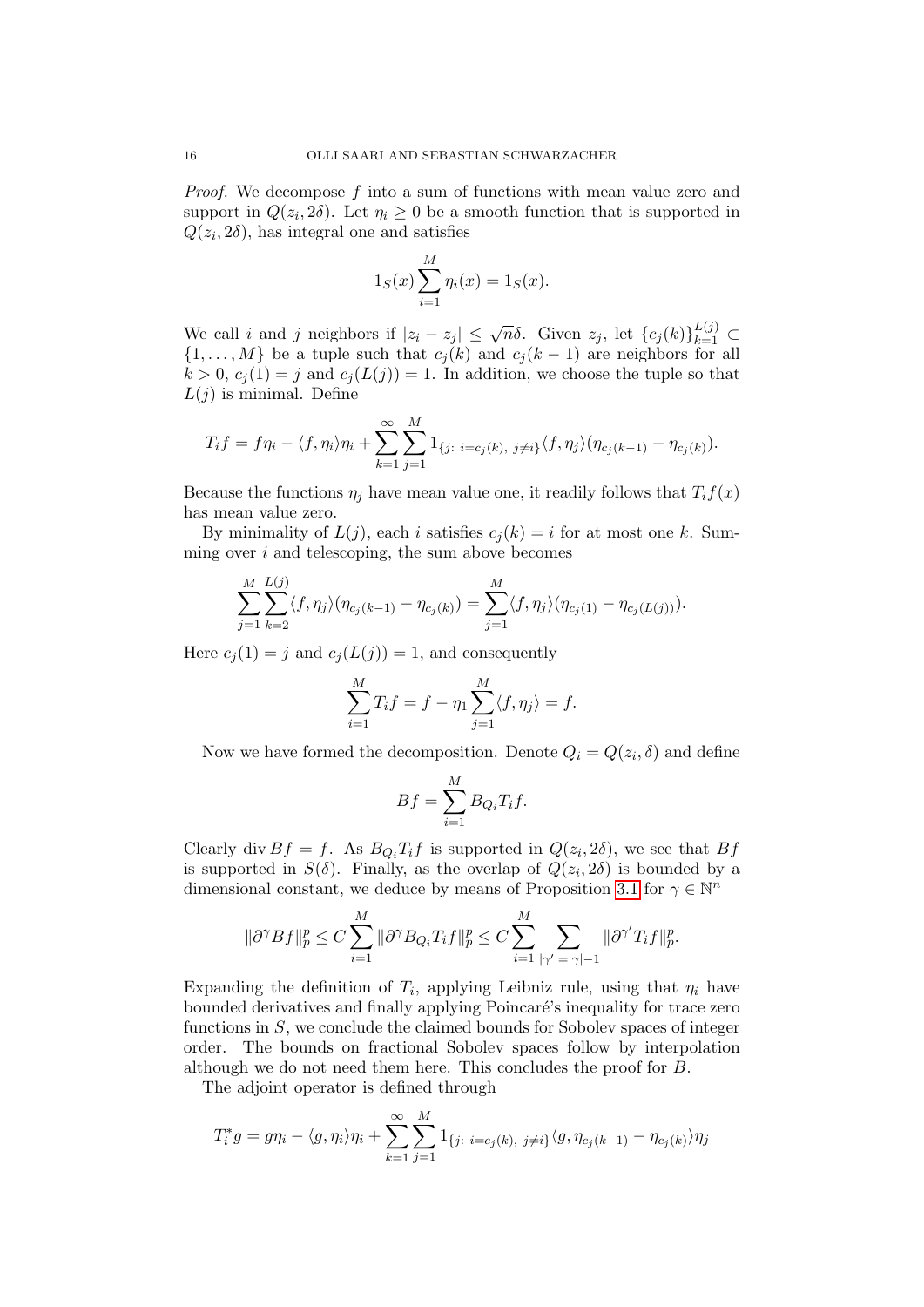and

$$
B^*g = \sum_{i=1}^M T_i^* B_{Q_i}^* g.
$$

We may notice (by the definition of  $T^*$ ) that  $B^*g$  is supported in  $S(\delta)$ . Using the Leibniz rule, Poincaré's inequality and Proposition [3.1,](#page-14-0) we conclude the desired bounds for  $B^*$ . .

The simple operators above can be extended to operators acting on spacetime functions by a trivial extension, that is, as operators that ignore the time variable. Such an operator is used to handle space-time cylinders. To deal with shapes more general than constant in time cylinders, we weld together thin cylindrical domains. The operator living in the resulting domain can be regarded as an error term in the main construction later. The relevant estimates are easy to prove, but we still ignore the fine boundary behavior of the space-time domain, which will later be the main problem.

<span id="page-16-0"></span>**Proposition 3.3.** Let  $\delta > 0$  and let  $T > 0$  be an integer. For each  $j \in$  $\{1,\ldots,T\}$ , let  $S_i$  be a finite union of  $\delta$ -cubes as in Proposition [3.2.](#page-14-1) Denote  $I_j = [\delta(j-1), j\delta), S_{I_j} = I_j \times S_j, and$ 

$$
\Xi = \bigcup_{j=1}^T S_{I_j}.
$$

Set  $\Xi(\delta) = \{(t, x) \in \mathbb{R}^{1+n} : \text{dist}(x, S_j) < 2\delta\sqrt{n}, t \in \bigcup_{k=j-1}^{j+1} I_k\}.$ 

Then there exists a linear operator  $B: C_0^{\infty}(\Xi) \to C_0^{\infty}(\Xi(\delta); \mathbb{R}^n)$  such that for all  $f \in C_{0,smz}^{\infty}(\Xi)$ 

$$
\operatorname{div} Bf = f
$$

and the following a priori estimates hold. For all  $1 < p < \infty$ ,  $\lambda \geq 0$  and integer,  $s \geq 0$ ,  $h \to 0$  and all t

$$
\|\partial_t^{\lambda} Bf(t,\cdot)\|_{\dot{W}^{s+1,p}(\Xi(\delta);\mathbb{R}^n)} \leq C \sum_{\lambda'=0}^{\lambda} \|\partial_t^{\lambda'} f(t,\cdot)\|_{\dot{W}^{s,p}(\Xi(\delta))}
$$
  

$$
\|\Delta_h Bf(t,\cdot)\|_{\dot{W}^{s+1,p}(\Xi(\delta);\mathbb{R}^n)} \leq C \sum_{\lambda'=0}^{\lambda} \|\Delta_h f(t,\cdot)\|_{\dot{W}^{s,p}(\Xi(\delta))} + O(h).
$$

The adjoint operator  $B^*$  satisfies

$$
\|\partial_t^{\lambda} B^* f(t, \cdot)\|_{\dot{W}^{s+1,p}((\Xi(\delta)))} \leq C \sum_{\lambda'=0}^{\lambda} \|\partial_t^{\lambda'} f(t, \cdot)\|_{\dot{W}^{s,p}(\Xi(\delta); \mathbb{R}^n)}
$$

$$
\|\Delta_h B^* f(t, \cdot)\|_{\dot{W}^{s+1,p}(\Xi(\delta))} \leq C \sum_{\lambda'=0}^{\lambda} \|\Delta_h f(t, \cdot)\|_{\dot{W}^{s,p}(\Xi(\delta); \mathbb{R}^n)} + O(h).
$$

Here C only depends on  $\Xi$ , p, s, l and n but not on t, f or h.

*Proof.* Take smooth functions  $\eta_i : [0, \delta T] \to [0, 1]$  such that supp  $\eta_i \subset [\delta(j 3/2$ ,  $\delta(j + 1/2)$ ]  $\cap$  [0,  $\delta T$ ] and

$$
\sum_{j=1}^{T} \eta_j(t) = 1_{[0,\delta T]}.
$$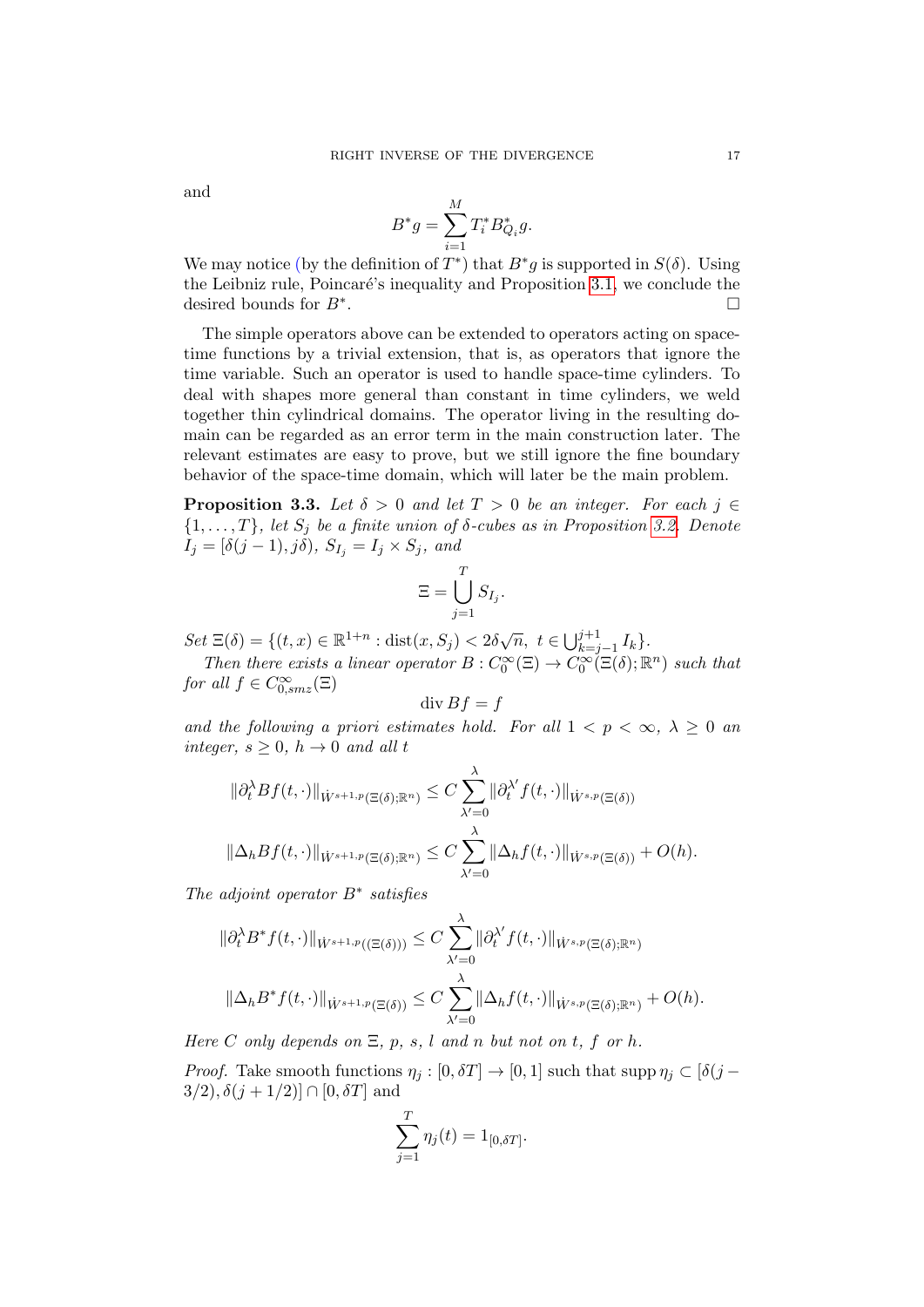Let  $B_j$  be the operator from Proposition [3.2](#page-14-1) relative to  $S_j$ . It is then easy to see that

$$
Bf = \sum_{j=1}^{T} \eta_j B_j f
$$

and its adjoint satisfy the assertions of the proposition.  $\Box$ 

Now we are ready with the interior piece. We can turn the attention to the boundary. The idea is to use the graph structure in order to exploit line integrals as opposed to curves that appear in many time independent constructions. The explicit description of the curve family of straight lines is easy to handle when the domain changes in time. Less explicit constructions would quickly become intractable.

<span id="page-17-0"></span>**Proposition 3.4.** Let R be an  $n-1$ -dimensional rectangle, I an interval,  $\beta \in [0,1]$  and  $\psi: I \times R \to (0,\infty)$  a function which is  $\beta$ -Hölder continuous (uniformly continuous if  $\beta = 0$ ) with respect to space and measurable with respect to time. Let

$$
P = \{(t, x', x_n) \in I \times R : x_n < \psi(t, x')\},\newline d(t, x) = \text{dist}(x, \{(\xi', \psi(t, \xi')) : \xi' \in R\}).
$$

Then there exists a linear operator B on  $C^{\infty}(P)$  such that for all test functions f

$$
\operatorname{div} Bf = f, \quad Bf \in C^{\infty}(P; \mathbb{R}^n)
$$

and the a priori estimates

$$
\int \left( \frac{|Bf(t,x)|}{d(t,x)^{\beta}} \right)^p d(t,x)^{\beta b} dx \le C \int |f(t,x)|^p d(t,x)^{\Theta b} dx
$$
  

$$
\sum_{\substack{\gamma \in \{0\} \times \mathbb{N}^n \\ |\gamma| = k}} |\partial^{\gamma} Bf(t,x)| \le \sum_{\substack{\gamma \in \{0\} \times \mathbb{N}^n \\ |\gamma| = k}} |B\partial^{\gamma} f(t,x)| + \sum_{\substack{\gamma \in \{0\} \times \mathbb{N}^n \\ |\gamma| = k - 1}} |\partial^{\gamma} f(t,x)|
$$

hold with

$$
\Theta = \begin{cases} 1, & \text{if } b \le 0 \\ \beta, & \text{if } 0 < b \le p \text{ and } p < (p-1)/\beta \\ \beta^2, & \text{if } p < b < (p-1)/\beta \text{ or } 0 < b < (p-1)/\beta \le p \end{cases}.
$$

uniformly in t and for all integers  $k \geq 1$ . The constant satisfies

$$
C=C(n,p,b)\|\psi\|_{C^\beta}
$$

and B commutes with  $\partial_t$  and finite differences  $\Delta_h$  in the time variable.

If it holds in addition that  $f \in C_0^{\infty}(P)$ , then there also exists an  $\epsilon(f) > 0$ such that  $Bf = 0$  whenever  $\psi(t, x') - x_n < \epsilon$ .

Proof. By rotational and translational invariance of the operators involved, we may assume that  $R = \prod_{i=1}^{n} [0, r_i]$ . Using these coordinates, we set

$$
Bf(t,x',x_n)=\left(0,\ldots,0,-\int_{x_n}^{\infty}f(t,x',s)\,ds\right).
$$

Then it is obvious that div  $Bf = f$ . The existence of  $\epsilon(f)$  as claimed is also clear from the formula. Commutation with finite differences and derivatives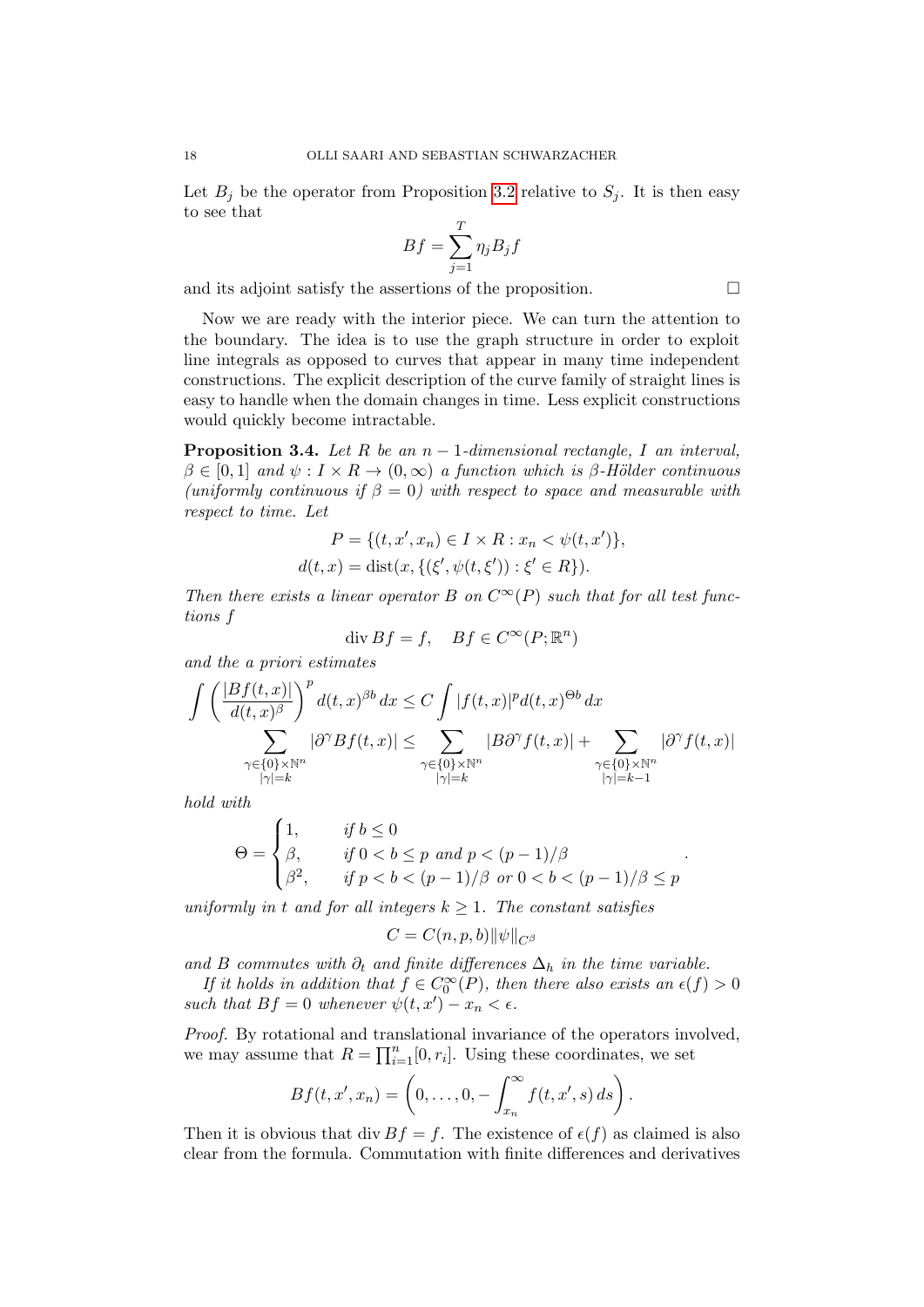in time variable is also immediate as is the pointwise bound for high order derivatives. It remains to prove the  $L^p$  bound.

Because  $\psi$  is  $\beta$ -Hölder continuous, we see that

$$
d(t,x) \le |x_n - \psi(t,x')| \le C d(t,x)^\beta
$$

with a constant only depending on the dimension and the Hölder norm. Then

$$
|B(t,x)| \leq C d(t,x)^{\beta} \left| \frac{1}{\psi(t,x') - x_n} \int_0^{\psi(t,x') - x_n} f(t,x',\psi(t,x') - s) ds \right|.
$$

After a change of variable in the  $x_n$  coordinate, the expression inside the absolute value becomes the classical Hardy operator

$$
Ag(s) = \frac{1}{s} \int_0^s |g(s)| ds
$$

that satisfies the bound [\(2.1\)](#page-13-1) for all  $b < p-1$ . Applying this in  $x_n$  variable, we conclude by Fubini's theorem

$$
\int \left( \frac{|Bf(t,x)|}{d(t,x)^{\beta}} \right)^{p} d(t,x)^{\beta b} dx
$$
\n
$$
\leq C \iint \left( \frac{|Bf(t,x',x_n)|}{|x_n - \psi(t,x')|} \right)^{p} |x_n - \psi(t,x')|^b dx
$$
\n
$$
\leq C \iint |f(t,x',x_n)|^{p} |x_n - \psi(t,x')|^b dx_n dx
$$

whenever  $b \leq p$ . If  $b \leq 0$ , we conclude the case  $\Theta = 1$ . If  $0 < b \leq p$  with  $b < (p-1)/\beta$ , we conclude the case  $\Theta = \beta$ . If  $p < b$ , we can directly estimate

$$
d(t,x)^{\beta(b-p)} \le |x_n - \psi(t,x')|^{\beta(b-p)}, \quad |x_n - \psi(t,x')|^{\beta b} \le d(t,x)^{b\beta^2}
$$

instead and apply Hardy's inequality to conclude the bound

$$
\int \left( \frac{|Bf(t,x)|}{d(t,x)^{\beta}} \right)^p d(t,x)^{b\beta} dx \le C \int |f(t,x)|^p d(t,x)^{b\beta^2} dx
$$
  
 
$$
b < (p-1)/\beta
$$
 to get the remaining case  $\Theta = \beta^2$ .

whenever  $b < (p-1)/\beta$  to get the remaining case  $\Theta = \beta^2$ 

<span id="page-18-0"></span>**Proposition 3.5.** Consider the adjoint  $B^*$  of the operator from Proposition [3.4.](#page-17-0) Then  $B^*: C^{\infty}(\Omega, \mathbb{R}^n) \to C^{\infty}(\Omega)$  commutes with differentiation and finite differences in time and the a priori estimates

$$
\int |B^* f(t,x)|^p d(t,x)^{b\beta} dx \le C \int |f(t,x)|^p d(t,x)^{\Theta b + \beta p} dx
$$
  

$$
\sum_{\substack{\gamma \in \{0\} \times \mathbb{N}^n \\ |\gamma| = k}} |\partial^{\gamma} B^* f(t,x)| \le \sum_{\substack{\gamma \in \{0\} \times \mathbb{N}^n \\ |\gamma| = k}} |B^* \partial^{\gamma} f(t,x)| + \sum_{\substack{\gamma \in \{0\} \times \mathbb{N}^n \\ |\gamma| = k - 1}} |\partial^{\gamma} f(t,x)|
$$

hold with

$$
\Theta = \begin{cases} \beta, & \text{if } -1 < b < 0 \\ \beta^2, & \text{if } 0 \le b \end{cases}.
$$

If  $\beta = 0$ , the bounds for  $b \geq 0$  still holds.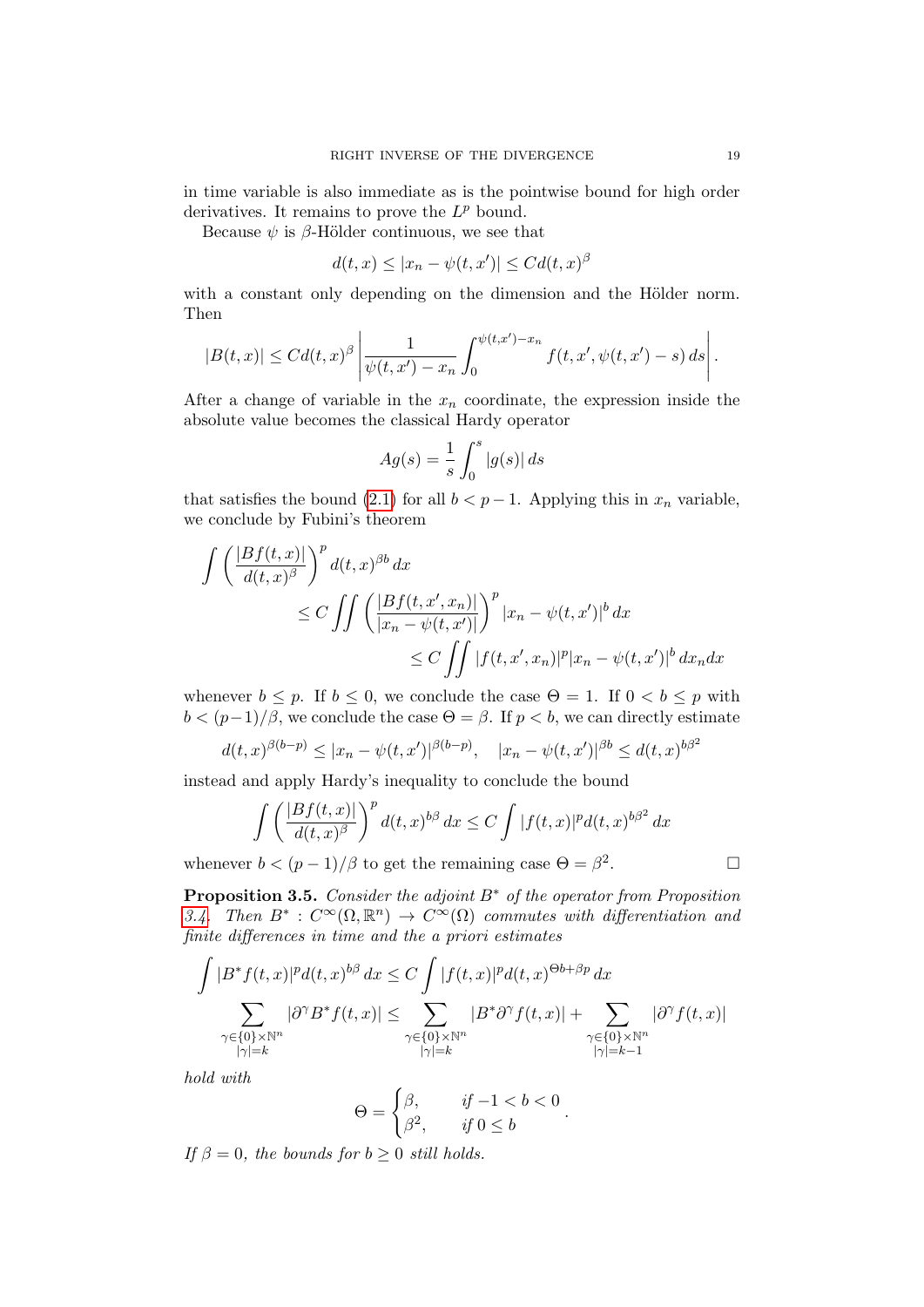Proof. The proof follows from the same computation as above. However, instead of [\(2.1\)](#page-13-1) we use the adjoint form [\(2.2\)](#page-13-2). Note that the case  $\beta = 0$  only uses the bound

$$
d(t, x) \le |x_n - \psi(t, x')| \le C
$$

which is true without assumptions on continuity.  $\Box$ 

Now we are in a position to put together the pieces and define a primitive Bogovskij operator in space-time domains with a graph boundary. We can use the primitive Bogovskij operator to decompose generic input data  $f$  into localized pieces  $f_i$ , to which we can apply the theory for circular cylinders, Proposition [3.1.](#page-14-0)

It is only the latter step that will make the operator map  $L^p$  to a first order Sobolev space. Indeed, the primitive operator will not be well-behaved in any space involving Sobolev regularity. As such, it only satisfies  $L^p$  bounds with a weight depending on the spatial Hölder regularity of the boundary. While the estimates for the primitive operator hold in very general domains, the more and more refined estimates require more and more boundary regularity from the domain.

The previously mentioned primitive operator corresponds to  $C^{0,0,\theta}$  domains. The domains  $C^{0,\beta}$  host operators that are Sobolev regular in space. In order to prove meaningful estimates with time derivatives, we have to assume  $C^{\alpha,\beta,\theta}$  regularity. Lipschitz domains admit particularly simple estimates, and there the construction reproduces the known stationary results, if trivial time dependency is assumed.

In what follows we constantly assume  $\Omega$  be a  $C^{0,0,\theta}$  domain. It comes with a distance map  $d(t, x) = \text{dist}(x, \partial \Omega_t)$ , whose all powers we extend by zero as  $1_{\Omega}d(t,x)^{b}$  without further notice. We also note that d is uniformly bounded from above as our domain is, and its fibers  $t \mapsto d(x, t)$  are uniformly continuous as can be seen from the regularity assumption on the boundary of the domain.

<span id="page-19-0"></span>**Theorem 3.6.** Let  $\alpha, \beta \in [0,1]$ . Assume that  $\Omega \subset \mathbb{R}^{1+n}$  is a  $C^{\alpha,\beta,\theta}$  Hölder domain. Then there exists a linear operator B acting on  $C_{smz}(\Omega)$  such that for all  $f \in C_{smz}(\Omega)$ 

- Bf is  $C^{\infty}(\Omega)$  smooth;
- it holds div  $Bf = f$ :

• if f is compactly supported so is  $Bf$ .

Let  $1 < p < \infty$ , let  $b \in \mathbb{R}$  and set

$$
\Theta = \begin{cases} 1, & \text{if } b \le 0 \\ \beta, & \text{if } 0 < b \le 1 \text{ and } p < (p-1)/\beta \\ \beta^2, & \text{if } 1 < b < (p-1)/\beta \text{ or } 0 < b < (p-1)/\beta \le p \end{cases}.
$$

Then there exists a finite constant C only depending on  $\Omega$ ,  $\delta$ ,  $b$ ,  $p$ ,  $\lambda$  and n such that for all times t and all compactly supported test functions f

<span id="page-19-2"></span><span id="page-19-1"></span>
$$
||d(t, \cdot)^{\beta(b-1)} Bf(t, \cdot)||_p \le C||d(t, \cdot)^{\Theta b} f(t, \cdot)||_p,
$$
\n(3.2)

$$
||d(t, \cdot)^{\beta(b-1)} \Delta_h B f(t, \cdot)||_p \le C ||d(t, \cdot)^{\Theta b} \Delta_h f(t, \cdot)||_p + o(1)
$$
 (3.3)

where the asymptotic estimate holds when  $h \to 0$ . The estimate [\(3.2\)](#page-19-1) holds even without the assumption on compact support.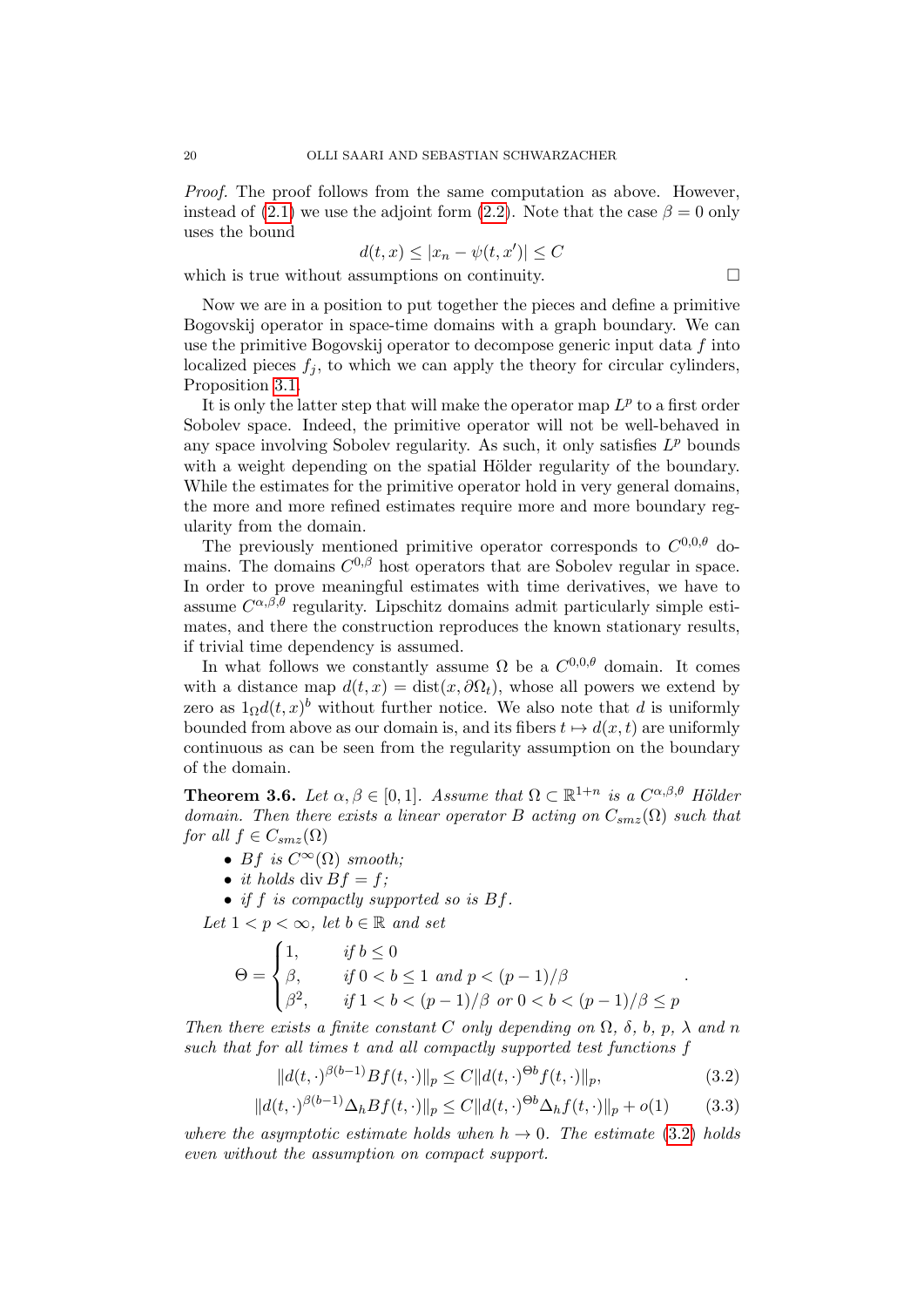If  $\beta > 0$ , then for all compactly supported test functions

<span id="page-20-3"></span><span id="page-20-2"></span><span id="page-20-0"></span>
$$
||d(t, \cdot)^{\beta(b-1)+1} \nabla Bf(t, \cdot)||_p \le C ||d(t, \cdot)^{\Theta b} f(t, \cdot)||_p,
$$
\n(3.4)

$$
||d(t,\cdot)^{\beta(b-1)+1}\nabla\Delta_h Bf(t,\cdot)||_p \le C||d(t,\cdot)^{\Theta b}\Delta_h f(t,\cdot)||_p + o(1)
$$
 (3.5)

where the asymptotic estimate holds when  $h \to 0$ . The estimate [\(3.4\)](#page-20-0) holds even without the assumption on compact support.

If  $\alpha > 0$ , then

$$
||d(t,\cdot)^{\beta(b-1)}\partial_t^{\lambda}Bf(t,\cdot)||_p \le C\sum_{\lambda'=0}^{\lambda}||d(t,\cdot)^{\Theta b-(\lambda-\lambda')/(\alpha\beta)}\partial_t^{\lambda'}f(t,\cdot)||_p \quad (3.6)
$$

holds for all test functions, not necessarily compactly supported.

Finally, if any of the right hand sides above is finite, then Bf is in the closure of  $C_0^{\infty}(\Omega;\mathbb{R}^n)$  with respect to the norm appearing as the relevant left hand side.

Proof. We divide the proof into five subsections. In Subsection [3.1,](#page-20-1) we construct the first auxiliary operator, which satisfies weighted  $L^p$  bounds but not much more. This follows by just gluing together the objects constructed so far. Then in Subsection [3.2](#page-22-0) we form an adapted space-time decomposition of the domain, which together with the auxiliary operator is used to decompose the input data into localized pieces. This is used in Subsection [3.3](#page-23-0) to define the operator from Theorem [3.6](#page-19-0) locally. This is followed by verifying the claimed bounds.

<span id="page-20-1"></span>3.1. The first auxiliary operator. By assumption, we can cover the boundary of the domain by rectangles  $R_i = I_i \times Q_i$ . Each rectangle comes with a normal vector  $\vec{n}_i$ , which gives the direction of the graph coordinate, and this vector is normal to the hyperplane containing  $Q_i$ . Without loss of generality, we may assume that the rectangles  $R_i + 10\delta\vec{n}_i$  would still cover the boundary for a suitably small  $\delta$ . Let

$$
\eta_i \in C^\infty\left(\Omega \cap \bigcup_i R_i\right)
$$

form a partition of unity in  $\Omega \cap \bigcup_i R_i$  subordinate to  $R_i$ . Let  $H_i$  be the halfspace normal to  $\vec{n}_i$  with  $|\partial H_i \cap \partial R_i \cap \Omega| > 0$  and  $R_i \subset H_i$ . In other words, it contains the bottom of the rectangle  $R_i$ . Let  $\varphi_i$  be a space mollification of a piecewise affine function that is zero in  $\partial H_i - a\vec{n}_i$  for  $a \leq 0$ , one in  $H_i + 5\delta\vec{n}_i$  and satisfies  $|\nabla\varphi_i| \leq 1/(5\delta)$ . We also require  $\partial_t\varphi_i = 0$ . Finally, we notice that there is a domain  $\Xi$  as in Proposition [3.3](#page-16-0) such that

$$
\Omega \setminus \bigcup_i R_i \subset \Xi \subset \{(t,x) \in \Omega : d(t,x) > 4\delta\}.
$$

Let  $B_{int}$  be the operator relative to  $\Xi$  provided by Proposition [3.3.](#page-16-0) Let  $B_{ext,i}$  be the operator relative to  $R_i$  provided by Proposition [3.4.](#page-17-0) Here we use the fact that the divergence is a translation and rotation invariant operator.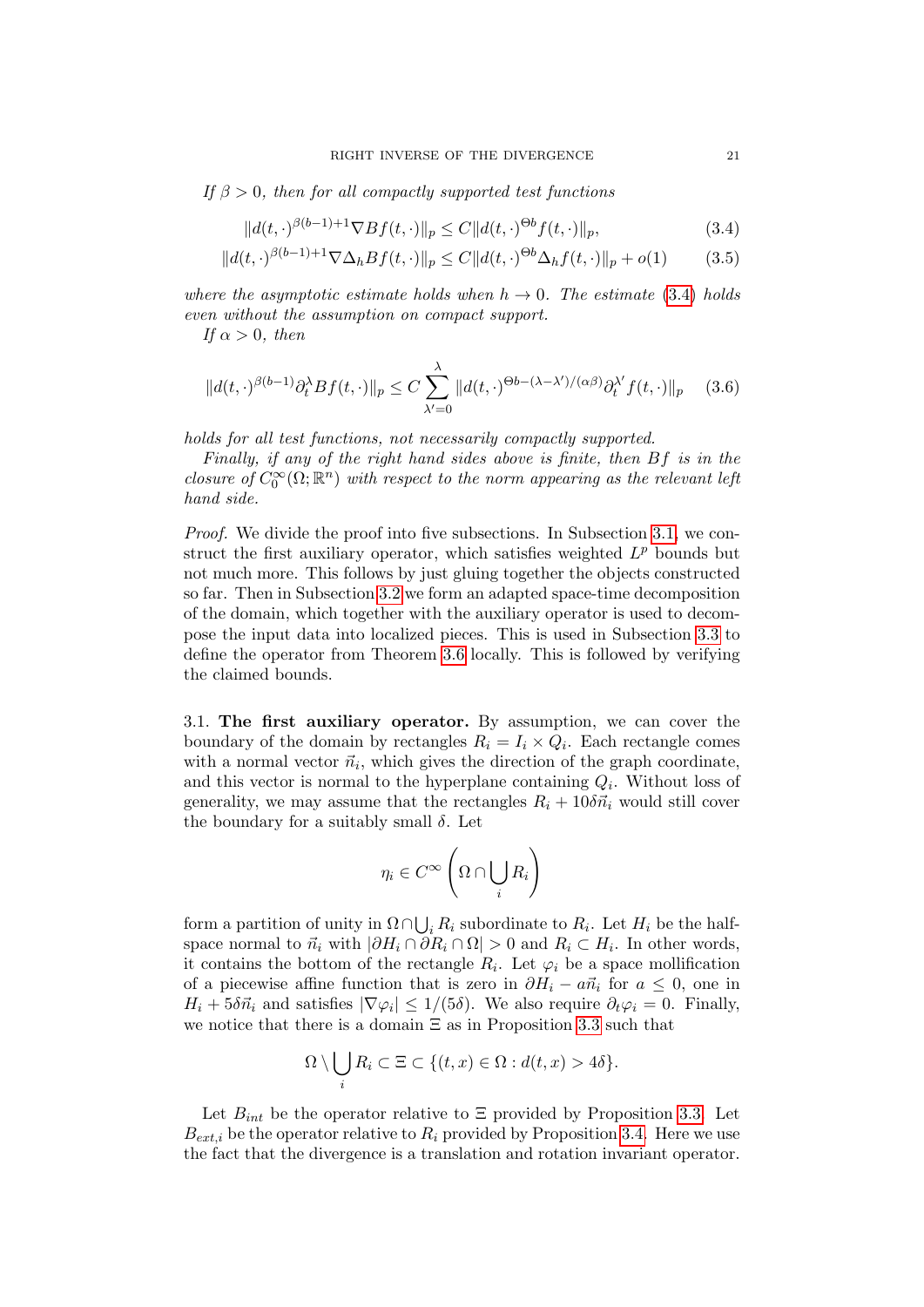We define

<span id="page-21-0"></span>
$$
B'f = \sum_{i} \varphi_{i} B_{ext,i}(\eta_{i}f) + B_{int} \left( f - \sum_{i} \varphi_{i} \eta_{i}f - \sum_{i} \nabla \varphi_{i} \cdot B_{ext,i}(\eta_{i}f) \right). \tag{3.7}
$$

To see that the second term is well-defined, we have to check that the expression in the parenthesis is supported in Ξ and has mean value zero on each time slice. The first property follows from the fact that  $\eta_i$  partition the unity in the union of  $R_i$  and that  $\varphi_i$  is identically one close to the boundary of  $\Omega$ . To check the mean value, we integrate by parts to see

$$
-\int \nabla \varphi_i \cdot B_{ext,i}(\eta_i f) dx = \int \varphi_i \operatorname{div} B_{ext,i}(\eta_i f) dx = \int \varphi_i \eta_i f dx.
$$

Hence the last two terms cancel and we are left with the integral of  $f$ . That one is zero by assumption. Once we know that  $B'f$  is well-defined, it follows from the product rule and Propositions [3.4](#page-17-0) and [3.3](#page-16-0) that div  $B' f = f$ .

Next we verify the relevant bounds for [\(3.7\)](#page-21-0). We first claim

<span id="page-21-1"></span>
$$
\int \left(\frac{|B'f(t,x)|}{d(t,x)^{\beta}}\right)^{p} d(t,x)^{\beta b} dx \leq C \int |f(t,x)|^{p} d(t,x)^{b} dx \qquad (3.8)
$$

Consider first the interior term

$$
B_{int}\left(f-\sum_{i}\varphi_{i}\eta_{i}f-\sum_{i}\nabla\varphi_{i}\cdot B_{ext,i}(\eta_{i}f)\right).
$$

By the uniform lower bound on  $d(t, x)$  in the support of the quantity in the display above, we estimate the  $L^p(d^{\beta(b-p)})$  norm by the unweighted  $L^p$ norm. Then we can apply Proposition [3.3](#page-16-0) to reduce the matter to estimating the unweighted  $L^p$  norm of

$$
f_0 = f - \sum_i \varphi_i \eta_i f - \sum_i \nabla \varphi_i \cdot B_{ext,i}(\eta_i f).
$$

The first two terms are trivially bounded by the desired quantity. To estimate the third term, we notice that  $d(t, x) \sim 1$  in the support of  $\nabla \varphi_i$ . Hence this term reduces to the weighted bound on  $B_{ext,i}(\eta_i f)$ . To estimate the weighted  $L^p$  norm of this, we apply Proposition [3.3.](#page-16-0) Hence [\(3.8\)](#page-21-1) has been proved.

The second claim is

<span id="page-21-2"></span>
$$
\int \left(\frac{|\partial_t^{\lambda} B' f(t,x)|}{d(t,x)^{\beta}}\right)^p d(t,x)^{\beta b} dx \le C \sum_{\lambda'=0}^{\lambda} \int |\partial_t^{\lambda'} f(t,x)|^p d(t,x)^b dx. \quad (3.9)
$$

for  $\lambda \geq 0$  an integer. This is immediate for the  $B_{int}$  part in [\(3.7\)](#page-21-0) by the arguments as above. For the  $B_{ext}$  part, we note that  $B_{ext,i}$  commutes with the time derivative, and the inequality [\(3.9\)](#page-21-2) follows by applying Proposition [3.4](#page-17-0) to  $\partial_t^{\lambda}(\eta_i f)$ .

The third bound to be verified is

<span id="page-21-3"></span>
$$
\int \left(\frac{|\Delta_h B' f(t,x)|}{d(t,x)}\right)^p d(t,x)^{\beta b} dx dt \le C \int |\Delta_h f(t,x)|^p d(t,x)^b dx dt + o(1)
$$
\n(3.10)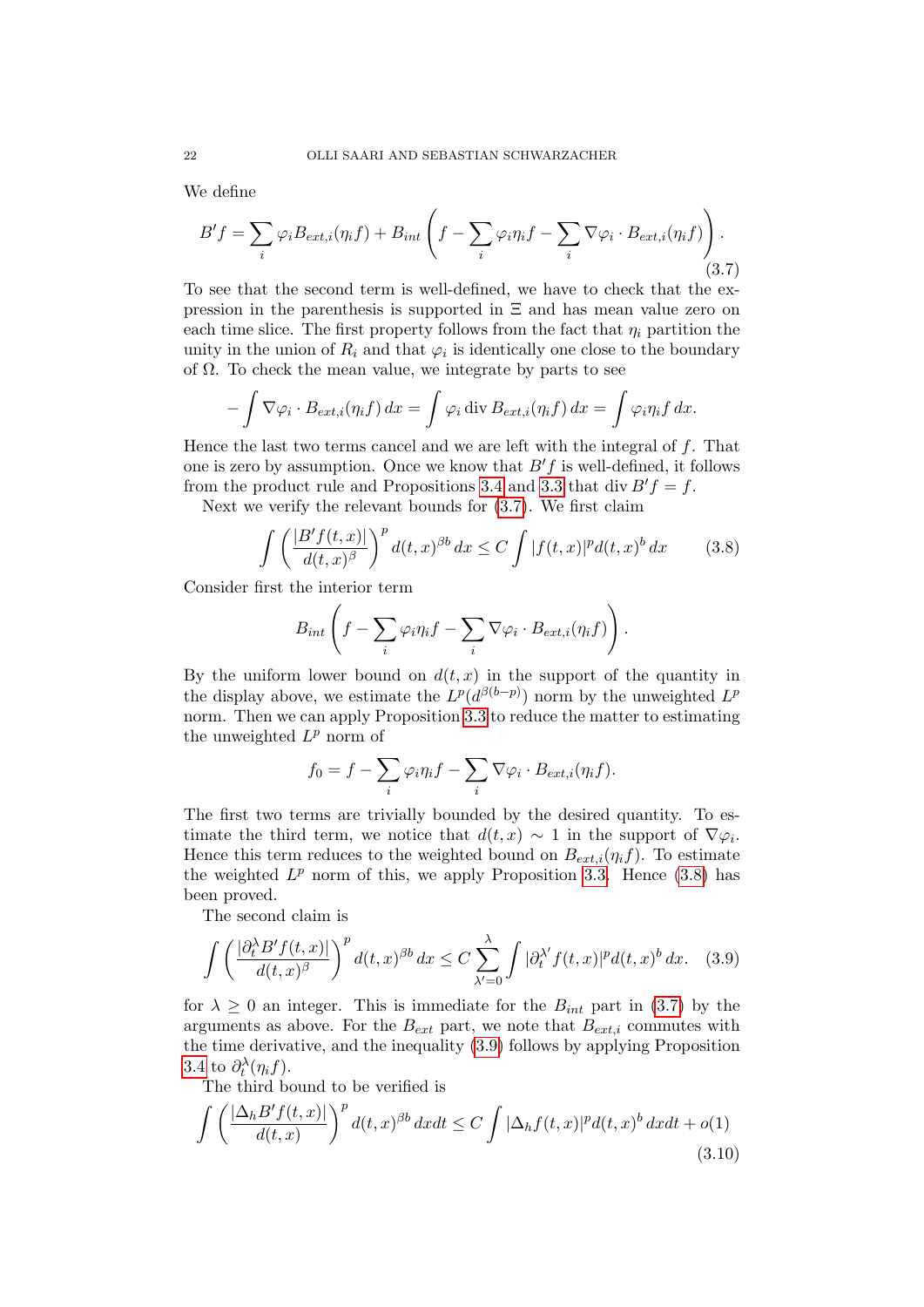for  $0 < h < h_0(f)$  when f is assumed to be compactly supported. Because of the compact support as well as the uniform continuity of the graphs enclosing  $Ω$ , there is  $h_0$  depending on the function f such that if  $0 < h < h_0$ , then  $d(t + h, x) \sim d(t, x)$  in supp f and Proposition [3.4](#page-17-0) can be applied to  $\Delta_h f$ . Analogous bound for the  $B_{int}$  part in [\(3.7\)](#page-21-0) is immediate from Proposition [3.3.](#page-16-0) The distance weight is bounded away from zero by a constant in the support of that term.

<span id="page-22-1"></span>**Remark 3.7** (Dual of  $B'$ ). For future reference, we also note that we can write down formulas for operators  $B_{int,\lambda'}^*$  with

$$
\langle \partial_t^{\lambda} B_{int} f_0, g \rangle = \sum_{\lambda'=0}^{\lambda} {\lambda \choose \lambda'} \langle \partial_t^{\lambda-\lambda'} f_0, B_{int, \lambda'}^* g \rangle.
$$

Let  $\zeta$  be a smooth and positive bump that is compactly supported in  $\Omega$  and equal to one in the support of f<sub>0</sub>. We can choose  $\zeta$  such that  $d(t, x) \sim 1$  in its support, and then

<span id="page-22-2"></span>
$$
\int |\partial^{\gamma}(\zeta B^{*}_{int,\lambda'} g)|^{p} d(t,x)^{b} dx \leq C \sum_{|\gamma'|<|\gamma|} \int |\partial^{\gamma'} g(t,x)|^{p} dx \qquad (3.11)
$$

for all  $b \in \mathbb{R}$  by Proposition [3.3.](#page-16-0) This inequality is not needed for the current proof, but we will refer back to this from the proof of Theorem [4.5.](#page-29-0)

<span id="page-22-0"></span>3.2. Decomposition of the domain. We form a decomposition of Whitney type. By uniform continuity assumption, there is  $\delta : (0,1) \to (0,1)$  such that if  $|t - s| < \delta(\epsilon)$ , then  $|d(t, x) - d(s, x)| < \epsilon/M$ , where  $d(t, x)$  is the distance to nearest point in  $\partial\Omega$  with the same time coordinate t and M is a large dimensional constant that can be specified later.

Consider first all time slices  $\Omega_t$  of  $\Omega$ . For each *n*-dimensional slice domain  $\Omega_t$ , form its Whitney decomposition by disjoint dyadic cubes  $Q^t$ . They are the maximal dyadic cubes such that their concentric dilates  $M'Q^t$  are contained in  $\Omega_t$  but M' dilates of the parent cubes are not. Here we can freely choose  $1 < M' < M$ . The Whitney cubes form a partition of  $\Omega_t$ . Given such a cube  $Q^t$ , let  $r(Q^t)$  be its side length. Set a height  $h(Q^t) = \delta(r(Q^t)),$ and extend  $Q^t$  to a cylinder

$$
P^t = [t - h(Q^t), t + h(Q^t)] \times Q^t.
$$

The family of Whitney cubes  $\{Q_j^t\}$  gives rise to a family of cylinders  $P_{j,t}$ , which covers the slice  $\Omega_t$ , now regarded as a subset of the space-time.

The full family  $\{P_{j,t}\}_{j\in\mathbb{N},t\in\mathbb{R}}$  covers the whole domain  $\Omega$ . Fix a spatial side length  $2^k$ . Fix a dyadic cube  $Q \subset \mathbb{R}^n$  with  $r(Q) = 2^k$ . Consider the family of all  $(j, t)$  such that there is an interval  $I_{i,t}$  so that  $I_{i,t} \times Q = P_{i,t}$  for a cylinder as above. By definition, all  $I_{j,t}$  are equally long. If the interval covered by  $I_{i,t}$  is open, we add additional intervals to contain the endpoints in their closures. Keep a minimal subfamily of  $I_{j,t}$  that still covers the union of the intervals in the original family and discard the rest. Such a minimal subfamily has overlap bounded by two. Performing the reduction for each dyadic cube of each side length, we obtain a reduced family of space-time cylinders  $\{P_i\}$ .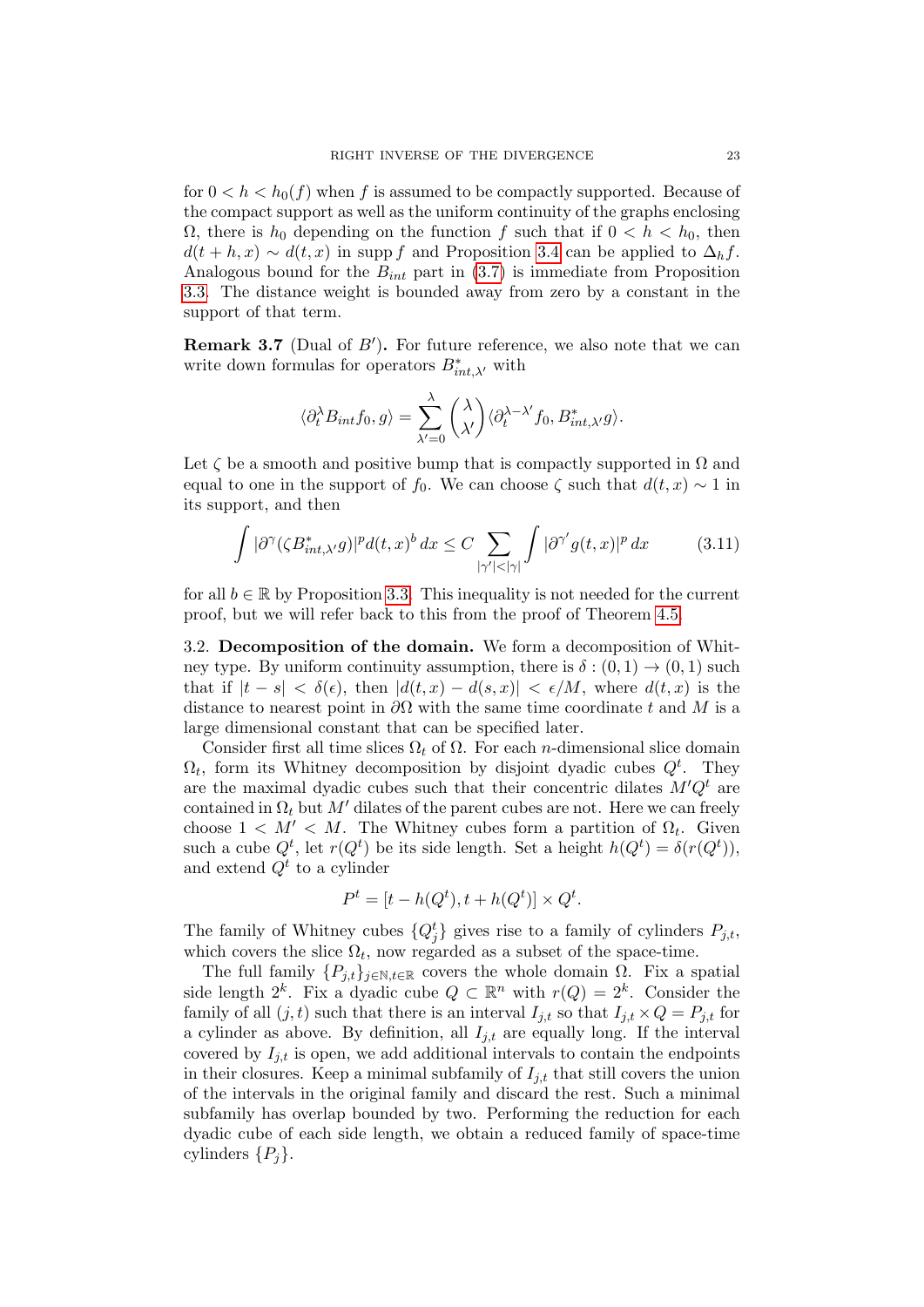Consider further the reduced subfamily. Let  $(t, x) \in P_j$ . Let  $r_j$  be the side length of  $P_i$ . Then

$$
|d(t, x) - d(s, x)| \le 2r_j/M
$$

for all s with  $(s, x) \in P_j$  and consequently by the triangle inequality

$$
(M' - 1 - 2/M) r_j \le d(s, x) \le (M' + 1 + 2/M) r_j
$$

for all  $(s, x) \in P_j$ . If  $P_{j'}$  is another cylinder from the reduced family such that  $P_j \cap P_{j'} \neq \emptyset$ , then  $r_j \sim r_{j'}$ . We conclude that the family of reduced cylinders has bounded overlap, and the same goes for the family of concentric dilates by factor less than M'. We denote  $P_j^* = M'P_j$ . We denote the spatial bases of  $P_j^*$  by  $Q_j^*$ . The largest possible dilation that still allows for this can be changed by increasing the parameters  $M$  and  $M'$  in the construction.

<span id="page-23-0"></span>3.3. Construction of the operator. Let  $\chi_j$  be a smooth partition of unity subordinate to  $P_j^*$ . Without loss of generality, we can assume the partition to satisfy

$$
|\nabla \chi_j(t,x)| \lesssim r_j, \quad |\partial_t \chi_j(t,x)| \lesssim \delta(r_j)
$$

and supp  $\chi_j \subset P_j^*$ . We let

$$
f_j = \operatorname{div}(\chi_j B' f).
$$

Then

$$
\sum_{j} f_j = f, \quad \sup_{t} \left| \int f_j(t, x) \, dx \right| = 0, \quad \text{supp} \, f_j \subset P_j^*
$$

and we define

$$
Bf = \sum_j B_{Q_j} f_j
$$

where we use the simple reference Bogovskij integral [\(3.1\)](#page-14-2) acting on the space variables only.

Sobolev regularity in space. The Sobolev bounds for  $(3.1)$  are known, see Proposition [3.1.](#page-14-0) Fix  $t$ . We have

$$
\int |\nabla B_{Q_j} f_j(t,x)|^p dx \le C \int |f_j(t,x)|^p dx
$$

so that by  $1_{P_j^*}(t, x)d(t, x) \sim 1_{P_j^*}(t, x)r_j$ 

$$
\int d(t,x)^{(1-\beta)p+b\beta} |\nabla Bf(t,x)|^p dx \leq C \sum_j r_j^{(1-\beta)p+b\beta} \int |f_j(t,x)|^p dx.
$$

Here

$$
f_j = \nabla \chi_j \cdot B' f + \chi_j f
$$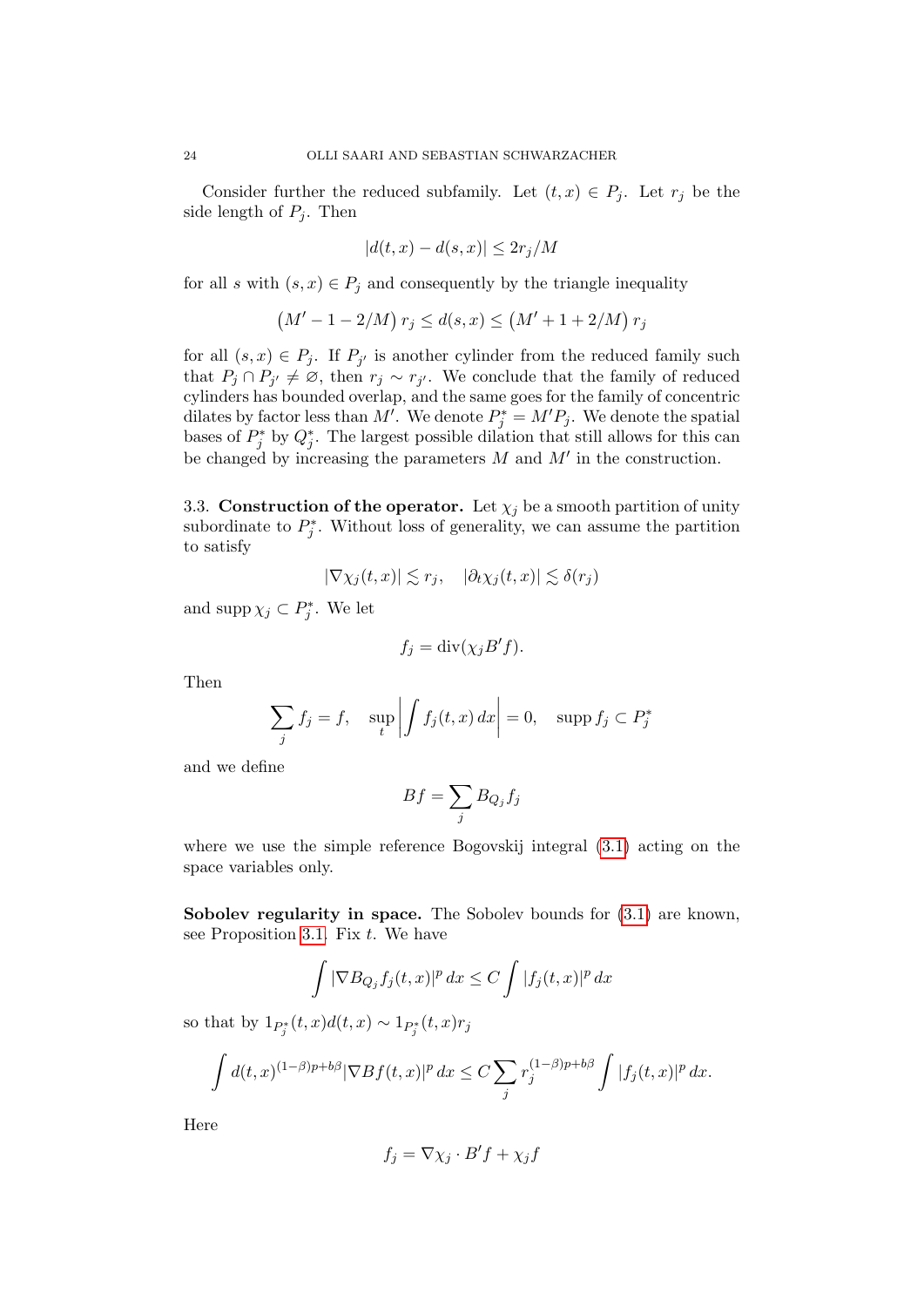with  $|\nabla \chi_j| \leq Cr_j^{-1}$ , and the support of  $B_{Q_j} f_j$  is contained in the convex hull of the union of supp  $f_j$  and  $P_j$ . Hence

$$
\sum_{j} r_{j}^{(1-\beta)p+b\beta} \int |f_{j}(t,x)|^{p} dx
$$
\n
$$
\leq C \sum_{j} r_{j}^{(1-\beta)p+b\beta} \left( r_{j}^{-p} \int_{Q_{j}^{*}} |B' f(t,x)|^{p} dx + \int \chi_{j}(t,x) |f(t,x)|^{p} dx \right)
$$
\n
$$
\leq C \int \left[ \left( \frac{|B' f(t,x)|}{d(t,x)^{\beta}} \right)^{p} + |f(t,x)|^{p} \right] d(t,x)^{b\beta} dx
$$
\n
$$
\leq \int |f(t,x)|^{p} d(t,x)^{b} dx
$$

where we used [\(3.8\)](#page-21-1) and the fact that  $\Omega$  is bounded. This proves [\(3.4\)](#page-20-0).

To prove [\(3.5\)](#page-20-2), we note as before

$$
\int |\nabla B_{Q_j} \Delta_h f_j(t, x)|^p dx \le C \int |\Delta_h f_j(t, x)|^p dx = I + II + III,
$$

where

$$
I = C \int |\nabla \chi_j(t+h, x) - \nabla \chi_j(t, x)|^p |B' f(t+h, x)|^p dx
$$
  
\n
$$
II = C \int |\nabla \chi_j(t, x)|^p |B' f(t+h, x) - B' f(t, x)|^p dx
$$
  
\n
$$
III = C \int |\Delta_h(\chi_j f)(x, t)|^p dx.
$$

Using

$$
|\nabla \chi_j(t+h,x) - \nabla \chi_j(t,x)| \le Ch \delta(r_j)^{-1} r_j^{-1}
$$

and [\(3.8\)](#page-21-1) for I and [\(3.10\)](#page-21-3) for II, we conclude [\(3.5\)](#page-20-2). Note that as we prove an asymptotic estimate when  $h \to 0$  and f is compactly supported so that  $\delta(r_j)$  has uniform lower bound, we can assume  $h\delta(r_j)^{-1} < h^{1/2}$ .

Bounds without space derivatives. The remaining inequalities follow by the same reasoning. Indeed, because  $B_{Q_j} f_j$  has compact support in  $Q_j^*$ , by Poincaré's inequality for functions with zero boundary values in space variable

$$
\int_{Q_j^*} |\partial_t^{\lambda} B_{Q_j} f_j(t,x)|^p dx \le C \int_{Q_j^*} d(t,x)^p |\partial_t^{\lambda} f_j(t,x)|^p dx
$$

where the Whitney property of  $P_j^*$  gives  $r_j \sim d(t, x)$  and  $\lambda \geq 0$  is any integer. We write

$$
\partial_t^{\lambda} f_j = \sum_{\lambda'=0}^{\lambda} {\lambda \choose \lambda'} (\nabla \partial_t^{\lambda'} \eta_j \cdot \partial_t^{\lambda-\lambda'} B' f + \partial_t^{\lambda'} \eta_j \cdot \partial_t^{\lambda-\lambda'} f)
$$

to obtain the bound

$$
|\partial_t^{\lambda} f_j| \le C \sum_{\lambda'=0}^{\lambda} \delta(r_j)^{-\lambda'} (r_j^{-1} \partial_t^{\lambda-\lambda'} B' f + \partial_t^{\lambda-\lambda'} f).
$$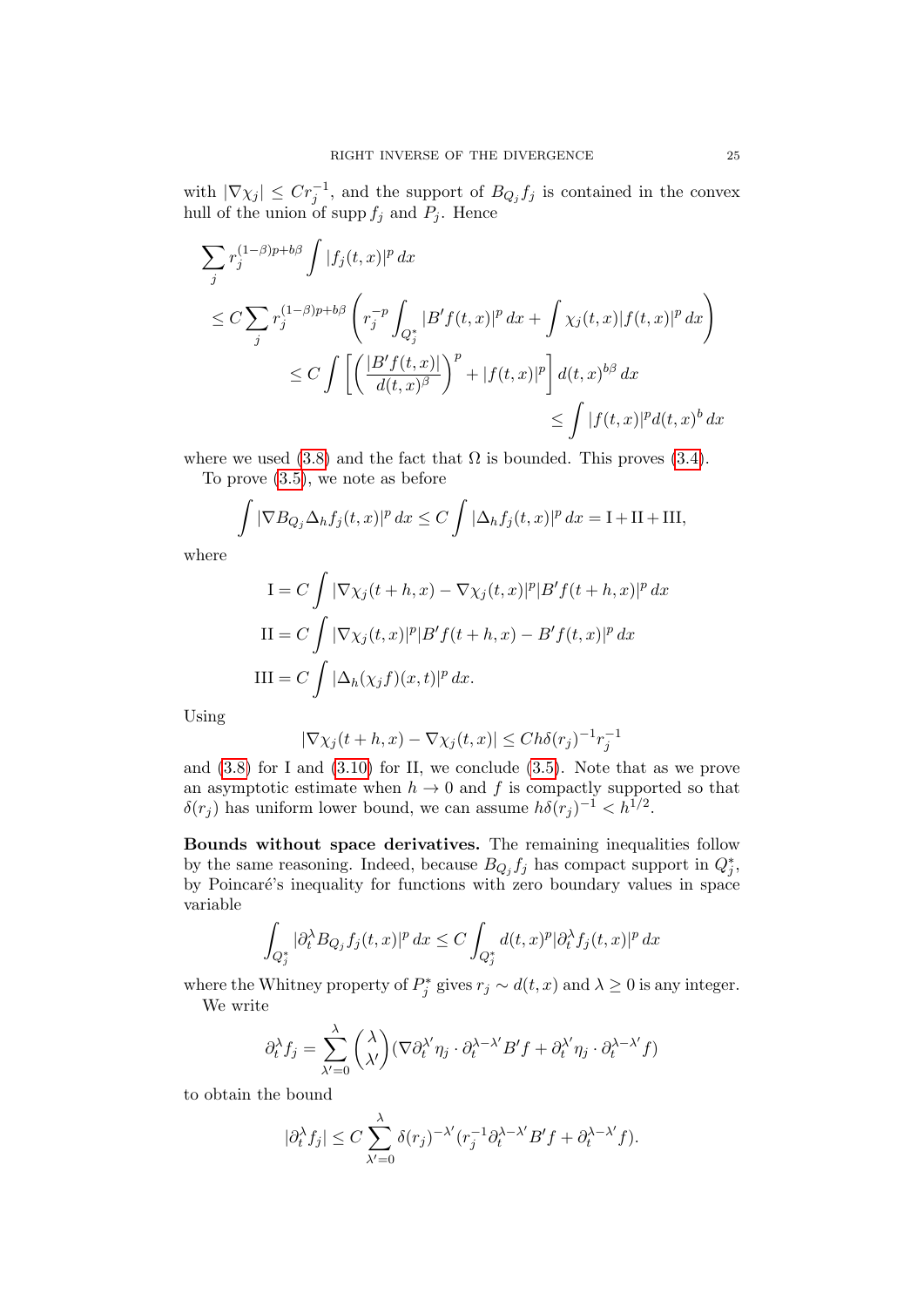Notice that if  $\lambda = 0$ , there is no factor  $\delta(r_i)$  and if  $\lambda > 0$ , then we are assuming  $\alpha > 0$  so that  $\delta(r_j) \leq C r_j^{1/\alpha}$ . We find

$$
\begin{aligned} &\int_{Q_j^*} d(t,x)^{\beta(b-1)p}|\partial_t^\lambda B_{Q_j}f_j(t,x)|^p\,dx \sim r_j^{\beta(b-1)p}\int_{Q_j^*} |\partial_t^\lambda B_{Q_j}f_j(t,x)|^p\,dx\\ &\leq C\sum_{\lambda'=0}^{\lambda}\int_{Q_j^*} d(t,x)^{\beta(b-1)p+\frac{(\lambda'-\lambda)p}{\alpha}}(|\partial_t^\lambda B'f|+d(t,x)|\partial_t^{\lambda'}f|)^p\,dx. \end{aligned}
$$

Hence we can sum up the  $Q_j^*$  use there finite overlap and use  $(3.9)$  to conclude [\(3.2\)](#page-19-1) and [\(3.6\)](#page-20-3). Similarly, the asymptotic estimate [\(3.3\)](#page-19-2) follows by using the estimates for I, II and III.  $\Box$ 

Remark 3.8. There are multiple fine details that could be improved further. However, for the sake of transparent presentation, we have attempted to keep the formal statement of the theorem simple. We comment a few of such details below.

• The Hölder exponent  $\beta$  only affects the estimates locally. Suppose that the boundary of  $\Omega$  is covered by rectangles  $R_i$  so that  $\partial \Omega \cap R_i$ is a graph of a  $\beta_i$  Hölder continuous function as in the proof. Then we can replace the constant exponent  $\beta$  in all the estimates by a variable exponent  $\beta : \Omega \to [0, 1]$  defined as

$$
\beta(t,x) = \min_{(t,x)\in R_i} \beta_i
$$

if the right hand side is well defined and as  $\beta(t, x) = 1$  otherwise. In particular, if the domain is smooth except for a single cusp, then it is possible to construct  $B$  such that estimates for a smooth domain hold except for an arbitrarily small neighborhood of the singularity of the boundary.

- The same observation applies to the time regularity parameter  $\alpha$ . Even if  $\alpha = 0$ , it is possible to obtain estimates for the time derivatives in the interior of the domain. The proof shows that the weight  $d(t,x)^{-1/\alpha}$  does not become infinity but depends on the modulus of continuity of the boundary graph.
- The constant  $C$  in the estimates grows linearly in the Hölder constant of the domain.
- These remarks also apply to Theorem [4.1.](#page-27-0)

The weights on the left hand side quantify a possible boundary blow-up of the gradient. We can also reformulate it in terms of unweighted  $L^p$  scale. We clarify the interdependency of the weight and the integrability gap by recalling the following two propositions.

<span id="page-25-0"></span>**Proposition 3.9.** Assume that  $S \subset \mathbb{R}^n$  is a bounded domain such that for some  $C_S \geq 0$ , some  $\theta \in (0,1]$  and all  $\varepsilon > 0$ 

$$
|\{x \in \Omega : d(x) < \varepsilon\}| \leq C_S \varepsilon^{\theta}.
$$

Let  $\beth > 0$  Then for all test functions f

$$
||f||_q \le C ||fd^{\beth}||_p,
$$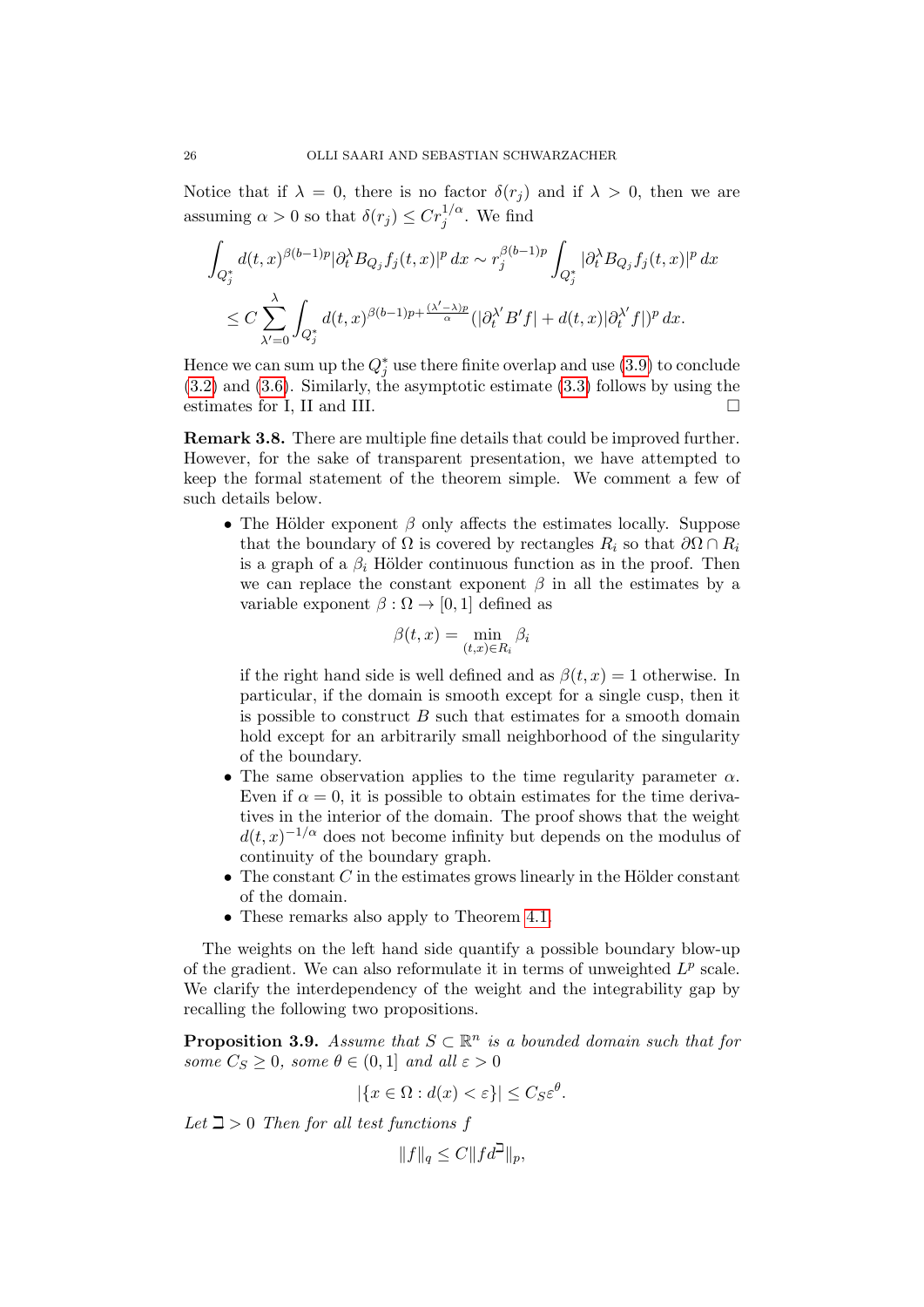whenever

$$
\frac{\beth}{\theta} < \frac{1}{q} - \frac{1}{p}.
$$

The constant  $C$  is independent of  $f$ .

*Proof.* By Hölder's inequality

$$
\int |f(x)|^q dx \le \left(\int |f(x)|^p d(x)^{p\Delta} dx\right)^{q/p} \left(\int d(x)^{-\Delta pq/(p-q)} dx\right)^{1-q/p}
$$

By the assumption, for all  $m \geq 0$ 

$$
|\{(x) \in S : 2^{-m-1} \le d(x) < 2^{-m}\}| \le C2^{-m\theta},
$$

and we see that

$$
\int d(x)^{-\ln q/(p-q)} dx \le C \sum_{m=1}^{\infty} 2^{-m\theta} \cdot 2^{m\ln q/(p-q)}
$$

converges whenever

$$
\frac{\beth}{\theta} < \frac{1}{q} - \frac{1}{p}.
$$

 $\Box$ 

<span id="page-26-1"></span>**Proposition 3.10.** Let  $\Omega_t$  be a bounded  $\beta$ -Hölder domain. Define  $\theta$  as in Proposition [3.9.](#page-25-0)

- It holds  $\theta \geq \beta$ .
- If  $\Omega_t$  is Lipschitz except for finitely many power type cusps, then  $\theta = 1$ .
- If  $\partial \Omega_t$  is  $n-1$  rectifiable and  $\mathcal{H}^{n-1}(\partial \Omega_t) < \infty$ , then  $\theta = 1$ .

*Proof.* Given a graph of a general  $\beta$ -Hölder continuous function, we can cover its  $\varepsilon$  neighborhood by  $\varepsilon^{-(n-1)+(\beta-1)}$  pieces of n dimensional boxes with diameter roughly  $\varepsilon$ . Hence  $\theta \geq \beta$  for general Hölder domains. The second item is a special case of the third item. We prove the third item. Rectifiability implies that the  $n-1$  dimensional Minkowski content of  $\partial\Omega_t$ equals its Hausdorff measure, which we assume to be finite, see 3.2.39 in [\[20\]](#page-42-21). By the definition of the Minkowski content and the fact that  $\Omega_t$  is bounded, we conclude there is C such that for all  $\varepsilon > 0$ 

$$
|\{x \in \Omega_t : d(t, x) < \varepsilon\}| \le C\varepsilon.
$$

This concludes the proof.

Using the propositions, we can embed the target spaces in Theorem [3.6](#page-19-0) into unweighted spaces.

<span id="page-26-0"></span>**Corollary 3.11.** Let  $\Omega$  be a  $C^{0,\beta}$  domain and  $\theta$ , p and q as above. Then

$$
\|\nabla Bf(t,\cdot)\|_{q} \le C \|f(t,\cdot)\|_{p}
$$

for  $(1 - \beta)/\theta < 1/q - 1/p$ . In particular, the  $\theta = 1$  when  $\partial \Omega_t$  is rectifiable with finite area and  $\theta \geq \beta$  in the generic case.

*Proof.* Theorem [3.6,](#page-19-0) Proposition [3.10](#page-26-1) and Proposition [3.9.](#page-25-0)

.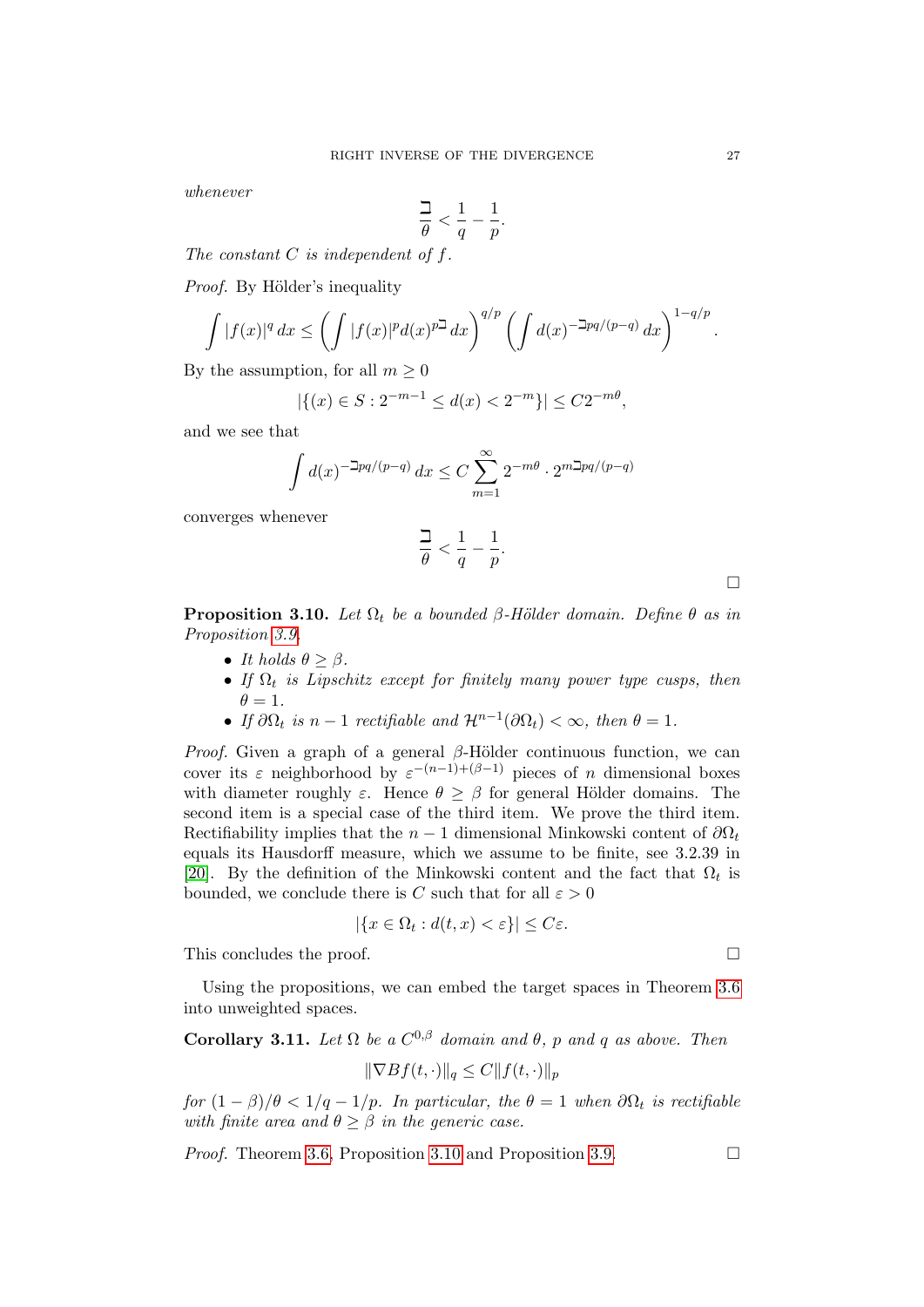### <span id="page-27-1"></span>4. Regularity of high order

Next we prove estimates involving higher order Sobolev norms. We separate these estimates from Theorem [3.6](#page-19-0) for better readability, although they follow by essentially the same arguments.

<span id="page-27-0"></span>**Theorem 4.1.** Let  $\alpha \in [0,1]$  and  $\beta \in (0,1]$ . Let  $\Omega \subset \mathbb{R}^{1+n}$  be a  $C^{\alpha,\beta,\theta}$ and consider the operator B from Theorem [3.6.](#page-19-0) Then for all  $p > 1$ ,  $k \ge 1$ ,  $\kappa \in \{0,1\}$  and f compactly supported

$$
\left(\sum_{\substack{|\gamma|=k+1\\ \gamma \in \{0\}\times\mathbb{N}^n}} \int |\partial^\gamma \Delta_h^\kappa Bf(t,x)|^p d(t,x)^{(1-\beta)p} dx \right)^{\frac{1}{p}}\n\leq C \left(\sum_{\substack{|\gamma| \leq k\\ \gamma \in \{0\}\times\mathbb{N}^n}} \int |\partial^\gamma \Delta_h^\kappa f(t,x)|^p d(t,x)^{\frac{(|\gamma|-k)p}{\beta}} dx \right)^{\frac{1}{p}} + \kappa o(1) \quad (4.1)
$$

uniformly in t and asymptotically as  $h \to 0$ . If f is not compactly supported, the estimate still holds with  $\kappa = 0$ .

Further, if  $\alpha > 0$ , we have the time regularity bound

<span id="page-27-2"></span>
$$
\left(\sum_{\substack{|\gamma|=k+1\\ \gamma\in\{0\}\times\mathbb{N}^n}}\int |\partial^{\gamma}\partial_t^{\kappa}Bf(t,x)|^p d(t,x)^{(1-\beta)p} dx\right)^{\frac{1}{p}}\n\leq C\left(\sum_{\lambda=0}^{\kappa}\sum_{\substack{|\gamma|\leq k\\ \gamma\in\{0\}\times\mathbb{N}^n}}\int |\partial^{\gamma}\partial_t^{\lambda}f(t,x)|^p d(t,x)^{\frac{(|\gamma|-k)p}{\beta}-\frac{(\kappa-\lambda)p}{\alpha\beta}} dx\right)^{\frac{1}{p}}\n\tag{4.2}
$$

valid for all integers  $\kappa \geq 0$ , uniformly in t. The constant C depends on the domain, n, p,  $\kappa$  and  $k$ . The norms on the left hand sides of [\(4.1\)](#page-27-1) and [\(4.2\)](#page-27-2) can be replaced by an unweighted  $\dot{W}^{k+1,q}$  norm under the conditions as stated in Proposition [3.9.](#page-25-0)

Remark 4.2. The weights in the above estimate can also be located differently. The proof allows for setting  $d(t, x)$ <sup>b</sup> to the integral on the left hand side and  $d(t, x)^{b/\beta}$  to all terms on right hand side. Here b must be non-positive.

To facilitate the later reference, we also note that the estimate [\(4.1\)](#page-27-1) can be written as

$$
\|\Delta_h Bf\|_{W^{k+1,p,\infty,0,\infty,\beta-1}(t,\Omega)} \leq C \|\Delta_h f\|_{W^{k,p,\beta,0,\infty,0}(t,\Omega)} + o(1)
$$

and the estimate [\(4.2\)](#page-27-2) reads

$$
||Bf||_{W^{k+1,p,\infty,\kappa,\infty,\beta-1}(t,\Omega)} \leq C||f||_{W^{k,p,\beta,\kappa,\alpha\beta,0}(t,\Omega)}
$$

when using the notation from Section [2.3.](#page-11-0) Note that there are additional terms on the left hand side, but those only lead to lower order contributions,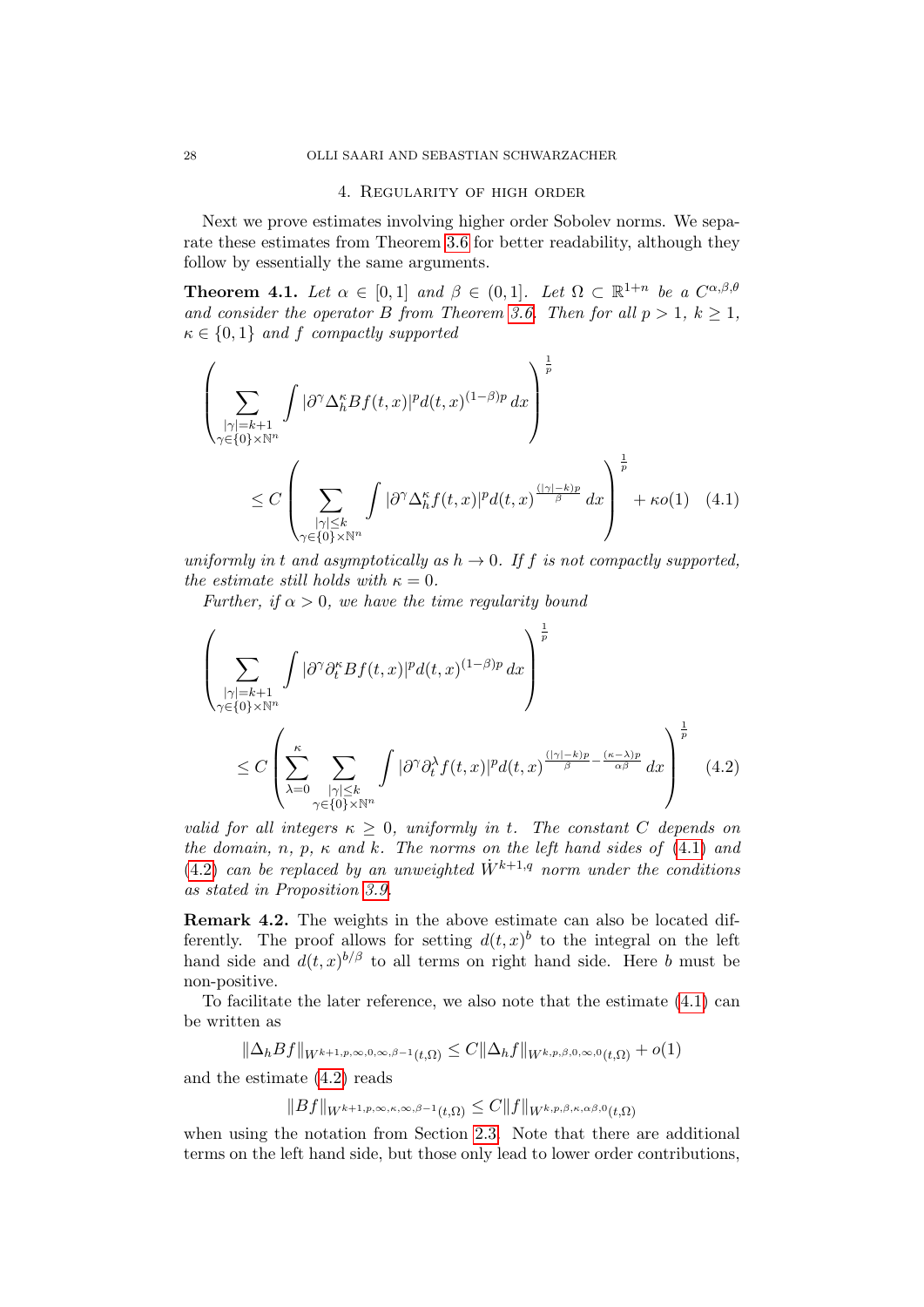which can be controlled by the same right hand side as the highest order contribution.

Proof. The proof is a continuation of the proof of Theorem [3.6.](#page-19-0) We let B be the operator from Theorem [3.6,](#page-19-0) and consider the notation as given in Subsections [3.2](#page-22-0) and [3.3.](#page-23-0)

We first estimate

$$
\sum_{|\gamma|=k+1}\int_{Q_{j_0}^*}|\Delta_h^{\kappa}\partial^{\gamma}Bf|^p\,dx\leq \sum_{j\in J(k,j_0)}\sum_{|\gamma|=k+1}\int_{Q_j^*}|\partial^{\gamma}B_{Q_j}\Delta_h^{\kappa}f_j|^p\,dx
$$

where  $\kappa \in \{0,1\}$ . Using the bound for  $B_{Q_j}$ , we estimate a single j term by

$$
\sum_{|\gamma|=k} \int |\partial^{\gamma} \Delta_h^{\kappa} f_j|^p dx = \sum_{|\gamma|=k} \int |\partial^{\gamma} \Delta_h^{\kappa} (\nabla \chi_j \cdot B' f) + \partial^{\gamma} \Delta_h^{\kappa} (\chi_j f)|^p dx.
$$

By Leibniz rule and the derivative bounds for  $\chi_j$  based on the Whitney property, the second term is of the desired form.

We focus on the first term. Using the Leibniz rule, we find an upper bound by

$$
C\sum_{\lambda=0}^{\kappa}\sum_{l=0}^{k}\sum_{|\gamma|=l}r_j^{-(1+k-l)p}(h/\delta(r_j))^{\kappa-\lambda}\int_{Q_j^*}|\partial^{\gamma}\Delta_h^{\lambda}B'f|^p\,dx,
$$

where we used that

$$
|\Delta_h^{\lambda} \partial^{\gamma'} \nabla \chi_j| \lesssim r_j^{-(1+k-l)} (h/\delta(r_j))^{\kappa-\lambda}
$$

for  $|\gamma'| = k - l$  and  $0 \leq \lambda \leq \kappa$ . Next we notice that the term with  $\kappa - \lambda = 1$ is of the order  $o(1)$  as  $h \to 0$ .

Collecting the argument together, we bound

<span id="page-28-0"></span>
$$
\sum_{j_0} \sum_{|\gamma|=k+1} r_{j_0}^{(1-\beta)p} \int_{Q_{j_0}^*} |\partial^\gamma \Delta_h^\kappa Bf|^p \, dx \le I + II
$$

where

$$
I = C \sum_{\substack{|\gamma| \le k \\ \gamma \in \{0\} \times \mathbb{N}^n}} \int |\partial^\gamma \Delta_h^\kappa f(t, x)|^p d(t, x)^{(|\gamma| - k)p} dx
$$
\n
$$
II = C \sum_{l \le k} \sum_{|\gamma| = l} \int |\Delta_h^\kappa \partial^\gamma B' f|^p d(t, x)^{-(k - l + \beta)p} dx + \kappa o(1).
$$
\n(4.3)

We use the definition [\(3.7\)](#page-21-0) and Propositions [3.3](#page-16-0) and [3.4](#page-17-0) to estimate

<span id="page-28-1"></span>
$$
\text{II} \le C \sum_{l \le k} \sum_{|\gamma|=l} \int |B' \Delta_h^{\kappa} \partial^{\gamma} f|^p d(t, x)^{-(k-l+\beta)p} dx + \kappa o(1). \tag{4.4}
$$

Then, for h small enough, we can apply Proposition [3.4](#page-17-0) to conclude  $(4.1)$ .

The case with time derivatives is not much different. We can replace the finite difference  $\Delta_h$  by an iterated differentiation in time and replace the use of product rule for finite differences by the Leibniz rule for iterated differentiation. The estimate  $(4.2)$  then follows as above.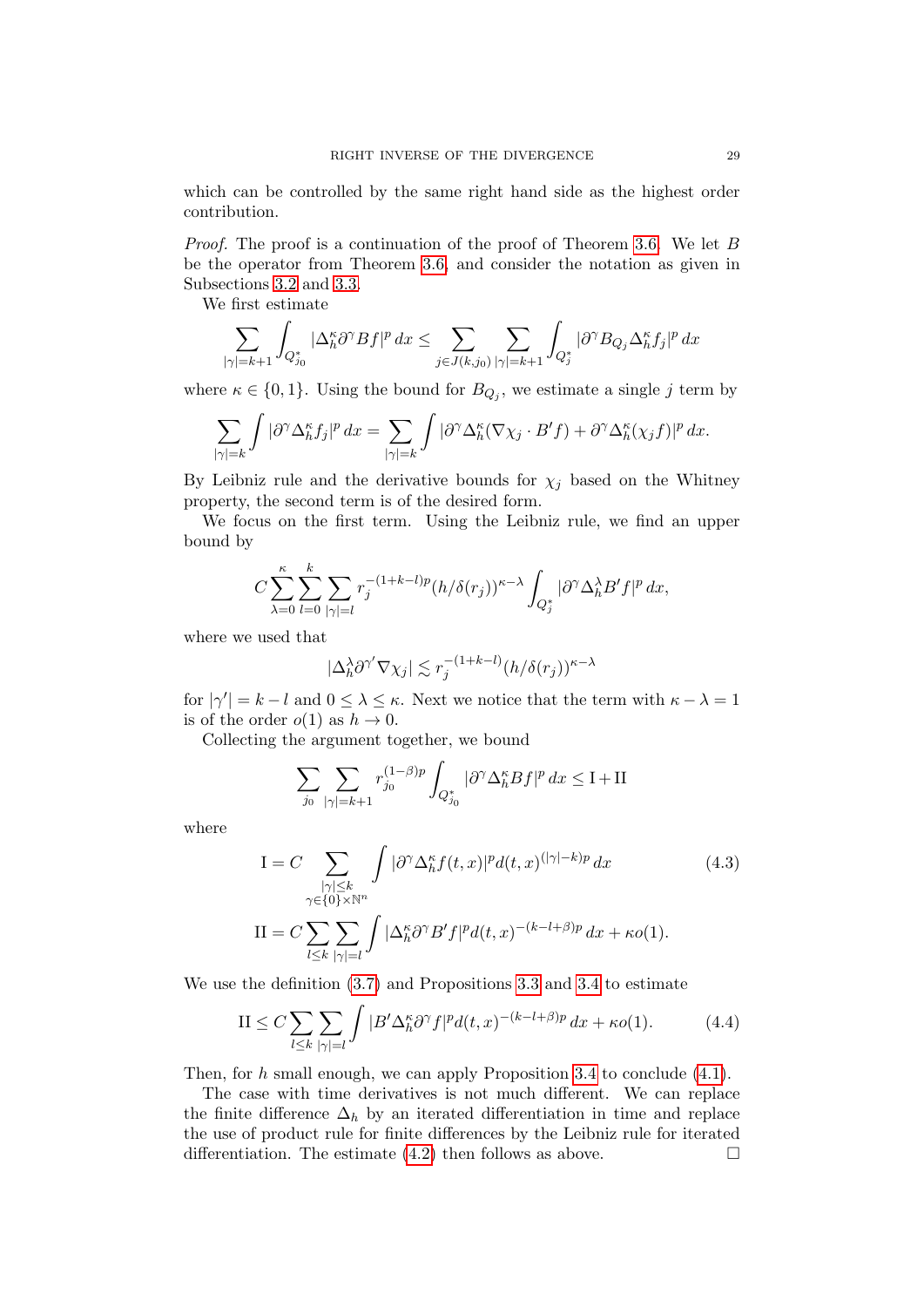<span id="page-29-1"></span>**Corollary 4.3.** If  $\Omega$  is  $C^{\alpha,\beta,\theta}$  with  $0 < \alpha, \beta \leq 1$  and  $\Omega_t$  satisfies Hardy's inequality [\(2.3\)](#page-13-0) for negative powers, then the right hand side of [\(4.2\)](#page-27-2) can be replaced by

$$
C\left(\sum_{\lambda=0}^{\kappa}\sum_{\substack{|\gamma|=k\\ \gamma\in\{0\}\times\mathbb{N}^n}}\int|\partial^\gamma\partial_t^\lambda f(t,x)|^p d(t,x)^{\frac{(\kappa-\lambda)p}{\alpha\beta}}\,dx\right)^{\frac{1}{p}}
$$

and the norm on the right hand side of [\(4.1\)](#page-27-1) can be replaced by  $C||f||_{\dot{W}^{k,p}(\Omega_t)}$ . Here f is assumed to be compactly supported.

*Proof.* The left hand side of  $(4.2)$  is bounded by I and II in  $(4.3)$  and  $(4.4)$ with  $\Delta_h$  replaced by  $\partial_t$  and  $o(1)$  replaced by zero. Applying Hardy's inequality [\(2.3\)](#page-13-0) repeatedly and then the macroscopic estimates for definition [\(3.7\)](#page-21-0), Proposition [3.3](#page-16-0) and derivatives bounds in Proposition [3.4,](#page-17-0) we estimate the version of II with time derivatives by

$$
C\sum_{\lambda=0}^{\kappa}\sum_{l\leq k}\sum_{|\gamma|=l}\int|B'\partial_t^{\kappa-\lambda}\partial^\gamma f|^pd(t,x)^{-\beta p+(\lambda-\kappa)p/\alpha}\,dx.
$$

Applying then the weighted  $L^p$  bound in Proposition [3.4,](#page-17-0) we conclude the proof for II. The estimate for I is simpler as we can skip the part of the argument related to  $B'$  but otherwise argue as above with Hardy's inequality.  $\Box$ 

**Remark 4.4.** If  $\beta = 1$ , the assumptions of the Corollary [4.3](#page-29-1) are satisfied. In addition, any  $C^{\alpha,\beta,\theta}$  domain in  $\mathbb{R}^{\bar{1}+2}$  satisfies the assumptions as discussed in connection with Theorem 1.2 in [\[37\]](#page-43-18).

Next we discuss the negative order estimates. These estimates follow from the positive order estimates for the adjoint operator. We point out that the unweighted version of the theorem below holds for the classical construction in Lipschitz domains with zero boundary values when  $k < 2-1/p$ . For lower values of k it holds with zero boundary values on the right hand side but not on the left hand side. In accordance, we obtain an unweighted bound with zero boundary values for  $k = 1$  and  $\beta = 1$  on the left hand side, but the value  $k = 2$  already creates a weight function to quantify the possible failure of the unweighted estimates. The claim could not be proved with input in the dual of inhomogeneous Sobolev space, but the dual of homogeneous Sobolev space would already do in the stationary Lipschitz case. We refer to the discussion starting on page 182 of the book [\[23\]](#page-42-0) as well as the paper [\[37\]](#page-43-18) for more, but we do not attempt to prove results beyond zero boundary value input in our setting.

<span id="page-29-0"></span>**Theorem 4.5.** Let  $\Omega \subset \mathbb{R}^{1+n}$  be a  $C^{\alpha,\beta,\theta}$  domain with  $0 < \alpha \leq 1$  and  $0 < \beta \leq 1$ . Fix an integer  $k > 0$ , a real number  $1 < p < \infty$ , and another integer  $\lambda \geq 0$ . If  $\beta > 0$ , then for any  $f \in C^{\infty}_{smz}$  and any time t

<span id="page-29-2"></span>
$$
\|\partial_t^{\lambda} Bf\|_{W_0^{-k+1,p,-1,0,\infty,\beta-1}(t,\Omega)} \leq C \|f\|_{W_0^{-k,p,\infty,\lambda,\alpha\beta,0}(\Omega_t)}.\tag{4.5}
$$

If  $\lambda = 0$ , the bound holds with  $\beta = 0$ .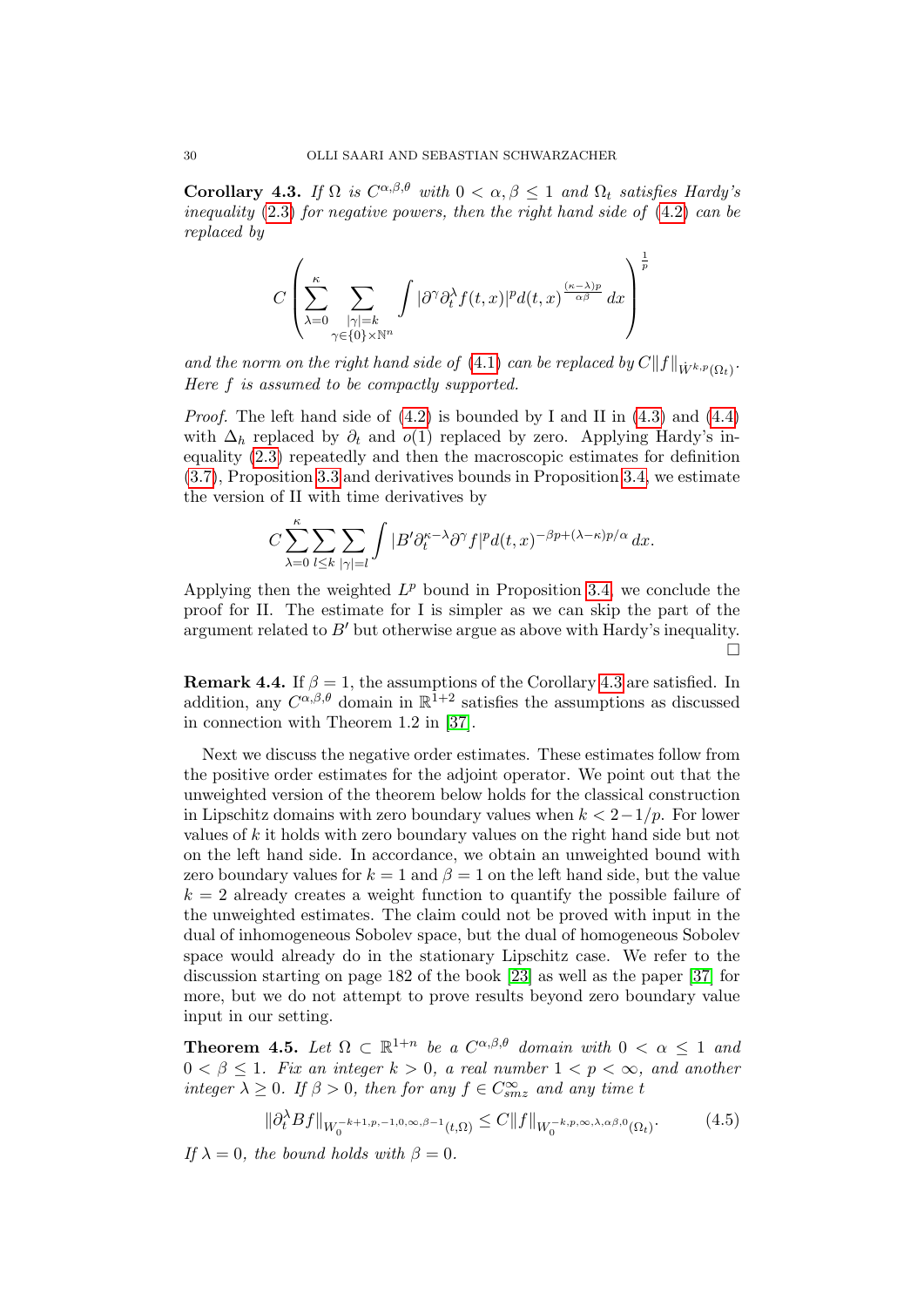Proof. To carry out the proof, we need to study the adjoint of B in detail. In principle we need to dualize the local Bogovskij operators on the Whitney-type cover first, then the decomposition operator and finally the first auxiliary operator. We prove the inequality [\(4.5\)](#page-29-2) first. Using the notation from Sections [3.1,](#page-20-1) [3.2,](#page-22-0) [3.3](#page-23-0) and Remark [3.7](#page-22-1) we write

$$
\partial_t^{\lambda} Bf = \sum_{\lambda'=0}^{\lambda} {\lambda \choose \lambda'} \sum_j B_{Q_j} {\left(\partial_t^{\lambda'} \nabla \chi_j \cdot \partial_t^{\lambda-\lambda'} B' f + \partial_t^{\lambda'} \chi_j \partial_t^{\lambda-\lambda'} f\right)}.
$$

As before we divide  $B'$  defined in  $(3.7)$  into two parts

$$
B_1 = \sum_i \varphi_i B_{ext,i}(\eta_i f), \quad B_2 = B_{int}(f - \sum_i \varphi_i \eta_i f - \sum_i \nabla \varphi_i \cdot B_{ext,i}(\eta_i f)).
$$

Let  $\zeta_1$  be a smooth cut-off that equals one where

$$
\min_i \eta_i > 0
$$

and let  $\zeta_2$  be a smooth cut-off that is equal to one where

$$
f - \sum_{i} \varphi_i \eta_i f - \sum_{i} \nabla \varphi_i \cdot B_{ext,i}(\eta_i f) \neq 0.
$$

We define the relevant (almost) adjoint operators

$$
B_{1,\lambda'}^*g = \zeta_1 \sum_i (\partial_t^{\lambda'} \eta_i) B_{ext,i}^*(\varphi_i g)
$$

and

$$
\begin{split} B_{2,\lambda'}^*g&=\zeta_2B_{int,\lambda'}^*g\\ &\quad-\zeta_2\sum_{\lambda''=0}^{\lambda'}\sum_i\binom{\lambda'}{\lambda''}\big(\partial_t^{\lambda'-\lambda''}\eta_i\big)\big(\varphi_iB_{int,\lambda''}^*g-\sum_iB_{ext,i}^*(B_{int,\lambda''}^*g\nabla\varphi_i)\big). \end{split}
$$

Here  $B_{int,\lambda'}^*$  is the same operator as in [\(3.11\)](#page-22-2). By Proposition [3.5,](#page-18-0) we find

$$
\int_{\Omega_t} |\partial^{\gamma} B_{1,\lambda'}^* g(t,x)|^p d(t,x)^{b\beta} dx
$$
\n
$$
\leq C \sum_{\substack{\gamma' \in \{0\} \times \mathbb{N}^n \\ |\gamma'| \leq |\gamma|}} \int_{\Omega_t} |\partial^{\gamma} g(t,x)(t,x)|^p d(t,x)^{\Theta b + \beta p} dx \quad (4.6)
$$

for all  $b > -1$  where

$$
\Theta = \begin{cases} \beta, & 0 \ge b > -1 \\ \beta^2, & b > 0 \end{cases}
$$

<span id="page-30-0"></span>.

On the other hand,  $d(t, x) \sim 1$  in the support of  $\zeta_2$ , and so we can use Proposition [3.3](#page-16-0) and Poincaré's inequality to conclude that  $(4.6)$  holds with  $B_{1,\lambda'}^*$  replaced by  $B_{2,\lambda'}^*$ , as shown in [\(3.11\)](#page-22-2). Set

<span id="page-30-1"></span>
$$
B_{\lambda'}^* g = \sum_j \left( (B_{1,\lambda'}^* + B_{2,\lambda'}^*) (B_{Q_j}^* (g\tilde{\chi}_j) \nabla \partial_t^{\lambda'} \chi_j) + (\partial_t^{\lambda'} \chi_j) (B_{Q_j}^* (g\tilde{\chi}_j)) \right) (4.7)
$$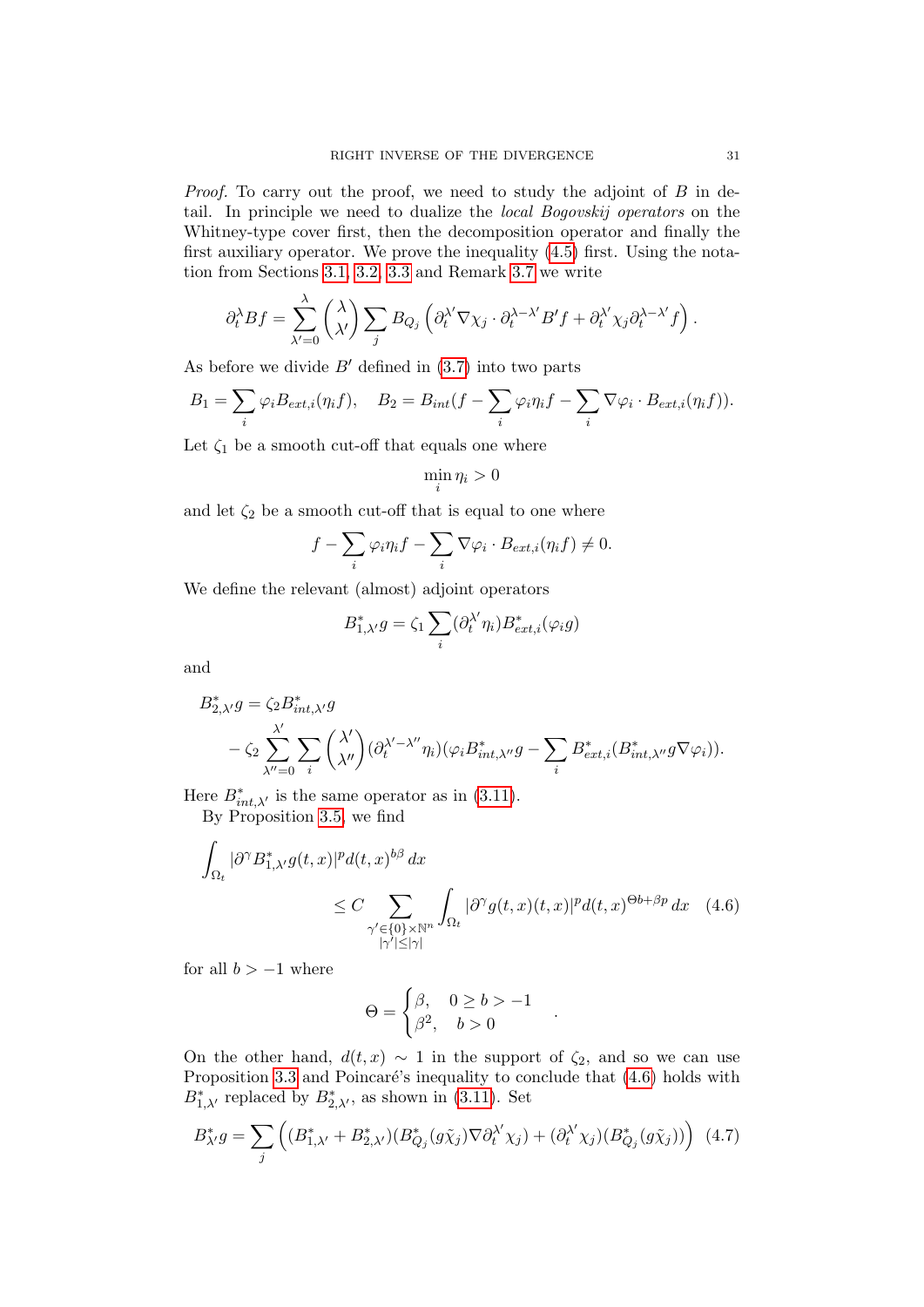where  $\tilde{\chi}_j$  is a bump function equal to one in the support of  $B_{Q_j} f_j$  (with finite overlap and the usual bounds).

To prove the bound in the statement of the theorem, take a smooth test function  $\psi$ . We may assume without loss of generality that  $\partial_t^{\lambda} Bf$  is compactly supported. Now

$$
|\langle \partial_t^{\lambda} Bf, \psi \rangle| = \bigg| \sum_{\lambda'=0}^{\lambda} {\lambda \choose \lambda'} \langle \partial_t^{\lambda-\lambda'} f, B_{\lambda'}^* \psi \rangle \bigg| \leq \sum_{\lambda'=0}^{\lambda} {\lambda \choose \lambda'} |\langle \partial_t^{\lambda-\lambda'} f, B_{\lambda'}^* \psi \rangle|.
$$

Hence it suffices to show that

<span id="page-31-1"></span>
$$
||B_{\lambda'}^*\psi||_{W^{k,p,\infty,0,\infty,-\lambda'/(\alpha\beta)}(t,\Omega)} \leq C ||\psi||_{W^{k-1,p,1,0,\infty,1-\beta}(t,\Omega)} \tag{4.8}
$$

and we may estimate the terms  $B_{1,\lambda'}^*$  and  $B_{2,\lambda'}^*$  as well as the third term in the definition separately. Note that as the starred operators never have compact support, the right hand side of the norm inequality [\(4.5\)](#page-29-2) is bound to have a function space with subscript zero as we insist on having  $k \geq 1$ .

We start the estimation from  $B_{1,\lambda}^*$ . The estimates for the other terms follow by the same argument. It follows from [\(4.6\)](#page-30-0) with  $b = p\lambda'/(\alpha\beta)$ , the Poincaré inequality and Proposition [3.1](#page-14-0) that

<span id="page-31-2"></span>
$$
\|B_{1,\lambda'}^{*}\psi\|_{W^{k,p,\infty,0,\infty,-\lambda'/(\alpha\beta)}(t,\Omega)
$$
\n
$$
\leq \sum_{|\gamma|\leq k} \int |\partial^{\gamma}B_{1,\lambda'}^{*} \left(\sum_{j} B_{Q_{j}}^{*}(\psi \tilde{\chi}_{j}) \nabla \partial_{t}^{\lambda'} \chi_{j}\right) |^{p} d(t,x)^{p\lambda'/(\alpha\beta)} dx
$$
\n
$$
\leq C \sum_{j} \sum_{|\gamma|\leq k} r_{j}^{(|\gamma|-k)p+(\beta-1)p} \int_{P_{j}^{*}} |\partial^{\gamma}B_{Q_{j}}^{*}(\tilde{\chi}_{j}\psi)|^{p} dx
$$
\n
$$
\leq C \sum_{j} \sum_{|\gamma|+1\leq k} r_{j}^{(|\gamma|+1-k)p+(\beta-1)p} \int_{\Omega_{t}} |\partial^{\gamma}(\tilde{\chi}_{j}\psi)|^{p} dx
$$
\n
$$
\leq C \sum_{|\gamma|\leq k-1} \int_{\Omega_{t}} |\partial^{\gamma}\psi(t,x)|^{p} d(t,x)^{(|\gamma|-k+1)p+(\beta-1)p} dx.
$$
\n(4.9)

This is the desired bound for  $B_{1,\lambda'}^*$ . As the bound for  $B_{2,\lambda'}^*$  and the bound for the third term in  $(4.7)$  follow by the same computation, the proof of  $(4.8)$ is complete. The claim [\(4.5\)](#page-29-2) follows by the definition of the norms.  $\Box$ 

Remark 4.6. One time derivative can be replaced by a finite difference as was done before using that the input function  $f$  is compactly supported. We omit the details of the proof.

Whereas Theorem [4.5](#page-29-0) dealt with duals of intersection spaces, we can reformulate a result for duals of sum spaces. In the proposition below, an intersection space gets mapped into a sum space, which looks like a weaker result, but from the point of view of applications using an input data in an intersection space is very natural.

<span id="page-31-0"></span>**Proposition 4.7.** Assume that  $\Omega \in C^{\alpha,\beta,\theta}$  with  $0 < \alpha, \beta \leq 1$ . Let  $\lambda \geq 0$  be an integer, and for each  $0 \leq \lambda' \leq \lambda$ , take  $k_{\lambda'} \geq 1$  and  $p_{\lambda'} \in (1, \infty)$ . Then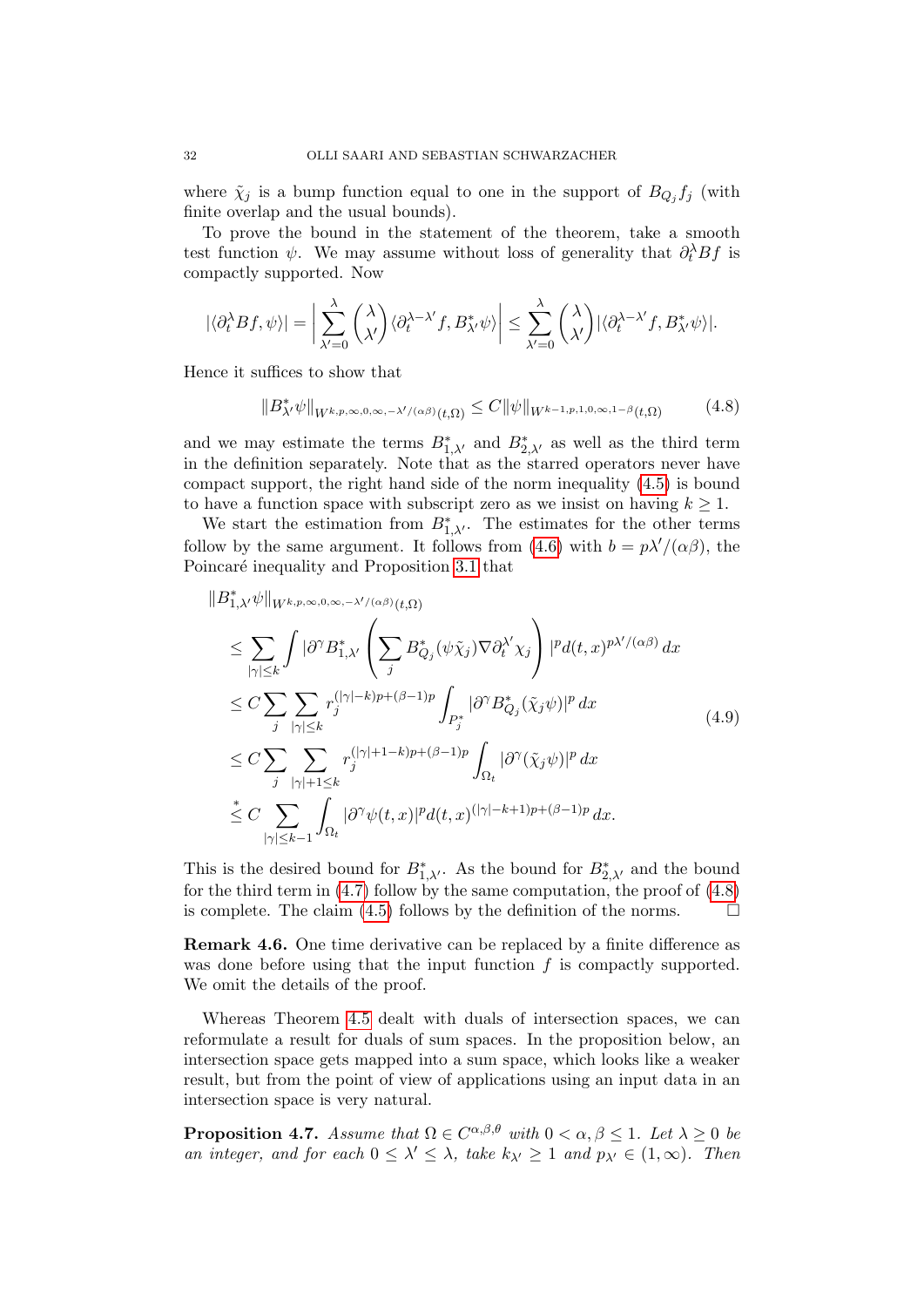for all  $f \in C_{smz}^{\infty}(\Omega)$ 

$$
\sup_{\psi} |\langle \partial_t^{\lambda} B f, \psi \rangle| \leq C \sum_{\lambda'=0}^{\lambda} ||\partial_t^{\lambda-\lambda'} f||_{X_{\lambda'}^*}
$$

where the supremum is over all bounded  $\psi \in C^{\infty}(\Omega_t)$  with

$$
\sum_{\lambda'=0}^{\lambda}\lVert\psi\rVert_{Y_{\lambda'}}\leq 1
$$

and  $(X_{\lambda}, Y_{\lambda})$  is either

$$
(W^{k_{\lambda'},p_{\lambda'},\infty,0,\infty,0}(t,\Omega),W^{k_{\lambda'}-1,p_{\lambda'},1,0,\infty,1-\beta+\lambda'/\alpha}(t,\Omega))
$$

or

$$
(W^{k_{\lambda'}-1,p_{\lambda'},\infty,0,\infty,0}(t,\Omega),W^{k_{\lambda'}-1,p_{\lambda'},1,0,\infty,-\beta+\lambda'/\alpha}(t,\Omega)).
$$

*Proof.* We claim  $\partial_t^{\lambda} Bf$  to be in

$$
\left(\bigcap_{\lambda'=0}^{\lambda} Y_{\lambda'}\right)^* = \sum_{\lambda'=0}^{\lambda} Y_{\lambda'}^*.
$$

We refer back to the proof of Theorem [4.5.](#page-29-0) Recall that

$$
\langle \partial_t^{\lambda} Bf, \psi \rangle = \sum_{\lambda'=0}^{\lambda} {\lambda \choose \lambda'} \langle \partial_t^{\lambda-\lambda'} f, B_{\lambda'}^* \psi \rangle
$$

where we define  $B_{\lambda'}^*$  according to [\(4.7\)](#page-30-1). Hence we are left with showing that

$$
(B_{\lambda'}^*)^*\partial_t^{\lambda-\lambda'}f\in Y_{\lambda'}^*.
$$

This follows by estimating  $||B_{\lambda'}^*\psi||_{Y_{\lambda'}} \leq c||\psi||_{X'_{\lambda}}$ . These estimates follow by adjusting the estimates leading to to verification of [\(4.8\)](#page-31-1) accordingly and we omit the details here. We just mention, that in the case the differentiability is not increased (which is the second possible choice of pairing) one can decrease the power of the distance using Poincaré's inequality. It happens precisely in the inequality marked with an asterisk in  $(4.9)$ .

The strength of this formulation lies in the fact that the spaces above can often be identified with weighted  $L^p$  spaces. As an important special case, we consider  $1 < p, s < \infty$  and assume

$$
\partial_t f \in W^{-1,p}(\Omega_t), \quad f \in L^s(\Omega_t).
$$

Then  $\partial_t B f$  is in the dual space of

$$
d^{(\beta-1)p'}L^p(\Omega_t)\cap d^{(\beta-1/\alpha)s'}L^{s'}(\Omega_t)
$$

which is

$$
d^{(1-\beta)p}L^p(\Omega_t) + d^{(-\beta+1/\alpha)s}L^s(\Omega_t).
$$

In particular, Proposition [1.5](#page-5-1) follows with aid of this estimate and Proposition [3.9.](#page-25-0)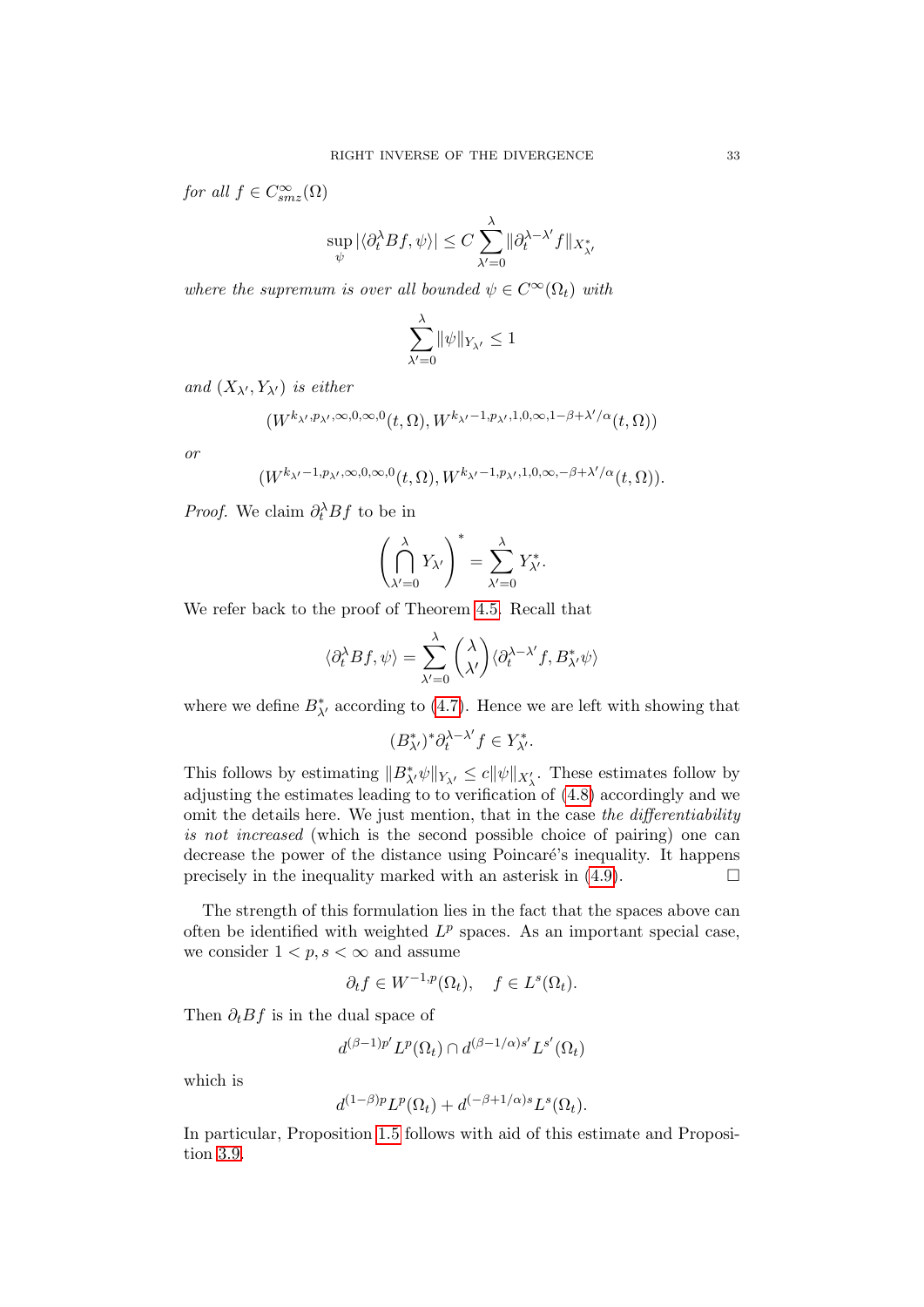<span id="page-33-0"></span>**Corollary 4.8.** Let  $\Omega$  be a  $C^{\alpha,\beta,\theta}$  domain with  $\alpha, \beta \geq 0$ . Let  $\kappa \geq 0$  and  $p \in$  $(1, \infty)$ . Let f be a limit of functions in  $C^{\infty}_{0, smz}(\Omega)$  and assume, asymptotically as  $h \to 0$ .

$$
\sup_{t} \|\Delta_h f\|_{W_0^{-1,p,\infty,\kappa,\alpha\beta,0}(t,\Omega)} = o(1)
$$

if  $\alpha, \beta > 0$  and

$$
\sup_t \|\Delta_h f\|_{W_0^{-1,p,\infty,0,\infty,0}(t,\Omega)} = o(1)
$$

if  $\alpha = \beta = \kappa = 0$ .

Then  $\partial_t^{\lambda} Bf \in C(0,T; L^q(\mathbb{R}^n))$  for all  $0 \leq \lambda \leq \kappa$  and  $q > 0$  such that  $(1+\varepsilon)(1-\beta)$  $\frac{\partial (1-\beta)}{\partial} \leq \frac{1}{q}$  $\frac{1}{q}-\frac{1}{p}$ p

for some  $\varepsilon > 0$ .

*Proof.* Take t. We handle the cases  $\beta = 0$  and  $\beta > 0$  simultaneously using the convention  $0/0 = 0$  for the quantity  $(\lambda - \kappa)/(\alpha \beta)$  appearing in the definition of the norm. We want to show

$$
\|\Delta_h\partial_t^\kappa Bf\|_q\longrightarrow 0,\quad h\longrightarrow 0.
$$

By Proposition [3.9](#page-25-0)  $\|\Delta_h \partial_t^{\kappa} Bf\|_q \leq C \|d^{1-\beta}\Delta_h \partial_t^{\kappa} Bf\|_p$ . Let  $\epsilon > 0$ . By the a priori bounds, we can find a test function  $f'$  such that for all  $0 \leq \lambda \leq \kappa$ 

$$
\sup_{t} \left( \|f - f'\|_{W^{-1,p,-1,\kappa,\alpha\beta,0}(t,\Omega)} + \|\partial_t^{\lambda} Bf - \partial_t^{\lambda} Bf'\|_{L^q} \right) < \epsilon,
$$

the first term coming from the definition of the space, the second coming from the definition of  $\partial_t^{\lambda} B$  as extension from a dense subspace. We also used the fact

$$
W_0^{0,p,-1,\kappa,\infty,\beta-1}(t,\Omega) = W_0^{0,p,-\infty,\kappa,\infty,\beta-1}(t,\Omega).
$$

We use [\(4.5\)](#page-29-2) an the remark after Theorem [4.5](#page-29-0) to compute

$$
\|\Delta_h \partial_t^{\kappa} Bf\|_q \le \|\Delta_h Bf'\|_q + \|\Delta_h \partial_t^{\kappa} (Bf - Bf')\|_q
$$
  
< 
$$
< C \|\Delta_h f'\|_{W_0^{-1,p,-1,\kappa,\alpha\beta,0}(t,\Omega)} + 2\epsilon.
$$

Here the norm on the right hand side is bounded by

$$
\|\Delta_h f\|_{W_0^{-1,p,\infty,\kappa,\alpha\beta,0}(t,\Omega)}+\|\Delta_h(f-f')\|_{W_0^{-1,p,\infty,\kappa,\alpha\beta,0}(t,\Omega)}\leq o(1)+2\epsilon
$$

Choosing h small enough, we see that  $\|\Delta_h \partial_t^{\kappa} Bf\|_q < \epsilon$  and the proof is  $\Box$ complete.

Corollary 4.9. Let  $\beta \in (0,1], k \geq 1$  and  $1 < p < \infty$ . Let  $\Omega$  be a  $C^{0,\beta}$ domain.

If f is a limit of functions in  $C_{0,smz}^{\infty}(\Omega)$  and

$$
\sup_t \|\Delta_h f\|_{W^{k,p,\beta,0,\infty,0}(t,\Omega)} = o(1),
$$

then

$$
Bf \in C(0, T; W^{k+1,q}(\mathbb{R}^n))
$$

for all  $q > 0$  such that

$$
\frac{(1+\varepsilon)(1-\beta)}{\theta} \le \frac{1}{q} - \frac{1}{p}
$$

for some  $\varepsilon > 0$ .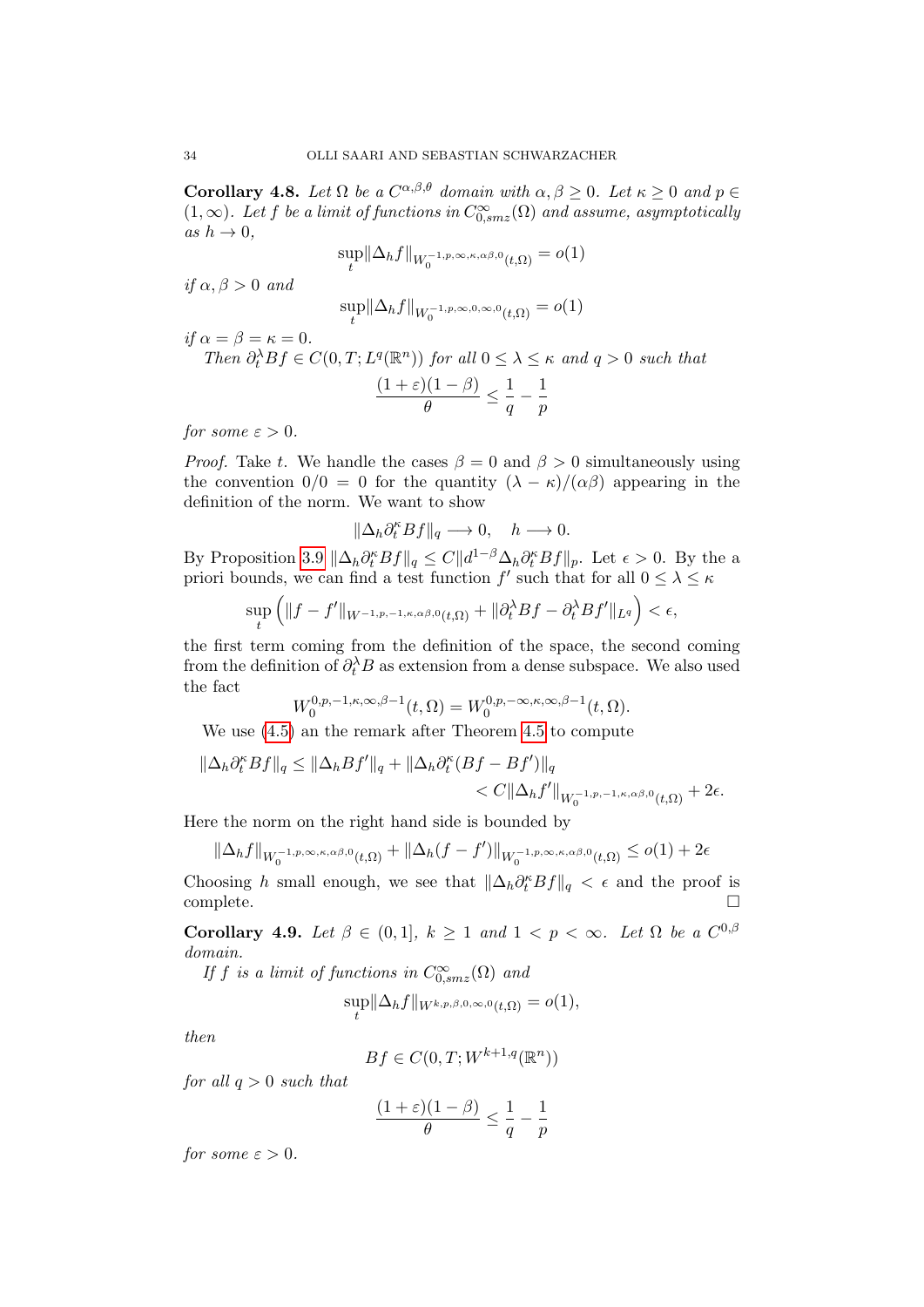If in addition  $\beta = 1$  and if f is a limit of  $C_{0,smz}^{\infty}(\Omega)$  functions with  $f \in$  $C(0, T; \dot{W}^{k, p}(\mathbb{R}^n)), \text{ then } Bf \in C(0, T; W^{k+1, p}(\mathbb{R}^n)).$ 

*Proof.* The argument is essentially the same as for Corollary [4.8.](#page-33-0)  $\Box$ 

**Corollary 4.10.** Let  $\Omega$  be a  $C^{\alpha,\beta,\theta}$  domain and assume that  $1 < p < \infty$ . If f is a limit of functions in  $C_{smz}^{\infty}(\Omega)$ ,

$$
\partial_t f, \ d^{-1/(\alpha\beta)} f \in L^p(\Omega).
$$

Then

$$
\nabla Bf \in C^{1-1/p}(0,T;L^q(\mathbb{R}^n))
$$

for all  $q > 0$  such that

$$
\frac{(1+\varepsilon)(1-\beta)}{\theta} \leq \frac{1}{q} - \frac{1}{p}
$$

for some  $\varepsilon > 0$ .

## 5. Pressure estimates by duality

In the remaining sections, we demonstrate how the inverse of the divergence can be used to provide pressure estimates for the Navier–Stokes system from Subsection [1.1.](#page-5-0) We study weak and even very weak solutions. The gradient of the pressure is then merely a distribution, and its regularity is expressed most naturally in terms of duality. The time independent version of the relevant duality statement is known as Lions–Neˇcas negative norm theorem. In the following subsection, we produce an analogous statement in the context of pressure estimates.

5.1. Negative norm theorem. The choice of the set of test functions in the weak formulation of the equation is important here. While Definition [1.6](#page-6-0) only asks the equation to be valid for compactly supported test-functions, the set of test-functions can be much larger for instance in the case of outflow boundary conditions or in the case of fluid-structure interactions.

As will be seen below, the pressure can always be reconstructed up to a function only depending on time. We will construct the pressure in the dual space of functions for which

$$
\int_{\partial\Omega_t} \psi(t,x) \cdot \nu(t,x) d\mathcal{H}^{n-1}(x) = 0
$$

holds in a suitable weak sense. Here  $\nu$  is the outer normal of the time-slice  $\Omega_t$ . It need not be defined in any classical sense, but we can define the class of test functions with the property above by

$$
C_{\pi^*}^{\infty}(\Omega; \mathbb{R}^n) = \left\{ \psi \in C^{\infty}(\mathbb{R}^{1+n}; \mathbb{R}^n) : \int_{\Omega_t} \operatorname{div} \psi(t, x) dx = 0, \ t \in (0, T) \right\}
$$

and use the subscript  $\pi^*$  in accordance with the conventions in Subsection [2.3](#page-11-0) to define the spaces

$$
L^aW^{\aleph}_{\pi^*}
$$

as the closure of  $C^{\infty}_{\pi^*}(\Omega;\mathbb{R}^n)$  with respect to the relevant norms.

This set-up allows us to reconstruct the pressure up to its mean value in space. It is noteworthy that the mean value of the pressure is often an invariant of a solution, which has to be given as an additional information.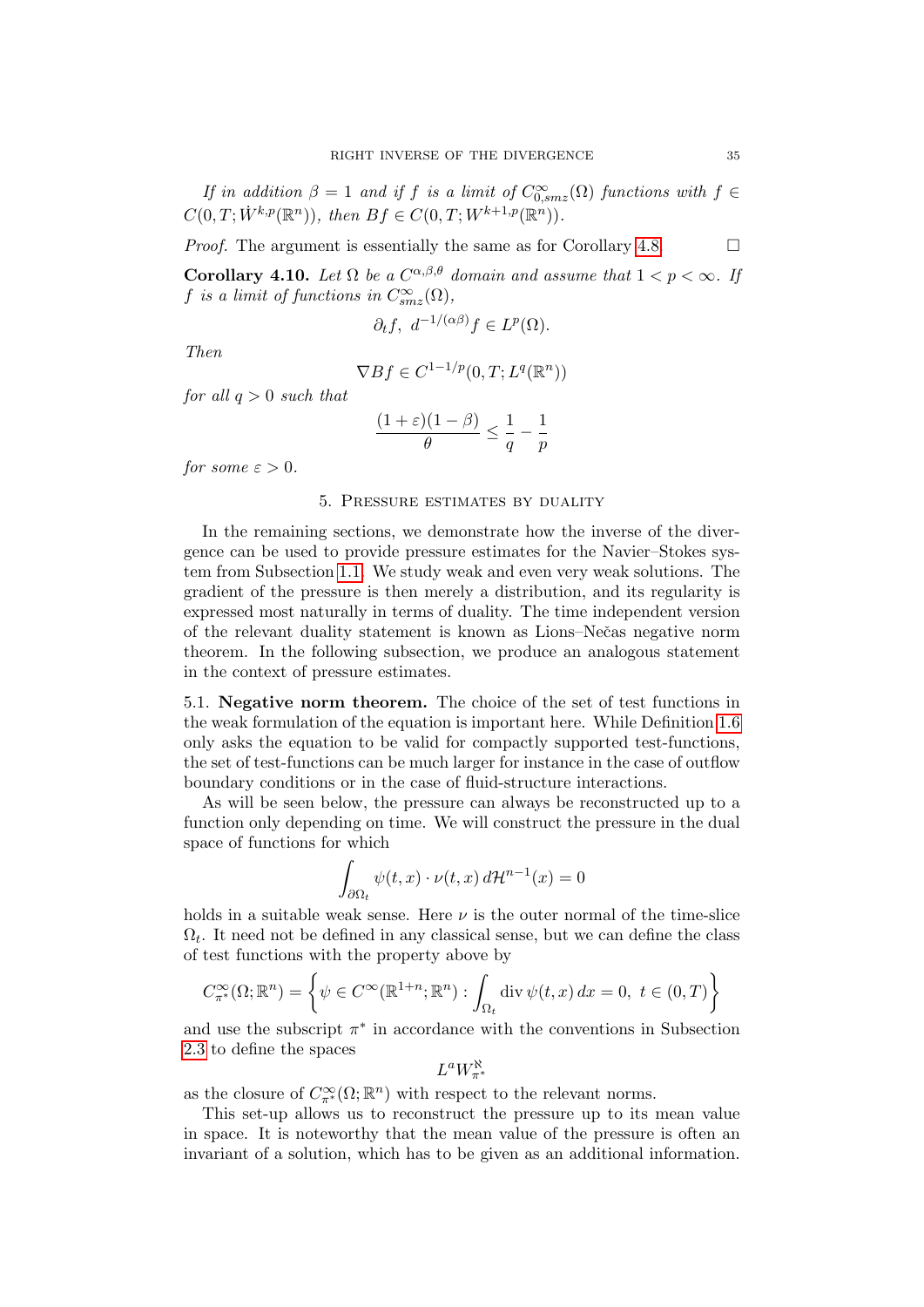We can include the full family of impermeable boundary conditions, where  $v(t,x) \cdot \nu(t,x) = 0$  whenever  $x \in \partial \Omega_t$ . Accordingly we generalize Definition [1.6](#page-6-0) by assuming that

 $\langle \Lambda, \psi \rangle = \langle s_0, \psi \rangle$  for divergence free test functions

where  $\Lambda$  is the sum of the distributions appearing on the left hand side of the equation and  $s_0 \in C^{\infty}(\Omega; \mathbb{R}^n)^*$  is a functional with  $\langle s_0, \psi \rangle = 0$  if

$$
\psi \in C^{\infty}(\Omega; \mathbb{R}^n) \cap W_0^{1,1}(\Omega; \mathbb{R}^n).
$$

We then aim to solve

 $\nabla \pi = \Lambda$ 

for  $\pi$ .

The statement below can be seen as a generalized negative norm theorem. The reader is advised to remember the notation for  $L^a W^{\aleph}$  from Section [2.3](#page-11-0) before reading further.

<span id="page-35-0"></span>**Lemma 5.1.** Let  $\alpha, \beta \in [0,1]$  and  $\Omega$  be a  $C^{\alpha,\beta,\theta}$  domain. Consider a vectorspace of test functions A with  $C_0^{\infty}(\Omega;\mathbb{R}^n) \subset A \subset C_{\pi^*}^{\infty}(\Omega;\mathbb{R}^n)$ . In case  $C_0^{\infty}(\Omega;\mathbb{R}^n) \neq A$ , consider an additional functional  $s_0 \in A^* \subset C_0^{\infty}(\Omega;\mathbb{R}^n)^*$ with  $\langle s_0, \psi \rangle = 0$  for all  $\psi \in C_0^{\infty}(\Omega; \mathbb{R}^n)$ .

If  $\Lambda_i \in A^*$  are such that

$$
\langle \Lambda, \psi \rangle = \langle s_0, \psi \rangle, \quad \sum_{i=1}^m \Lambda_i = \Lambda
$$

for all divergence free test functions  $\psi \in A$ , then there exist  $\pi \in C^{\infty}(\Omega)^*$ such that for all  $\psi \in A \subset C^{\infty}_{\pi^*}(\Omega; \mathbb{R}^n)$ 

$$
\langle \pi, \text{div} \, \psi \rangle = \langle s_0, \psi \rangle - \langle \Lambda, \psi \rangle,
$$

that is,  $\Lambda_i = \nabla \pi_i$  in the weak sense and  $\pi = \sum_{i=1}^m \pi_i$ .

Given i, let  $\kappa \geq 0$ ,  $1 < q \leq \infty$ ,  $1 < p < \infty$ . Let  $\theta \in (0,1]$  be such that the assumptions of Proposition [3.9](#page-25-0) hold. Assume that  $\Lambda_i = \Lambda_i' \circ \partial_t^{\kappa}$ . Then we can arrange the construction to make the following four estimates valid.

(1) Let  $b \in \mathbb{R}$ . Define

$$
\Theta = \begin{cases} 1, & \text{if } b \le 0 \\ \beta, & \text{if } 0 < b \le 1 \text{ and } p < (p-1)/\beta \\ \beta^2, & \text{if } 1 < b < (p-1)/\beta \text{ or } 0 < b < (p-1)/\beta \le p \end{cases}.
$$

If any of the three cases applies to b, then

 $\|\pi_i\|_{L^q W_0^{0,p,\infty,-\kappa,-\alpha\beta,\Theta b}(\Omega)} \leq C \|\Lambda_i'\|_{L^q W^{0,p,\infty,0,\infty,\beta(b-1)}(\Omega)}.$ 

(2) Let  $k > 1$ . Then

 $\|\pi_i\|_{L^q W_0^{-k+1, p, -\beta, -\kappa, -\alpha\beta, 0}(\Omega)} \leq C \|\Lambda_i'\|_{L^q W^{-k, p, \infty, 0, \infty, 1-\beta}(\Omega)}.$ 

(3) Let  $k \leq 0$  and  $b \geq 0$ . Then

 $\|\pi_i\|_{L^q W^{-k+1,p,\infty,-\kappa,\infty,-b}(\Omega)} \leq C \|\Lambda_i'\|_{L^q W^{-k,p,1,0,\infty,\kappa/\alpha+1-b\beta}(\Omega)},$  $\|\pi_i\|_{L^q W^{-k+1,p,\infty,-\kappa,-\alpha\beta,0}(\Omega)} \leq C \|\Lambda_i'\|_{L^q W^{-k,p,1,0,\infty,1-\beta}(\Omega)}.$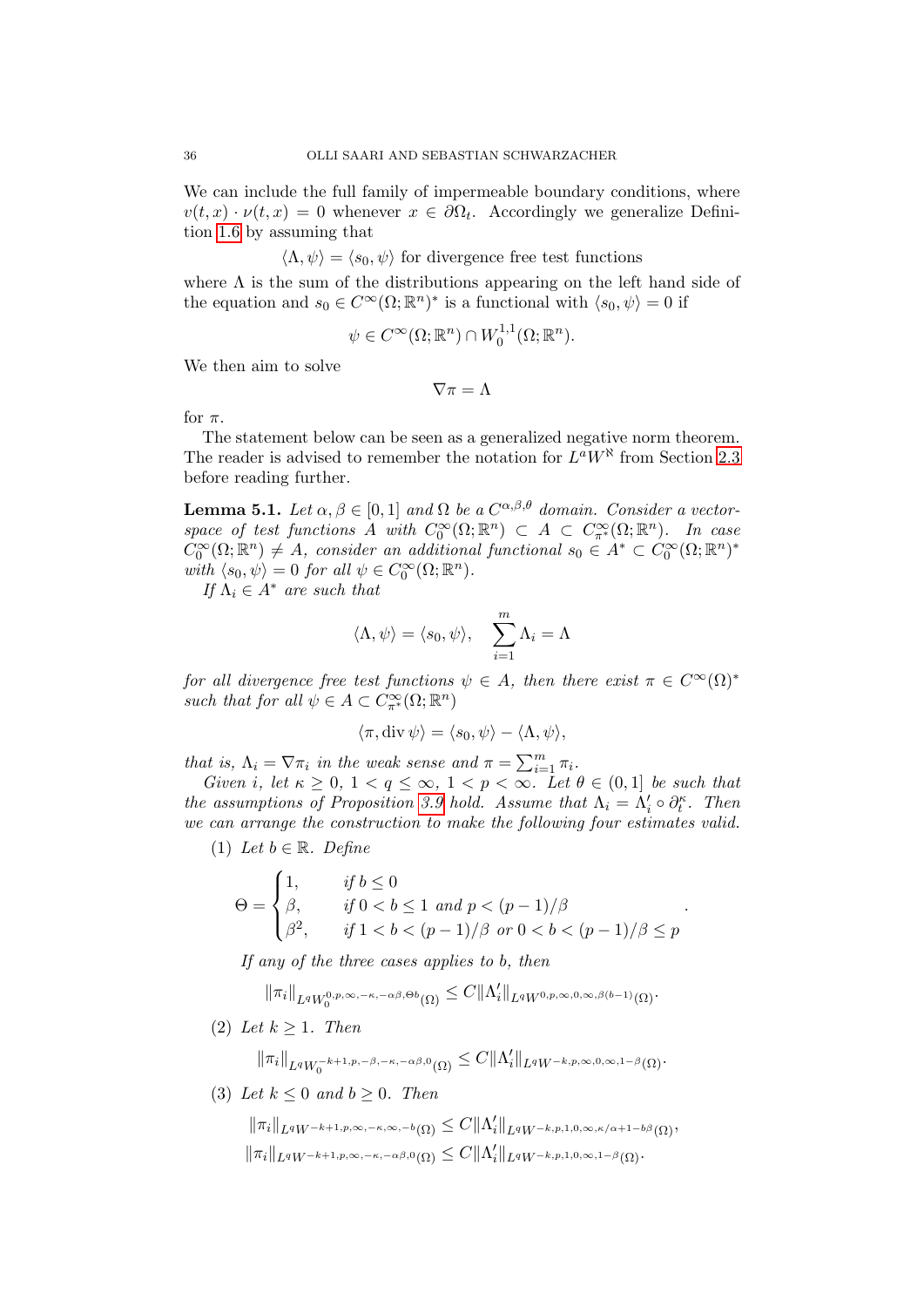(4) Let  $k \leq 0$ . Then we can write

$$
\pi_i = \sum_{\lambda=0}^\kappa \pi_i^\lambda
$$

with

$$
\|\pi_i^{\kappa-\lambda}\circ\partial_t^{\lambda-\kappa}\|_{X_\lambda}\leq C\|\Lambda_i'\|_{Y_\lambda}
$$

where each  $(X_{\lambda}, Y_{\lambda})$  can be set freely to either

$$
(L^{q_{\lambda}}W^{-k_{\lambda},p_{\lambda},\infty,0,\infty,0}(\Omega),L^{q_{\lambda}}W^{-k_{\lambda},p_{\lambda},\infty,0,\infty,-\beta+\lambda/\alpha}(\Omega))
$$

or

$$
(L^{q_{\lambda}}W^{-k_{\lambda}+1,p_{\lambda},\infty,0,\infty,0}(\Omega),L^{q_{\lambda}}W^{-k_{\lambda},p_{\lambda},\infty,0,\infty,1-\beta+\lambda/\alpha}(\Omega)).
$$

with  $k_{\lambda} \leq 0$  and  $1 < p_{\lambda} < \infty$ .

The constants  $C$  only depend on the domain and the parameters of the function spaces.

*Proof.* We study test functions  $\varphi \in C^{\infty}_{\pi^{*}}(\Omega;\mathbb{R}^{n})$  with

$$
\sup_{t} \left| \int \operatorname{div} \varphi(t, x) \, dx \right| = 0.
$$

Then  $\varphi - B$  div  $\varphi$  is divergence free and B div  $\varphi$  has zero boundary values. We define

$$
\langle \pi_i, \psi \rangle := -\langle \Lambda_i, B\psi \rangle, \quad \Lambda := \sum_{i=1}^m \Lambda_i,
$$

for all test functions  $\psi \in C^\infty(\Omega)$  with

$$
\sup_{t} \left| \int_{\Omega_t} \psi(t, x) \, dx \right| = 0,
$$

and consequently every  $\varphi \in C^{\infty}_{\pi^*}(\Omega;\mathbb{R}^n)$  satisfies

$$
\sum_{i=1}^{m} \langle \pi_i, \text{div}\,\varphi \rangle = -\langle \Lambda, B \,\text{div}\,\varphi \rangle = -\langle \Lambda, \varphi \rangle + \langle \Lambda, \varphi - B \,\text{div}\,\varphi \rangle
$$

$$
= -\langle \Lambda, \varphi \rangle + \langle s_0, \varphi - B \,\text{div}\,\varphi \rangle = -\langle \Lambda, \varphi \rangle + \langle s_0, \varphi \rangle
$$

where the last equality used that  $B \, \text{div} \varphi$  has zero boundary values.

By Theorem [4.1,](#page-27-0) restricting the attention to functions with mean zero on all time slices,  $\partial_t^{\kappa} B$  is a bounded linear operator

$$
L^{q}W^{l,p,\beta,\kappa,\alpha\beta,0} \longrightarrow L^{q}W_0^{l+1,p,\infty,0,\infty,\beta-1}, \quad l \ge 0
$$
  

$$
L^{q}W^{0,p,\infty,\kappa,\alpha\beta,-b} \longrightarrow L^{q}W_0^{0,p,\infty,0,\infty,\beta(1-b)}, \quad b \le 0
$$

and by Theorem [4.5](#page-29-0)  $\partial_t^{\kappa}B$  is bounded

$$
\begin{split} &L^qW_0^{k,p,\infty,\kappa,\infty,b}\longrightarrow L^qW_0^{k+1,p,-1,0,\infty,-\lambda/\alpha-1+\beta b},\quad k<0.\\ &L^qW_0^{k,p,\infty,\kappa,\alpha\beta,0}\longrightarrow L^qW_0^{k+1,p,-1,0,\infty,\beta-1},\quad k<0. \end{split}
$$

Writing,  $\pi_i = -\Lambda_i \circ B$ , we conclude that  $\pi$  satisfies the claimed bounds in (1), (2) and (3).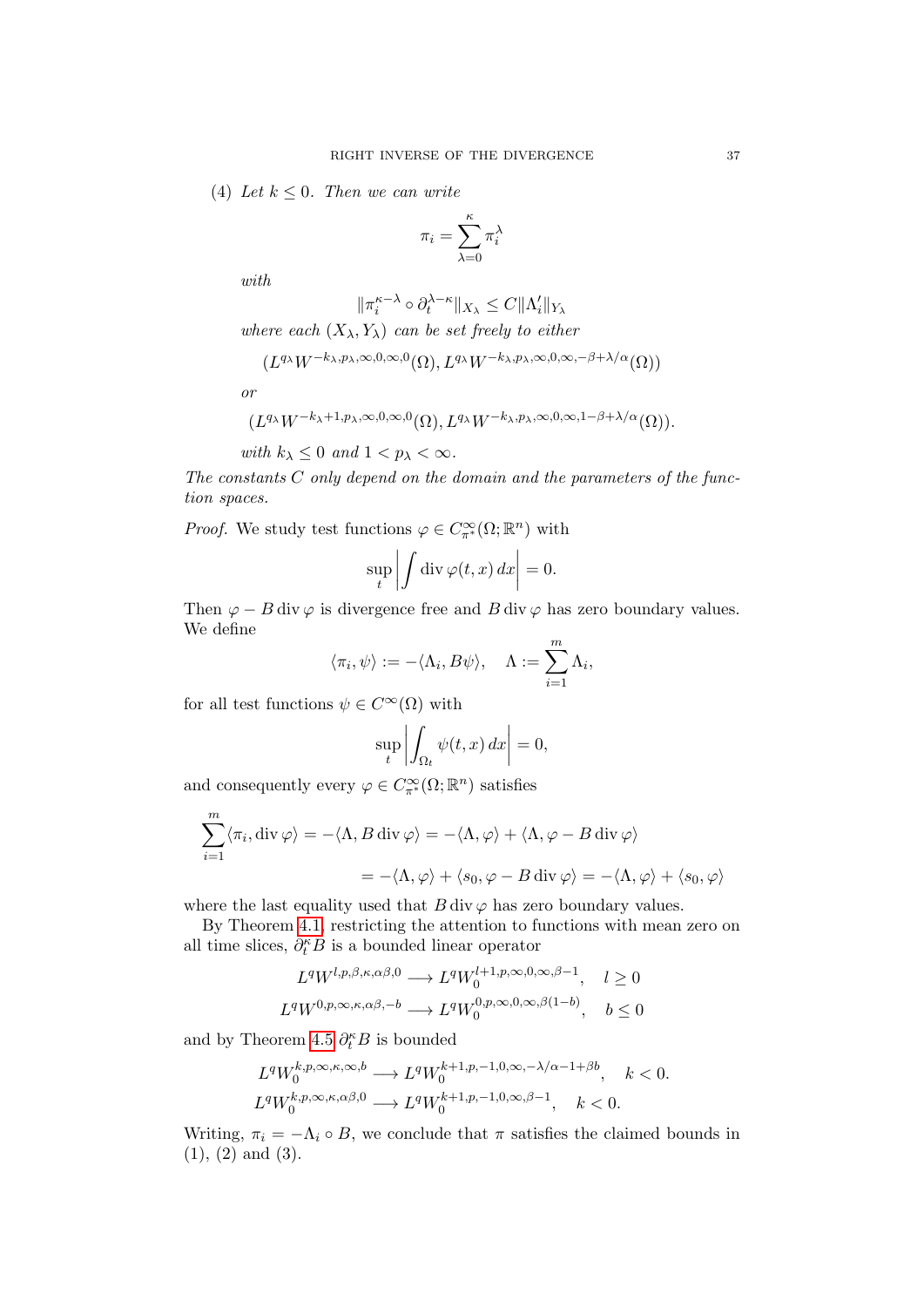To prove (4), we use the proof of Proposition [4.7.](#page-31-0) As  $\pi_i = -\Lambda_i' \circ \partial_t^{\kappa} \circ B$ , we can use the decomposition from the short proof of Proposition [4.7](#page-31-0) to define

$$
\pi_i^{\kappa-\lambda} = \Lambda_i' \circ (B_\lambda^*)^* \circ \partial_t^{\kappa-\lambda}
$$

.

Then the norm estimates claimed here are dual to the ones shown in the proof of Proposition [4.7.](#page-31-0) Hence we have completed the proof of (4).

Finally, by the Hahn–Banach theorem one may extend every  $\pi_i$  to act on all functions from  $C^{\infty}(\Omega)$  satisfying the relevant bounds.

Remark 5.2. The construction leaves the question of the mean value of the pressure open. This additional data can be fixed, but it will have an effect on the time regularity of the pressure. For instance, if the pressure term  $\pi_i$ is wanted to have mean value  $m_i(t)$ , we can take a pressure term from above and define a corrected pressure term

$$
\tilde{\pi}_i = \pi_i - \langle \pi_i(t, \cdot), 1 \rangle / |\Omega_t| + m_i(t) / |\Omega_t|
$$

so that  $\langle \tilde{\pi}_i(t, \cdot), 1 \rangle = m(t)$ . As the modification terms are space independent, the new pressure term  $\tilde{\pi}_i$  satisfies the equations, but its regularity in time variable is affected by the desired mean value  $m_i(t)$  as well as the volume of the domain, both of which can be non-trivial contributions.

The connection to the Lions–Nečas theorem is the content of the following Proposition.

**Proposition 5.3.** Assume that  $\Omega$  is  $C^{\alpha,\beta,\theta}$  with  $\partial_t|\Omega_t| = 0$ . Then for all  $k, \kappa \geq 0$  and  $1 < p, q < \infty$ , we have that for all  $f \in C_0^{\infty}(\Omega)$  with mean value zero at every time slice

$$
\|\nabla f\|_{L^q W_0^{-k, p, -\beta, -\kappa, -\alpha\beta, 0}(\Omega)} \leq C \|f\|_{L^q W_0^{-k+1, p, -\beta, -\kappa, -\alpha\beta, 0}(\Omega)}
$$
  

$$
\leq C \|\nabla f \circ \partial_t^{-\kappa}\|_{L^q W^{-k, p, \infty, 0, \infty, 1-\beta}(\Omega)}.
$$

*Proof.* Consider a function  $f \in C_0^{\infty}(\Omega)$  with

$$
\int_{\Omega_t} f(t, x) \, dx = 0
$$

for all t. For test functions  $\psi \in C^{\infty}(\Omega_t; \mathbb{R}^n)$ 

$$
\begin{aligned} |\langle \nabla f, \psi \rangle| &= |\langle f, \operatorname{div} \psi \rangle| \\ &\leq \|f(t, \cdot)\|_{L^q W_0^{-k, p, -\beta, -\kappa, -\alpha\beta, 0}(\Omega)} \|\operatorname{div} \psi(t, \cdot)\|_{L^{q'} W^{k, p', \beta, \kappa, \alpha\beta, 0}(\Omega)} .\end{aligned}
$$

To prove the reverse inequality, we define  $\pi$  on test functions with mean value zero through  $\langle \pi, \psi \rangle = \langle \nabla f, B\psi \rangle$ . Then  $\pi(t, \cdot) = f(t, \cdot) + c(t)$  and we may choose  $\pi(t, x)$ , now on all test functions, to be smooth and with mean value zero so that  $c(t) = 0$ . The second item of Lemma [5.1](#page-35-0) still applies. We see that

$$
\|f\|_{L^q W_0^{-k+1, p, -\beta, -\kappa, \alpha\beta, 0}(\Omega)}\leq C \|\nabla f\circ \partial_t^{-\kappa}\|_{L^q W^{-k, p, \infty, 0, \infty, \beta-1}(\Omega)}
$$

This finishes the proof.  $\Box$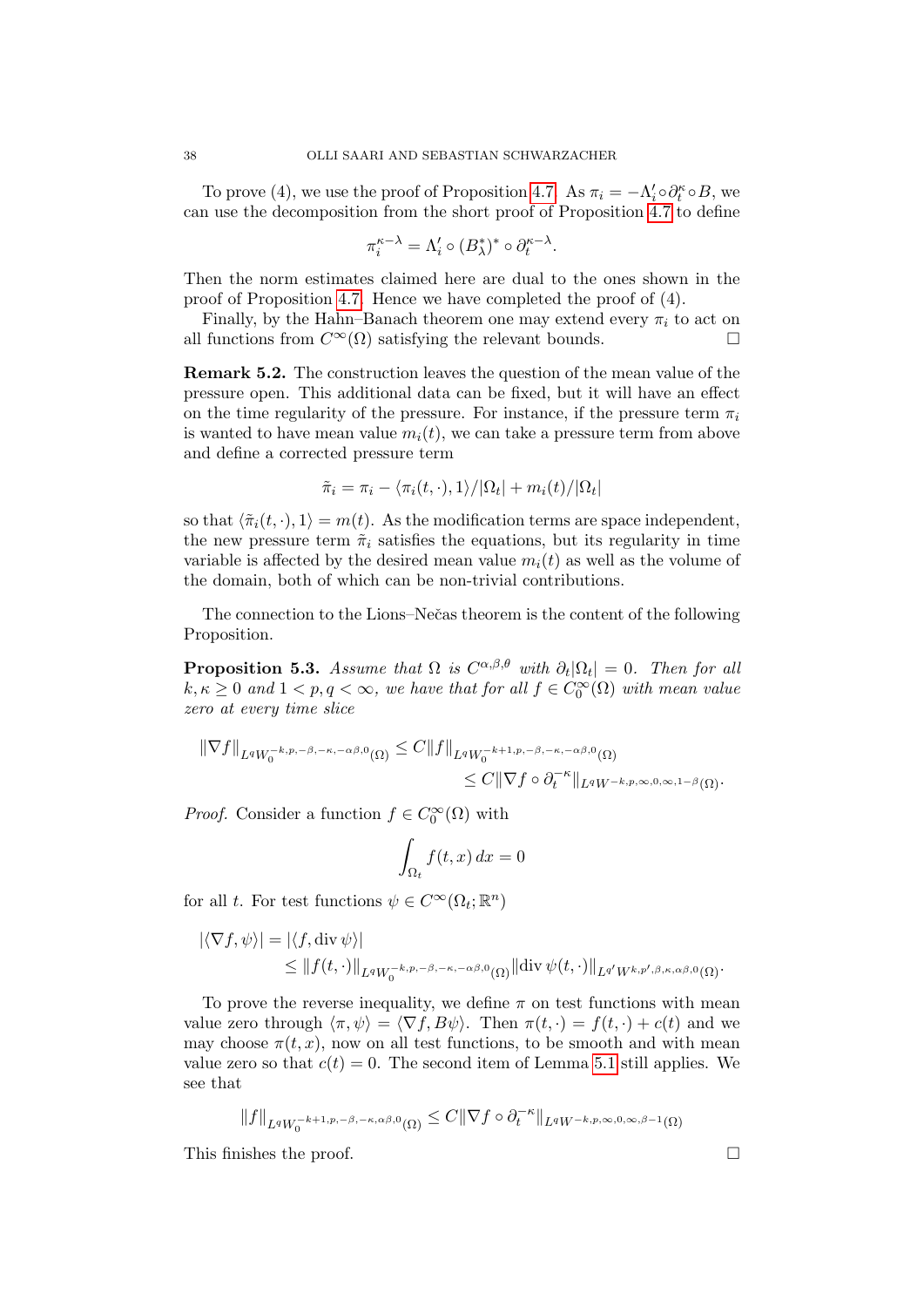<span id="page-38-1"></span>5.2. Pressure estimates. We turn to two concrete applications. The first one is on very weak solutions of the Dirichlet problem. The second one is about weak solutions with a slip boundary condition. As was mentioned in the introduction, the existence of a velocity field  $v$  is known in many cases [\[46,](#page-43-5) [47\]](#page-43-6), but the pressure is commonly introduced only as an abstract Lagrange multiplier, and it is not even included in the respective weak formulation in many cases.

In accordance with the focus of the current manuscript, we consider a pressure that is global in space but local in time. As we consider localin-time solutions, we will not mention initial values among the boundary conditions here. We actually consider solutions that are defined on the open interval  $(0, T)$ . In view of the Bogovskij estimates, respective global in time pressure estimates for Cauchy problems can also be deduced without further difficulty.

First let us discuss the important case of Dirichlet boundary conditions

$$
v(t) = v_0(t), \quad \text{in } \partial \Omega_t,
$$

for almost every  $t \in (0, T)$ . Dirichlet boundary conditions are commonly defined via the choice of the function space in which the solutions are to be found. Consequently, Dirichlet boundary conditions are only well-defined for functions that are smooth enough. That is, the boundary of the domain must have non-zero capacity relative to the relevant function space. In view of the reconstruction of a pressure, the Dirichlet boundary values of the velocity are practically not seen at all. In particular, a pressure may be reconstructed under assumptions much weaker than  $v \in L^1(0,T;W^{1,1}(\Omega_t)).$ Hence we assume  $v \in L^2_{loc}(\Omega)$  in what follows, and v may or may not satisfy a Dirichlet boundary condition in whichever form.

Define

$$
\Lambda_1(\psi) = -\langle v, \partial_t \psi \rangle, \quad \Lambda_2(\psi) = -\langle v \otimes v, \nabla \psi \rangle, \quad \Lambda_3(\psi) = -\mu \langle v, \Delta \psi \rangle, \Lambda_4(\psi) = -\langle g, \psi \rangle, \quad \Lambda_5(\psi) = \langle F, \nabla \psi \rangle \quad (5.1)
$$

where the forces  $f$  and  $F$  are the given right hand sides of the equations, possibly just distributions. Restating Definition [1.6,](#page-6-0) the pair  $(v, \pi)$  is called a local very weak solution to [\(1.2\)](#page-5-2), possibly coming from a Dirichlet boundary data, if

<span id="page-38-4"></span><span id="page-38-3"></span><span id="page-38-2"></span>
$$
\sum_{i=1}^{5} \Lambda_i(\psi) = 0
$$
\n(5.2)

holds for all  $\psi \in C^{\infty}_{sol,0}(\Omega;\mathbb{R}^n)$ , and

$$
\langle \pi, \text{div } \psi \rangle = -\sum_{i=1}^{5} \Lambda_i(\psi) \text{ and } \langle v, \nabla \psi \rangle = 0
$$
 (5.3)

hold for all  $\psi \in C_0^{\infty}(\Omega;\mathbb{R}^n)$ . We can directly apply Lemma [5.1](#page-35-0) to conclude the following statement.

<span id="page-38-0"></span>**Theorem 5.4.** Let  $v \in L^b_{loc}(\Omega)$  for  $b > 2$  satisfy [\(5.2\)](#page-38-2). Then there exist  $\pi_i$ ,  $i = 1, \ldots, 5$ , such that  $(v, \sum_i \pi_i)$  is a very weak solution to [\(5.3\)](#page-38-3) and the estimates from Lemma [5.1](#page-35-0) apply.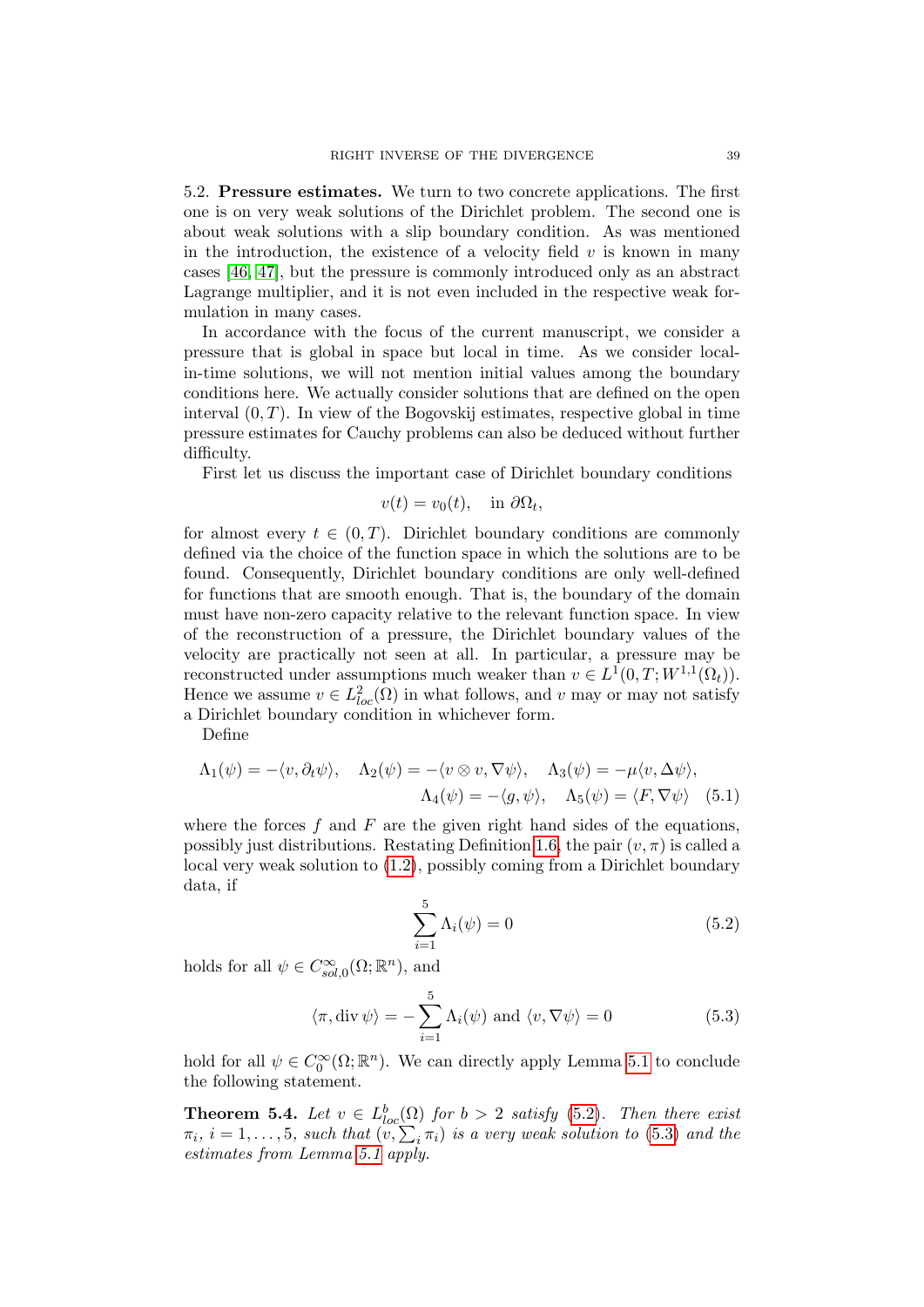Next we consider general impermeable boundaries. For the motivation, we assume that the domain and the velocity of the fluid are given and smooth. Actual results are stated in an abstract framework. We define  $\nu(t, \cdot)$  as the spatial outer normal of  $\Omega$  and  $\tau^j$  as the *j*th tangential vector,  $j = 1, ..., n - 1$ . In the case of cylindrical domains, the impermeability condition reads (locally)

<span id="page-39-0"></span>
$$
v\cdot\nu=0\,\,\mathrm{in}\,\,\partial\Omega_0.
$$

In the case of non-cylindrical domains, it means that the fluid moves to the normal direction as fast as the boundary of the domain. We can use the local graph coordinates and assume that locally  $\Omega_t \cap R = \{(x', x_n) \in$  $R: 0 < x_n < \psi(t, x')\}.$  Given a boundary point  $x = (x', \psi(t, x'))$ , the impermeability condition then reads

$$
v(t,x)\cdot \nu(t,x) = \partial_t \psi(t,x')\nu_n(t,x) = -\frac{\partial_t \psi(t,x')}{\sqrt{1+|\nabla_x \psi(t,x')|^2}}.
$$
(5.4)

The motion of the fluid in the tangential direction is neither affected by the impermeability condition, nor by the stress forces depending on the pressure at the boundary. Hence we may allow the flow to change tangentially either freely or according to an external force acting on the fluid-stresses in tangential direction:

<span id="page-39-1"></span>
$$
(\nabla_{\text{sym}} v \tau^j) \cdot \nu = s_0^j, \quad \text{in } \partial \Omega_t,
$$
\n(5.5)

where we generally assume  $s_0 \in C_0^{\infty}(\mathbb{R}^{n+1})^*$  with  $s_0(\phi) = 0$  for all  $\phi \in$  $C_c^{\infty}(\Omega)$ . The respective force  $s_0$  would typically depend on the fluid-velocity itself, the force  $F$  or the motion of the domain or any combination of the previously listed [\[47\]](#page-43-6).

Next we give a weak formulation. We ask

$$
-\langle v, \partial_t \psi \rangle - \langle v \otimes v, \nabla \psi \rangle + \mu \langle \nabla_{\text{sym}} v, \nabla \psi \rangle - \langle g, \psi \rangle + \langle F, \nabla \psi \rangle = \sum_j \langle s_0^j, \psi \rangle
$$

$$
\langle v, \nabla \psi \rangle = 0
$$

to hold for  $\psi \in \mathcal{T}_{\nu, sol}$ , where

$$
\mathcal{T}_{\nu} := \left\{ \psi \in C^{\infty}(\mathbb{R}^{n+1}, \mathbb{R}^n) : \int_{\Omega} \psi \cdot \nabla \phi \, dx \, dt \right\}
$$

$$
= -\int_{\Omega} (\text{div } \psi) \phi \, dxdt \text{ for all } \phi \in C^{\infty}(\mathbb{R}^{n+1}) \right\}.
$$

$$
\mathcal{T}_{\nu, sol} := \{ \psi \in \mathcal{T}_{\nu} : \text{div } \psi = 0 \}.
$$

We define  $\Lambda'_i = \Lambda_i$  for  $i \in \{1, 2, 4, 5\}$  as in  $(5.1)$  and we set

$$
\langle \Lambda'_3, \psi \rangle = -\mu \langle \nabla_{\rm sym} v, \nabla \psi \rangle.
$$

The pair  $(v, \pi)$  is a local solution to  $(1.2)$  with boundary conditions  $(5.4)$ and [\(5.5\)](#page-39-1) if

<span id="page-39-2"></span>
$$
\sum_{i=1}^{5} \Lambda_i'(\psi) = \sum_j \langle s_0^j, \psi \rangle \tag{5.6}
$$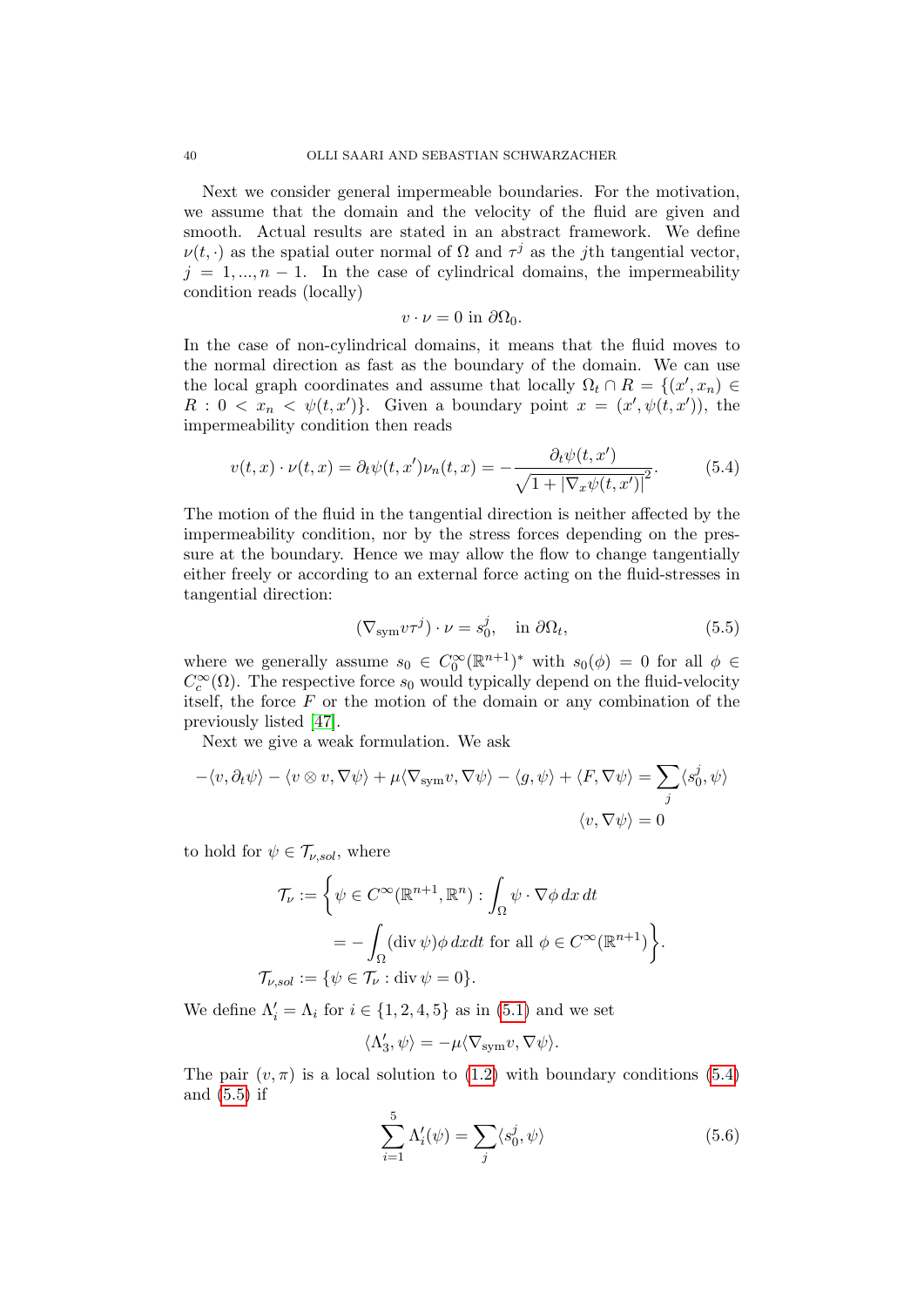holds for all  $\psi \in \mathcal{T}_{\nu, sol}$  and

$$
\langle \pi, \text{div}\,\varphi \rangle = -\sum_{i=1}^{5} \Lambda_i(\varphi) + \sum_j \langle s_0^j, \varphi \rangle
$$

holds for all  $\varphi \in \mathcal{T}_{\nu}$ . We can directly apply Lemma [5.1](#page-35-0) with  $A = \mathcal{T}_{\nu}$  to conclude the following statement.

**Theorem 5.5.** Let  $a, b > 1$  and  $c > 2$ . Let  $v \in L^c(\Omega; \mathbb{R}^n)$  with  $1_{\Omega} |\nabla v| \in$  $L^a L^b(\Omega)$  satisfy [\(5.6\)](#page-39-2). Then there exist  $\pi_i$ ,  $i = 1, \ldots, 5$ , such that  $(v, \sum_i \pi_i)$ is a solution and the estimates from Lemma [5.1](#page-35-0) apply.

We conclude the discussion by connecting these statements to the theorems in the introduction.

*Proof of Theorem [1.9.](#page-7-0)* We apply (3) of Lemma [5.1](#page-35-0) to  $\psi \mapsto \langle v, \partial_t \psi \rangle$ . We have  $\kappa = 1$  and we can use the indices  $(0, p, \infty, 0, \infty, 1 - \beta)$  on the right hand side. Hence we conclude the norm of  $\pi_{time}$  has its

$$
W^{1,p,\infty,-1,-\alpha\beta,0}(t,\Omega)
$$

norm bounded by the relevant weighted  $L^p$  norm of v.

To deal with the convection term  $\psi \mapsto \langle v, \nabla \psi \rangle$ , we use (2) with right hand side indices  $(-1, p/2, \infty, 0, \infty, 1 - \beta)$  to conclude the membership in

$$
W^{0,p/2,-\beta,0,-\alpha\beta,0}(t,\Omega) = W^{0,p/2,\infty,0,\infty,0}(t,\Omega) = L^{p/2}(\Omega_t).
$$

To handle the second term on external force  $\psi \mapsto \langle F, \nabla \psi \rangle$ , we use (2) with right hand side indices  $(-1, r, \infty, 0, \infty, 1 - \beta)$  giving

$$
\pi_{ext,2} \in L^s W^{0,r,\infty,0,\infty,0}.
$$

To handle the viscosity term  $\psi \mapsto \langle v, \Delta \psi \rangle$ , we use the parameters

$$
(-2, p, \infty, 0, \infty, 1 - \beta)
$$

on the right hand side of (2). We conclude the membership with boundedness as with  $(-1, p, -\beta, 0, \infty, 0)$ . Finally, to deal with the first term of external force  $\psi \mapsto \langle g, \psi \rangle$ , we use (3) with right hand side indices  $(0, r, \infty, 0, \infty, 1-\mathbb{R})$  $\beta$ ) to place the respective pressure term in

$$
L^s W^{1,r,\infty,0,\infty,0}(\Omega).
$$

This justifies all the bounds claimed in the statement of the theorem.  $\Box$ 

Proof of Theorem [1.7.](#page-6-1) We start by deducing weighted bounds for the data. Applying Proposition [3.9](#page-25-0) to functions  $d^{\beta-1}|v|$ ,  $d^{\beta-1}|g|$  and  $d^{\beta-1}|F|$  with  $\Box = 1 - \beta$ , we obtain

$$
\int \left( \int |v(t,x)|^{\tilde{p}} \operatorname{dist}(x, \partial \Omega_t)^{(\beta - 1)\tilde{p}} dx \right)^{q/\tilde{p}} dt < \infty,
$$
  

$$
\int \left( \int (|F(t,x)|^{\tilde{r}} + |g(t,x)|^{\tilde{r}}) \operatorname{dist}(x, \partial \Omega_t)^{(\beta - 1)\tilde{r}} dx \right)^{s/\tilde{r}} dt < \infty.
$$

whenever

$$
\frac{1-\beta}{\theta}<\min\left(\frac{1}{\check{r}}-\frac{1}{r},\frac{1}{\check{p}}-\frac{1}{p}\right).
$$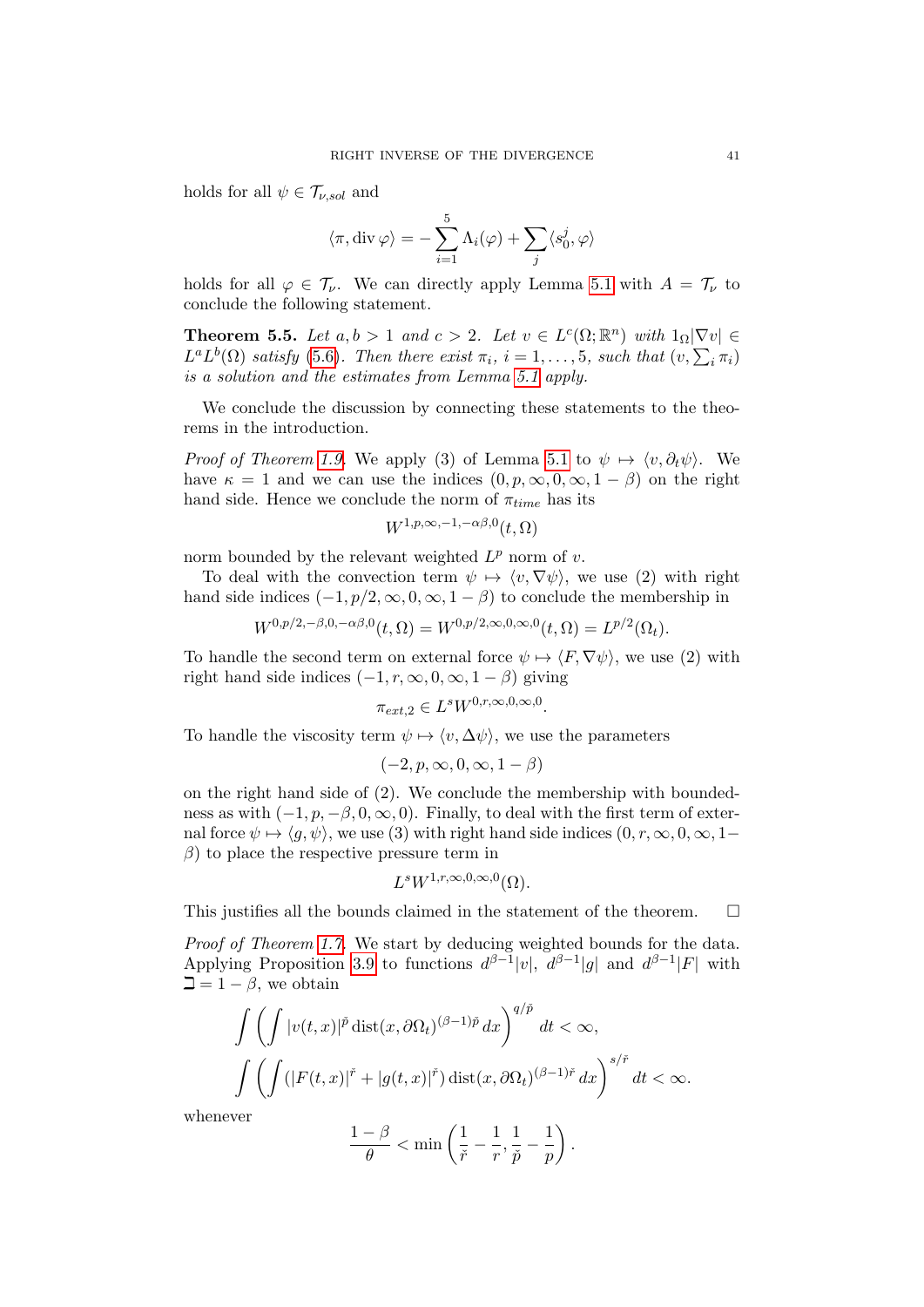Hence we immediately obtain bounds for all terms except for  $\psi \mapsto \langle v, \partial_t \psi \rangle$ from Theorem [1.7,](#page-6-1) provided we have all the integrability indices in the duality range  $(1, \infty)$ .

Consider then the term  $\langle v, \partial_t \psi \rangle$ . We use the decomposition from (4) of Lemma [5.1](#page-35-0) to see that a pressure term with components

$$
\pi_{time}^1 \in W^{-1,q}W^{1,p_1,\infty,0,\infty,0}(\Omega), \quad \pi_{time}^2 \in L^qW^{1,p_2,\infty,0,\infty,0}(\Omega)
$$

can be constructed provided that the condition

$$
v \in L^{q}W^{0,p_1,\infty,0,\infty,-\beta+1/\alpha}(\Omega) \cap L^{q}W^{0,p_2,\infty,0,\infty,1-\beta}(\Omega)
$$

holds. Here we have replaced one by infinity in the third index as the order of smoothness is zero. Applying Proposition [3.9](#page-25-0) to  $d^{-1/\alpha+\beta}|v|$  and  $d^{\beta-1}|v|$ with q equal to  $p_2$  and  $p_1$ ,  $\Box$  equal to  $1/\alpha - \beta$  and  $1-\beta$ , respectively, we see that the condition above is valid under the assumptions of Theorem [1.7.](#page-6-1)  $\Box$ 

*Proof of Theorem [1.8.](#page-7-1)* In addition to inserting  $\beta = \theta = 1$  in all the estimates in Theorem [1.7](#page-6-1) we have to show that

$$
W_0^{-1,p,-1,0,\infty,0}(t,\Omega) \subset W^{-1,p,\infty,0,\infty,0}(t,\Omega)
$$

Obviously

$$
W_0^{-1,p,-1,0,\infty,0}(t,\Omega) \subset W^{-1,p,-1,0,\infty,0}(t,\Omega)
$$

as the functionals in the space on the left hand side act on  $C^\infty$  whereas the functionals on the right hand side only act on  $C_0^{\infty}$ . However, for  $f \in C_0^{\infty}(\Omega)$ it follows from Hardy's inequality, valid in bounded Lipschitz domains, that

$$
||f||_{W^{1,p',1,0,\infty,0}(t,\Omega)} \sim ||f||_{W^{1,p'}(t,\Omega)}
$$

and hence the claim follows.

### **REFERENCES**

- <span id="page-41-7"></span>[1] G. Acosta, M. E. Cejas, and R. G. Durán. Improved Poincaré inequalities and solutions of the divergence in weighted forms. Ann. Acad. Sci. Fenn. Math., 42(1):211– 226, 2017.
- <span id="page-41-0"></span>[2] G. Acosta and R. G. Durán. Divergence operator and related inequalities. Springer-Briefs in Mathematics. Springer, New York, 2017.
- <span id="page-41-1"></span>[3] G. Acosta, R. G. Durán, and A. L. Lombardi. Weighted Poincaré and Korn inequalities for Hölder  $\alpha$  domains. *Math. Methods Appl. Sci.*, 29(4):387-400, 2006.
- <span id="page-41-8"></span>[4] G. Acosta, R. G. Durán, and F. López García. Korn inequality and divergence operator: counterexamples and optimality of weighted estimates. Proc. Amer. Math. Soc., 141(1):217–232, 2013.
- <span id="page-41-2"></span>[5] G. Acosta, R. G. Durán, and M. A. Muschietti. Solutions of the divergence operator on John domains. Adv. Math., 206(2):373–401, 2006.
- <span id="page-41-5"></span>[6] G. Allaire. Homogenization of the Navier-Stokes equations in open sets perforated with tiny holes. I. Abstract framework, a volume distribution of holes. Arch. Rational Mech. Anal., 113(3):209–259, 1990.
- <span id="page-41-6"></span>[7] G. Allaire. Homogenization of the Navier-Stokes equations in open sets perforated with tiny holes. II. Noncritical sizes of the holes for a volume distribution and a surface distribution of holes. Arch. Rational Mech. Anal., 113(3):261–298, 1990.
- <span id="page-41-4"></span>[8] B. Benešová, M. Kampschulte, and S. Schwarzacher. A variational approach to hyperbolic evolutions and fluid-structure interactions, 2020. Available at arXiv:2008.04796.
- <span id="page-41-3"></span>[9] D. N. Bock. On the Navier-Stokes equations in noncylindrical domains. J. Differential Equations, 25(2):151–162, 1977.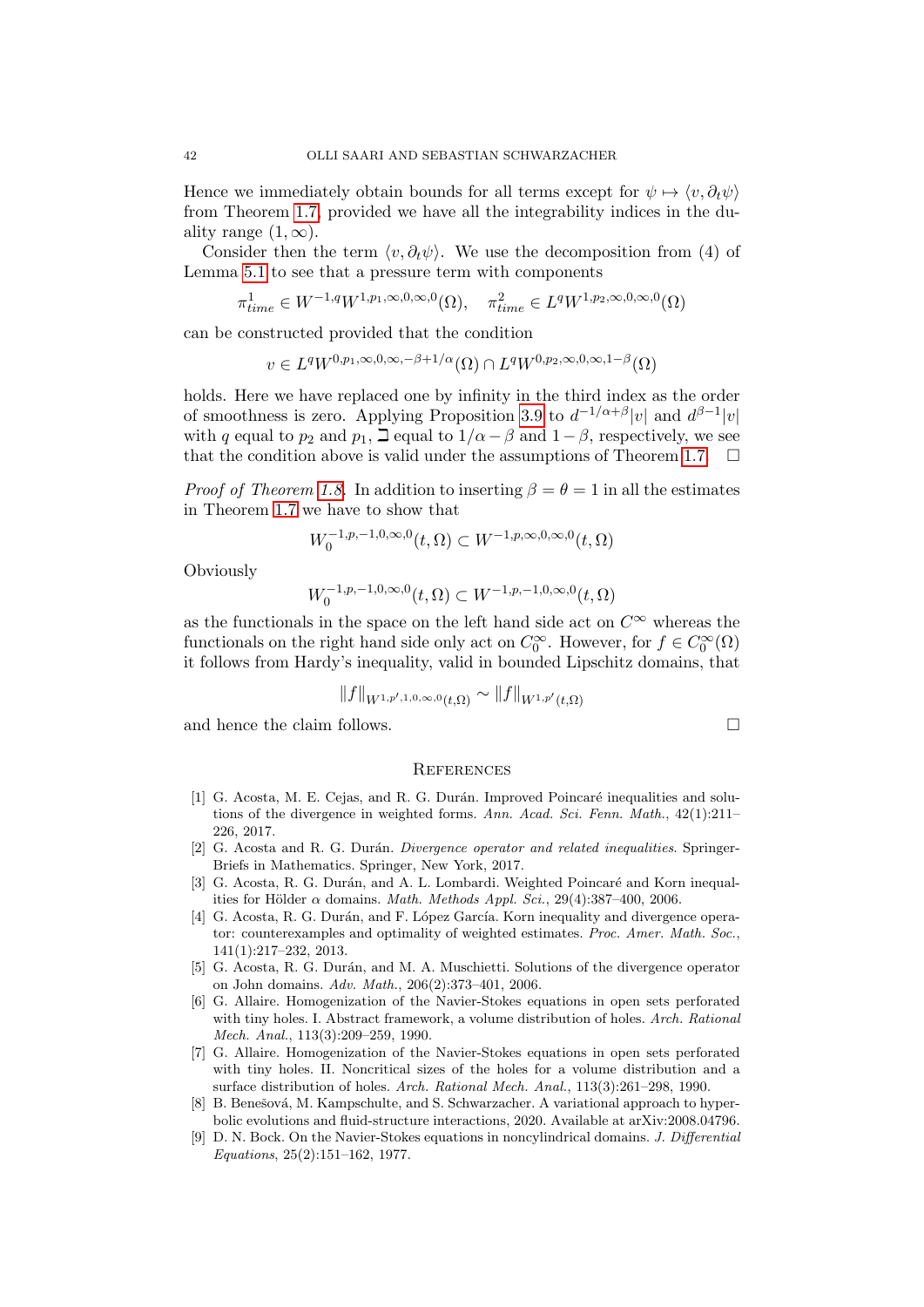- <span id="page-42-6"></span>[10] M. E. Bogovski˘ı. Solutions of some problems of vector analysis, associated with the operators div and grad. In Theory of cubature formulas and the application of functional analysis to problems of mathematical physics, volume 1980 of Trudy Sem. S. L. Soboleva, No. 1, pages 5–40, 149. Akad. Nauk SSSR Sibirsk. Otdel., Inst. Mat., Novosibirsk, 1980.
- <span id="page-42-13"></span>[11] D. Breit and S. Schwarzacher. Compressible fluids interacting with a linear-elastic shell. Arch. Ration. Mech. Anal., 228(2):495–562, 2018.
- <span id="page-42-14"></span>[12] D. Breit and S. Schwarzacher. Navier-Stokes-Fourier fluids interacting with elastic shells, 2021. Available at arXiv:2101.00824.
- <span id="page-42-2"></span>[13] S. Čanić. Moving boundary problems. Bull. Amer. Math. Soc.  $(N.S.)$ , 58(1):79–106, 2021.
- <span id="page-42-17"></span>[14] K. Carrapatoso and M. Hillairet. On the derivation of a Stokes-Brinkman problem from Stokes equations around a random array of moving spheres. Comm. Math. Phys., 373(1):265–325, 2020.
- <span id="page-42-12"></span>[15] B. Desjardins, M. J. Esteban, C. Grandmont, and P. Le Tallec. Weak solutions for a fluid-elastic structure interaction model. Rev. Mat. Complut., 14(2):523–538, 2001.
- <span id="page-42-15"></span>[16] L. Diening, E. Feireisl, and Y. Lu. The inverse of the divergence operator on perforated domains with applications to homogenization problems for the compressible Navier-Stokes system. ESAIM Control Optim. Calc. Var., 23(3):851–868, 2017.
- <span id="page-42-5"></span>[17] L. Diening, M. Růžička, and K. Schumacher. A decomposition technique for John domains. Ann. Acad. Sci. Fenn. Math., 35(1):87–114, 2010.
- <span id="page-42-3"></span>[18] R. Durán, M.-A. Muschietti, E. Russ, and P. Tchamitchian. Divergence operator and Poincaré inequalities on arbitrary bounded domains. Complex Var. Elliptic Equ., 55(8-10):795–816, 2010.
- <span id="page-42-18"></span>[19] R. G. Durán and F. López García. Solutions of the divergence and analysis of the Stokes equations in planar Hölder- $\alpha$  domains. Math. Models Methods Appl. Sci., 20(1):95–120, 2010.
- <span id="page-42-21"></span>[20] H. Federer. Geometric measure theory. Die Grundlehren der mathematischen Wissenschaften, Band 153. Springer-Verlag New York Inc., New York, 1969.
- <span id="page-42-1"></span>[21] E. Feireisl, A. Novotný, and H. Petzeltová. On the existence of globally defined weak solutions to the Navier-Stokes equations. J. Math. Fluid Mech., 3(4):358–392, 2001.
- <span id="page-42-8"></span>[22] H. Fujita and N. Sauer. On existence of weak solutions of the Navier-Stokes equations in regions with moving boundaries. J. Fac. Sci. Univ. Tokyo Sect. I, 17:403–420, 1970.
- <span id="page-42-0"></span>[23] G. P. Galdi. An introduction to the mathematical theory of the Navier-Stokes equations. Springer Monographs in Mathematics. Springer, New York, second edition, 2011. Steady-state problems.
- <span id="page-42-11"></span>[24] G. P. Galdi. On time-periodic flow of a viscous liquid past a moving cylinder. Arch. Ration. Mech. Anal., 210(2):451–498, 2013.
- <span id="page-42-9"></span>[25] G. P. Galdi and A. L. Silvestre. Existence of time-periodic solutions to the Navier-Stokes equations around a moving body. Pacific J. Math., 223(2):251–267, 2006.
- <span id="page-42-10"></span>[26] G. P. Galdi and A. L. Silvestre. On the motion of a rigid body in a Navier-Stokes liquid under the action of a time-periodic force. Indiana Univ. Math. J., 58(6):2805–2842, 2009.
- <span id="page-42-20"></span>[27] M. Geißert, H. Heck, and M. Hieber. On the equation div  $u = g$  and Bogovskiı's operator in Sobolev spaces of negative order. In Partial differential equations and functional analysis, volume 168 of Oper. Theory Adv. Appl., pages 113–121. Birkhäuser, Basel. 2006.
- <span id="page-42-19"></span>[28] P. Hajłasz and P. Koskela. Isoperimetric inequalities and imbedding theorems in irregular domains. J. London Math. Soc. (2), 58(2):425–450, 1998.
- <span id="page-42-16"></span>[29] R. M. Höfer, K. Kowalczyk, and S. Schwarzacher. Darcy's law as low Mach and homogenization limit of a compressible fluid in perforated domains, 2021. To appear in M3AS. Available at arXiv:2007.09031.
- <span id="page-42-7"></span>[30] S. Hofmann and K. Nyström. Dirichlet problems for a nonstationary linearized system of Navier-Stokes equations in non-cylindrical domains. Methods Appl. Anal., 9(1):13– 98, 2002.
- <span id="page-42-4"></span>[31] R. Jiang and A. Kauranen. Korn inequality on irregular domains. J. Math. Anal. Appl., 423(1):41–59, 2015.